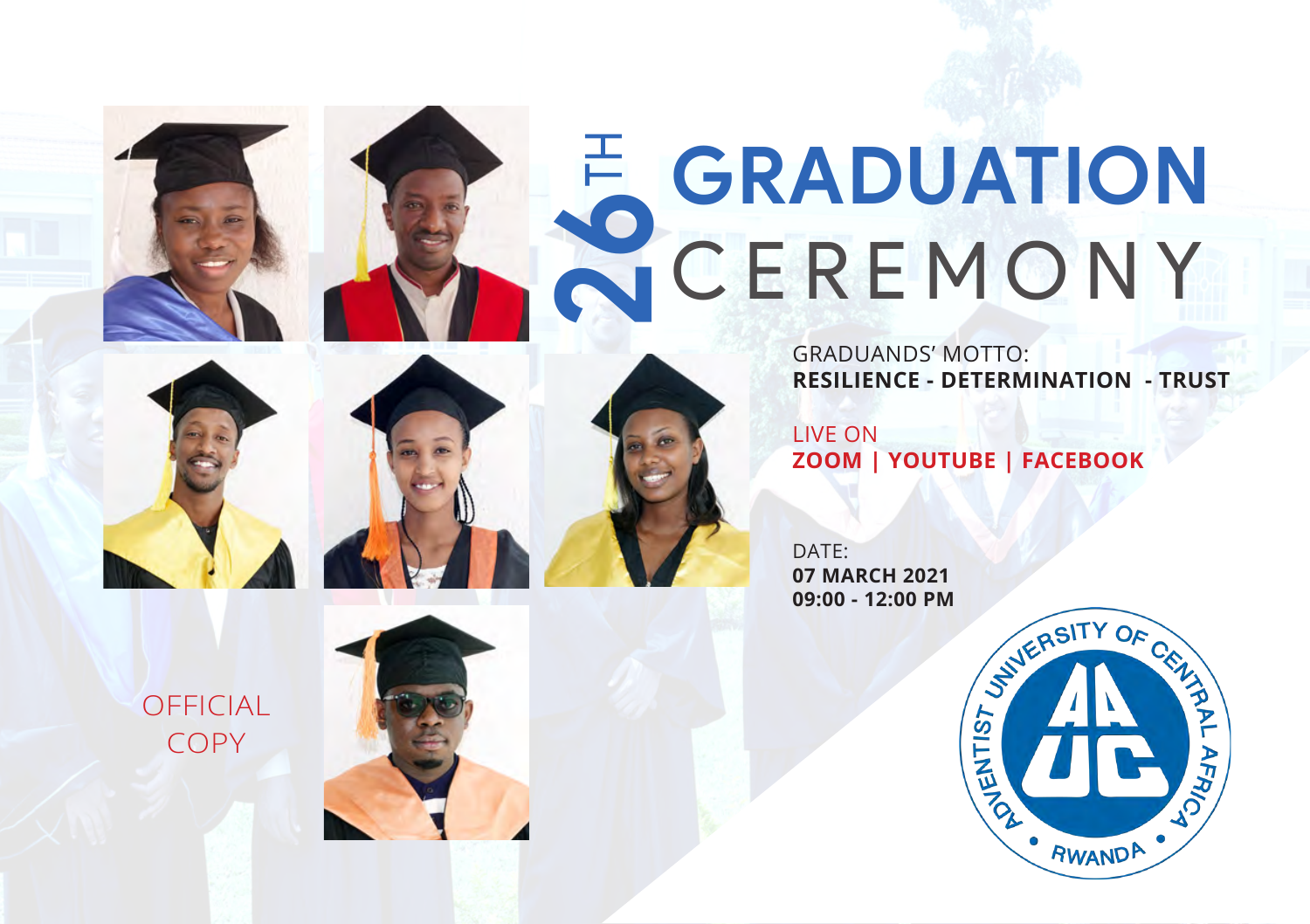*Design, Editing & Layout by AUCA Communications Office.*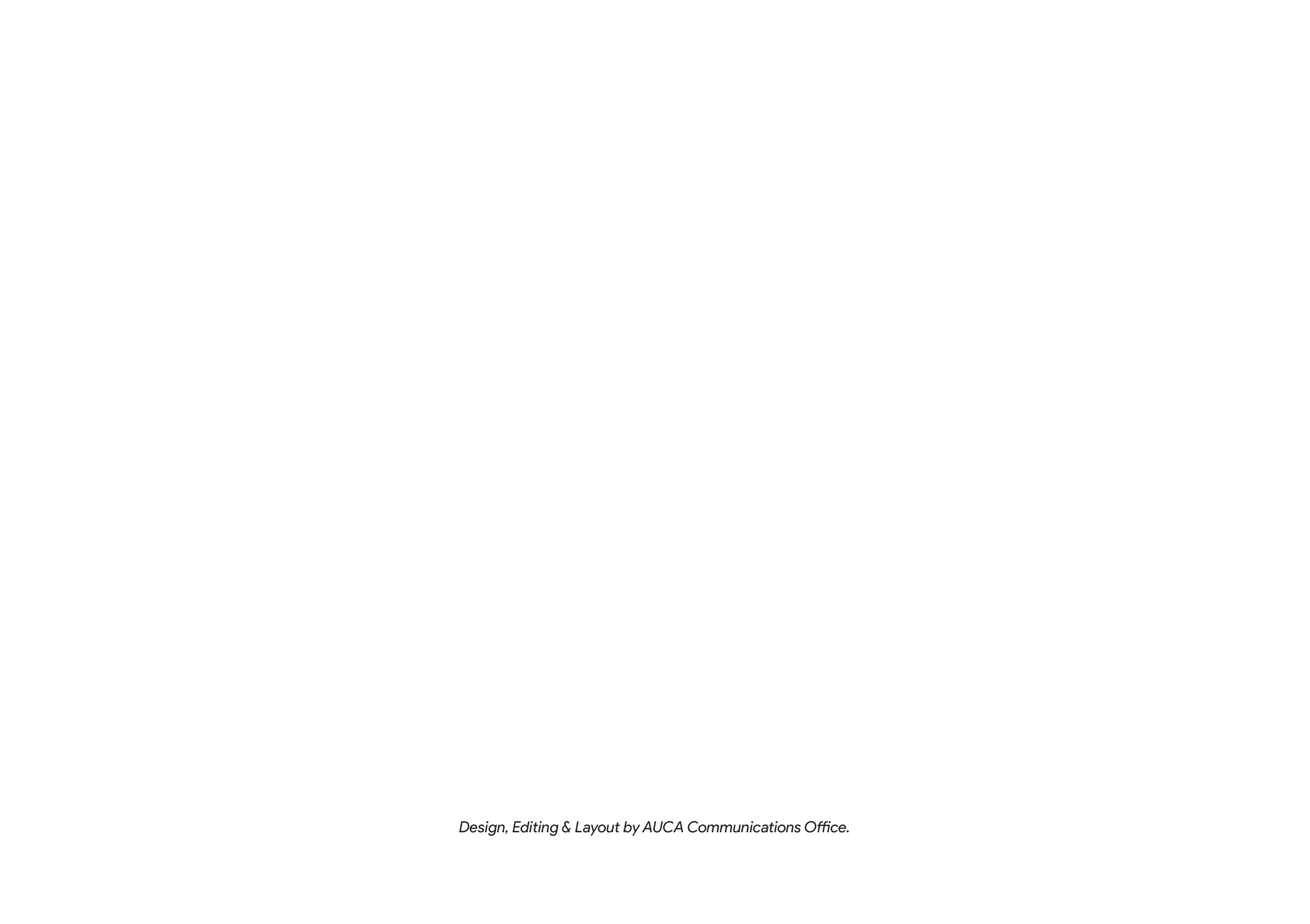# *"*

... the greatest want of the World is the want of men who will not be bought or sold, who in their inmost souls are honest, men who do not fear to call sin by its right name, men whose conscience is as true to duty as the needle to the pole, men who will stand for the right though the heavens fall.

**Ellen G. White.**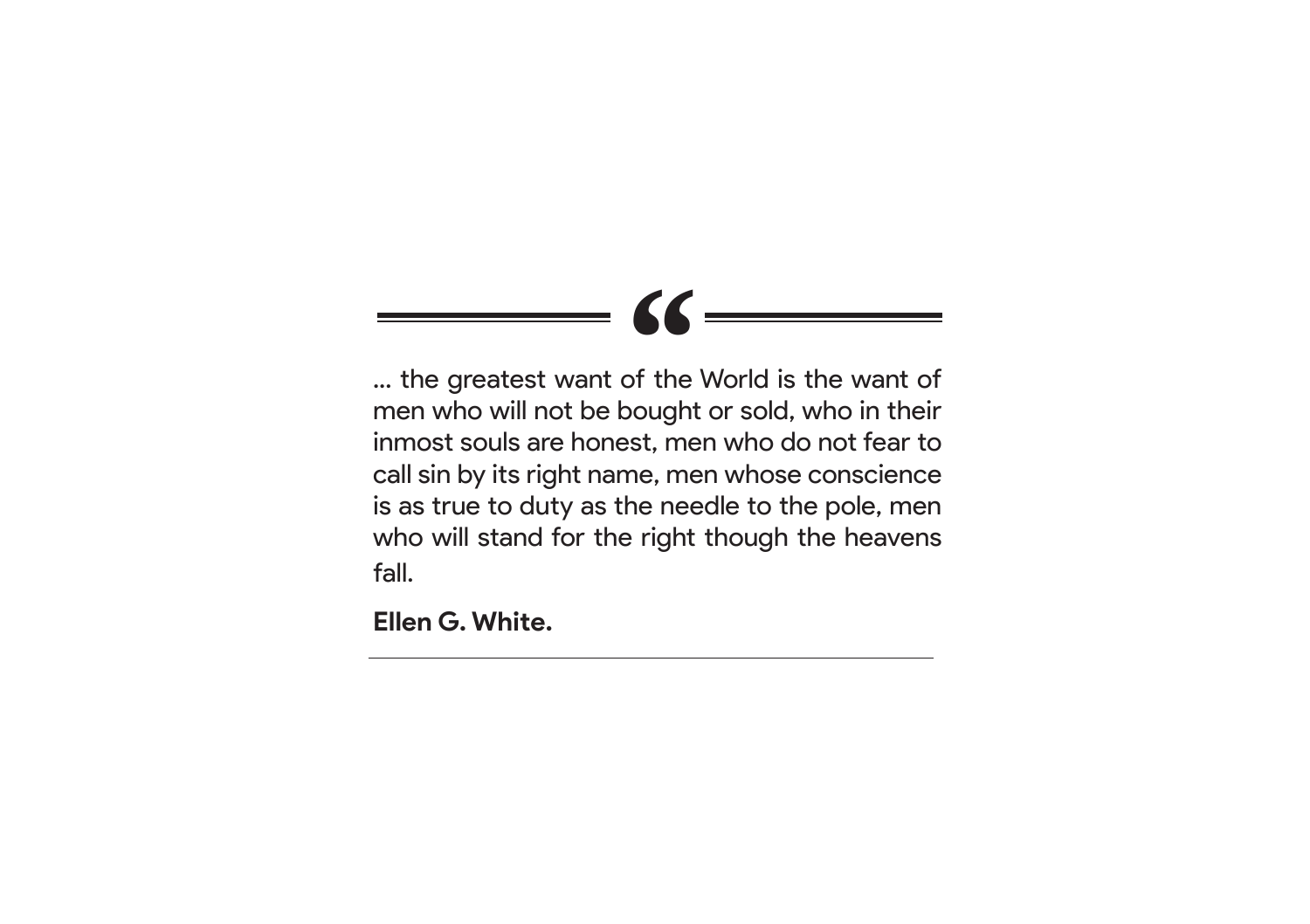#### **CONTENTS**

- Vision, Mission & Philosophy
- Beliefs and Values
- Message from the Vice Chancellor
- Graduation at Glance
- AUCA Backgound
- Academic Programmes
- Graduation Programme
- Graduation Songs
- National Anthem
- Graduands' Song
- Graduation List
- Statistics of Graduands by Department and Gender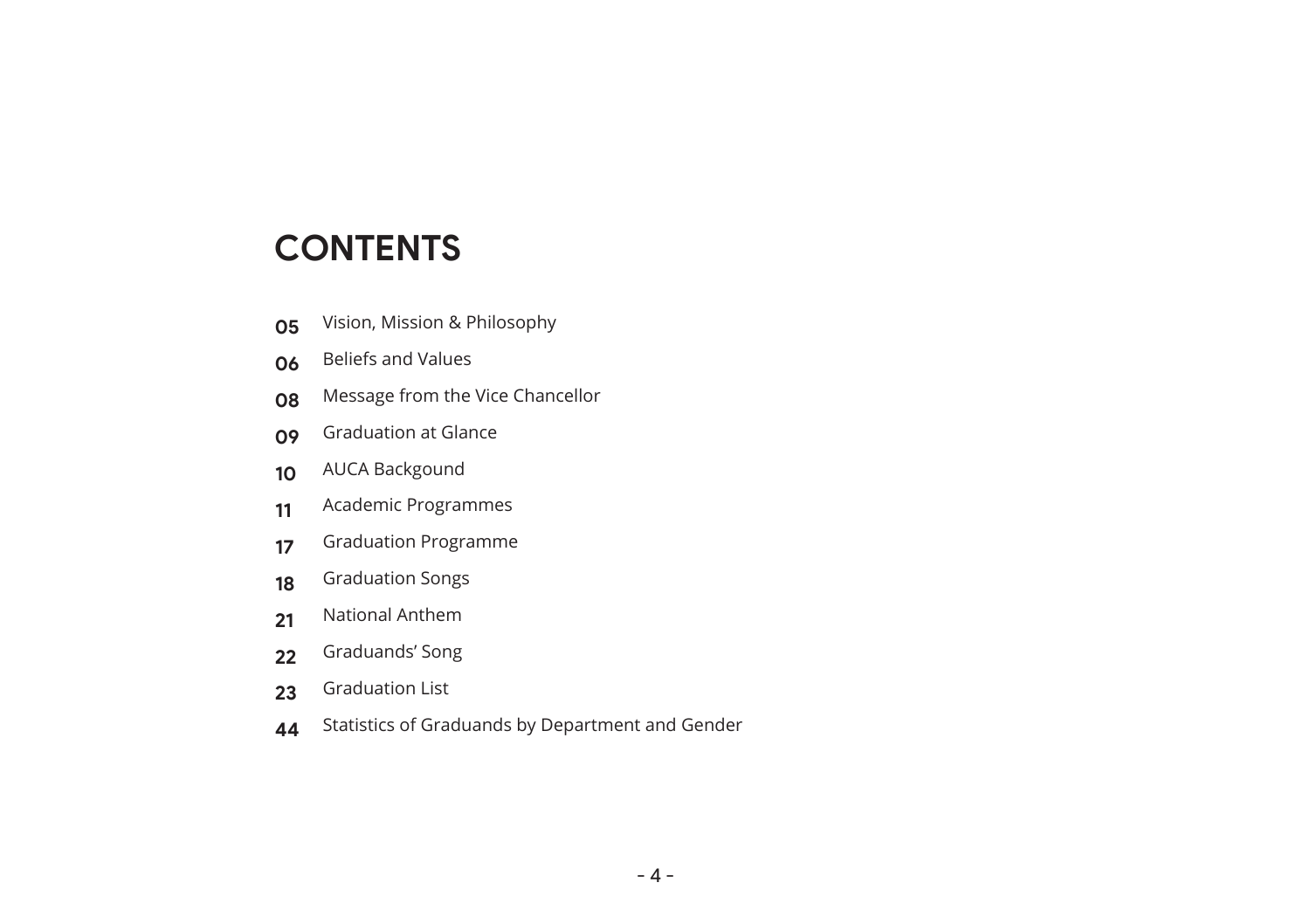#### VISION

The vision of the Adventist University of Central Africa is to become a continental center of academic learning with global impact.

#### MISSION

The mission of the Adventist University of Central Africa (AUCA) is to provide Christ-centred wholistic quality education to prepare for service in this world, and in the life to come.

#### PHILOSOPHY

The Adventist University of Central Africa operates on the basis of the Seventh-day Adventist worldview, which holds that God is the Creator and Sustainer of the universe and the source of true knowledge. The entrance of sin caused man's alienation from God, therefore the restoration of the relation between man and God is the main aim of the Christian Education that leads students to discover and understand the truth through critical thinking.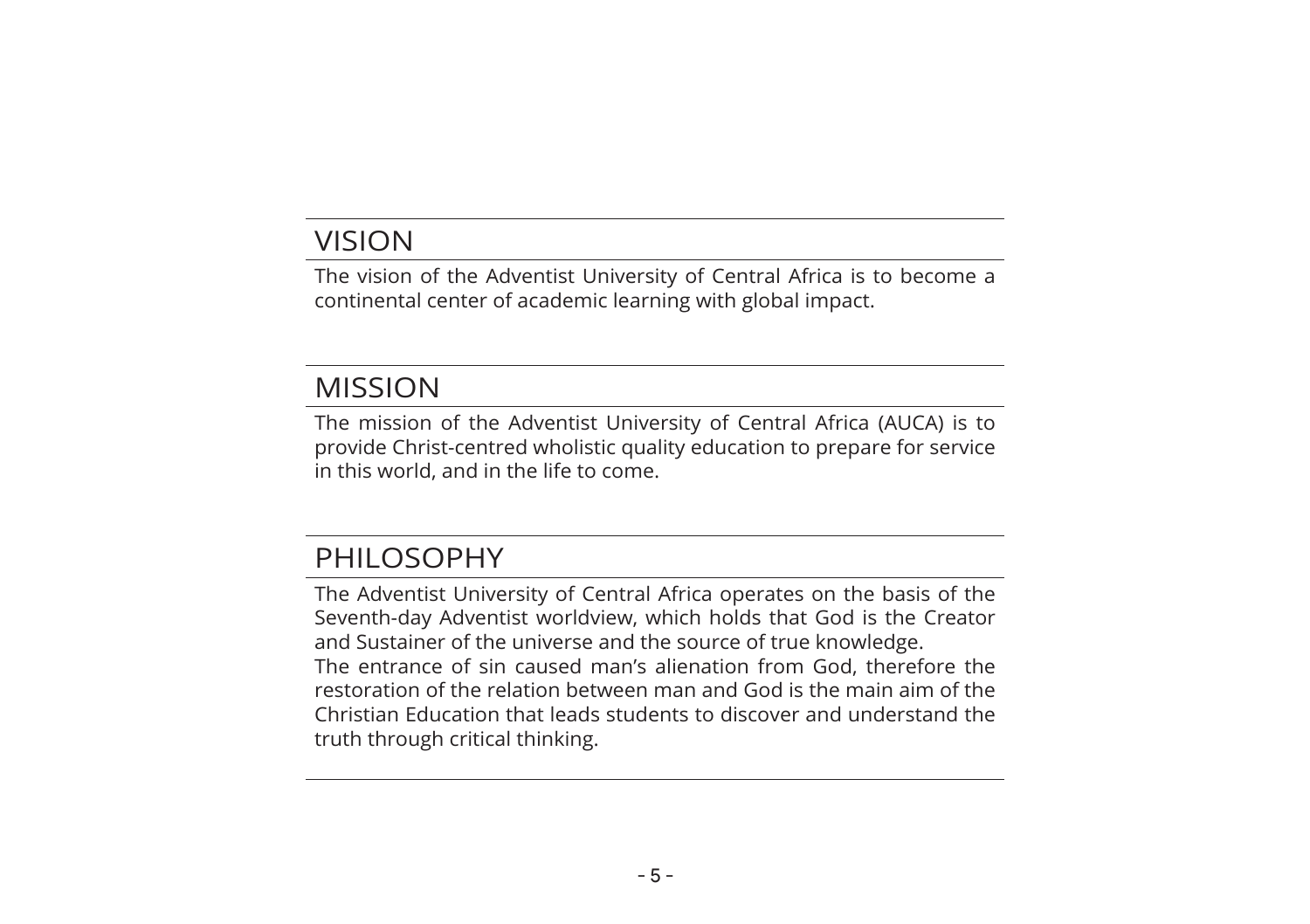#### **BELIEFS AND VALUES**

AUCA is a Seventh-day Adventist institution of higher learning that nurtures the mental, spiritual, social and physical capacities of its personnel and students. The values of the University are rooted in the Bible and should be seen in the daily activities of the university administrators, workers, and students.

Through a process of discernment based on dialogue, critical thinking, and reflection, university designates the following as core beliefs and values of AUCA:

#### LOVE

Informed by the example of Jesus Christ, and by the fundamental beliefs of the Seventh-day Adventist Church AUCA demonstrates a spirit of unity and connectedness with one another through expression, courtesy, hospitality, shared values and loving communication regardless ethnicity, gender, or other considerations. AUCA extends this value of community by reaching out to neighbors and to members of the larger civil and ecclesial communities.

#### FAITH

AUCA is a faith based institution of higher learning. The faith nurtured in the institution is rooted in the teachings of Jesus Christ and in the 28 beliefs of the Seventh-day Adventist Church. While other religious traditions and individual beliefs of our personnel and students are respected, the university administration and faculties are expected to integrate a biblical, Seventh-day Adventist faith into learning activities of the students.

#### INTEGRITY

Concerned for the good of the community in this life and the life to come is the University goal as it commits itself to honesty in all relations with students, faculty, staff and administration. Through the University integrity, workers and students earn and maintain the trust of the surrounding community, public, and governmental agencies.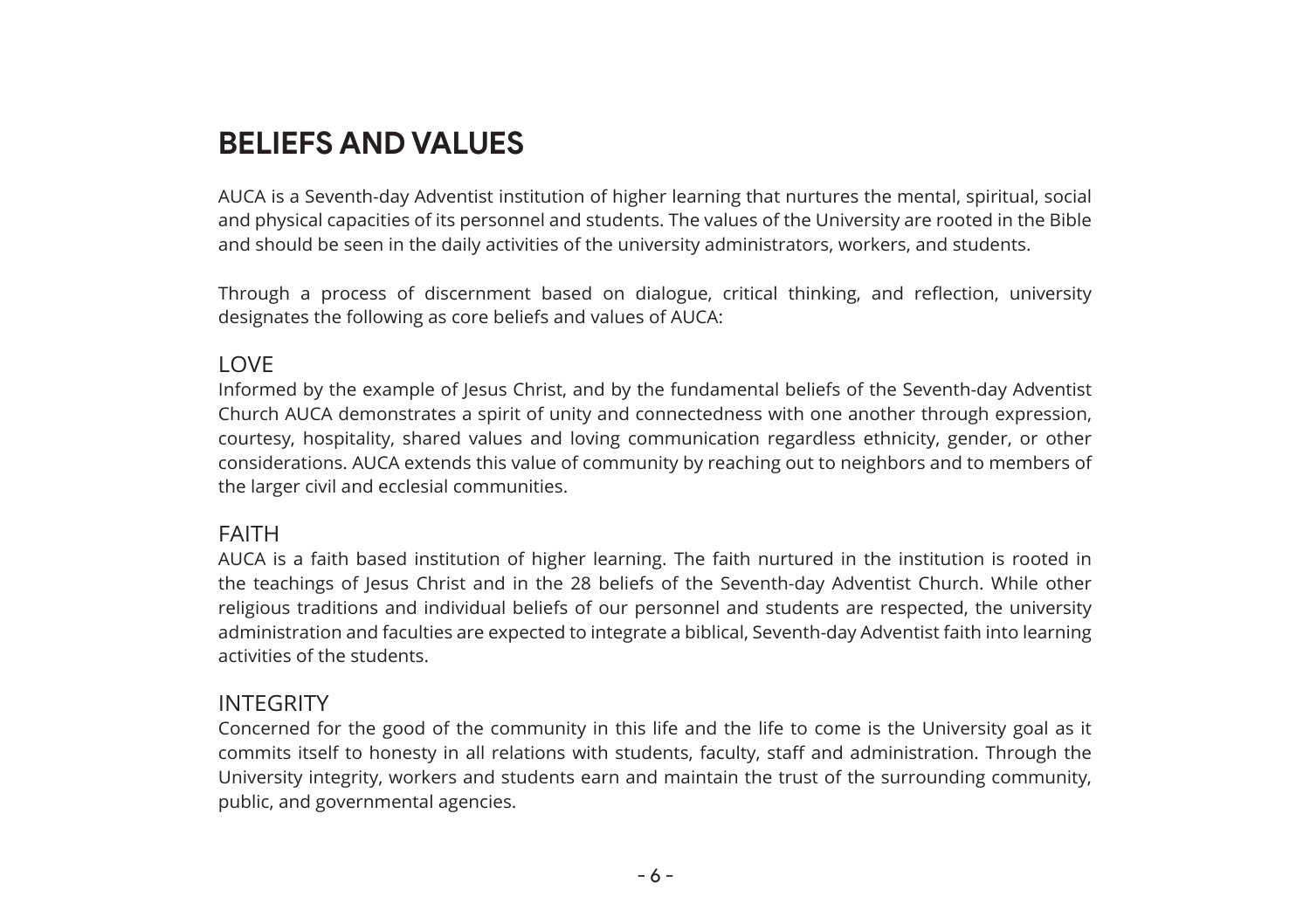#### RESPECT

AUCA values and respects the contribution of each member of the university community to the advancement of the mission of AUCA. AUCA encourages and supports each other as colleagues working together for the good of the whole institution.

#### COMPASSION & CARE

Inspired by the example of Jesus Christ AUCA opens its workers and students' hearts to those in physical, spiritual and mental need. AUCA consciously reaches out beyond its boundaries to serve others in need with compassion and mercy.

#### FAIRNESS AND JUSTICE

Recognizing the dignity of all persons (students, staff, teachers and administrators) AUCA seeks to avoid any acts of injustice toward each other and addresses instances of injustice both within and outside of the university community from a stance of informed advocacy. AUCA holds each other accountable and endeavors to practice responsible stewardship of the resources available to us.

#### **EXCELLENCE**

As a faith based institution of higher learning, AUCA seeks to combine faith with reason in the pursuit of academic excellence. AUCA Senate and Administration call all members of the university community to excel as individuals and as professionals within their specific roles.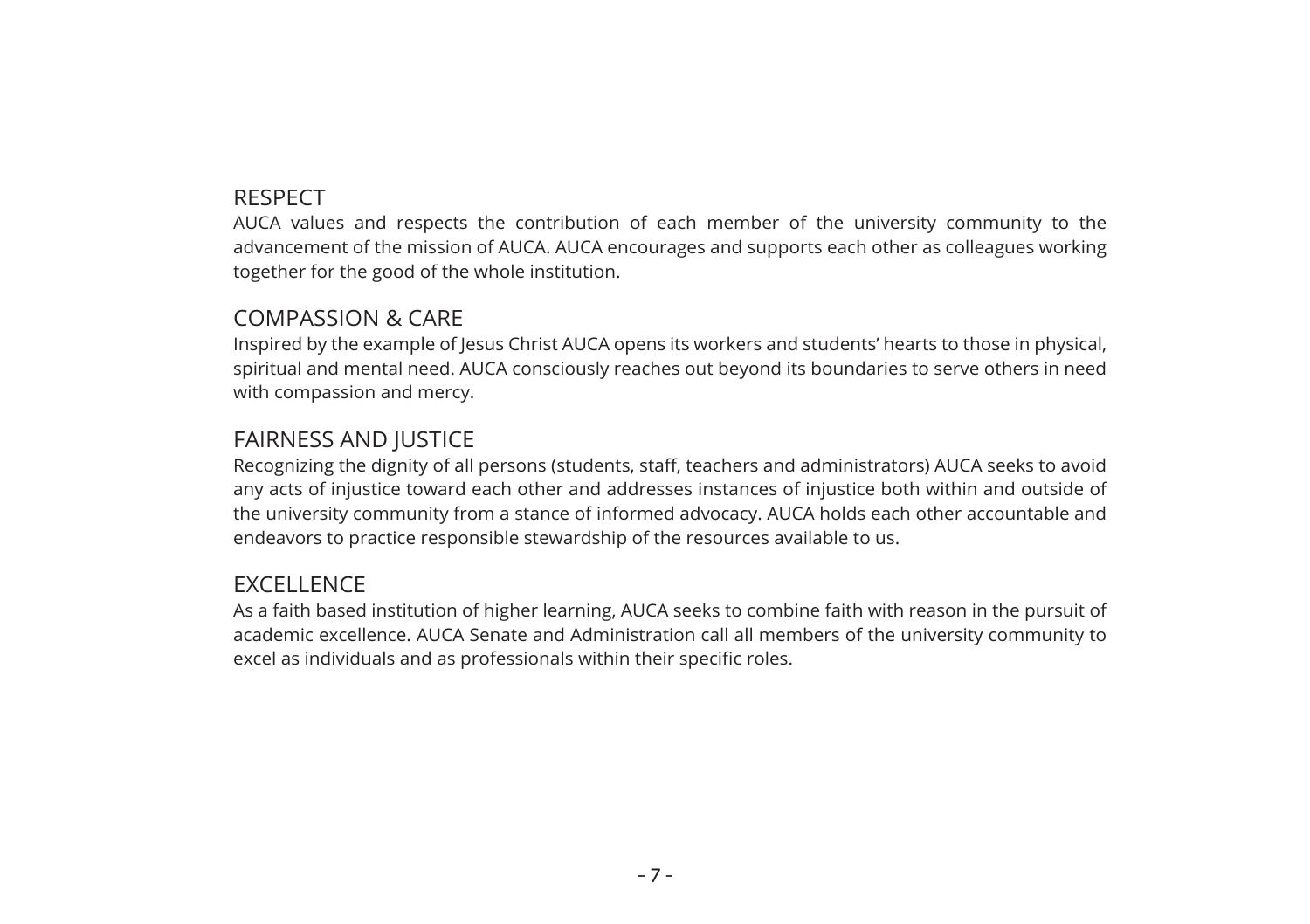#### **MESSAGE FROM THE PRESIDENT**

n behalf of the University Council and Administration of the Adventist University of Central Africa (AUCA), I would like to welcome you to the 26th graduation ceremony of this great institution. We are grateful to God that despite the global pandemic and the unprecedented times that we are living through, we can still gather to have this ceremony, albeit, virtually.

As we participate in these festivities and ceremony against the backdrop of a world ravaged by the COVID 19 virus, resulting in depressed economies, the pain and sorrow of losing loved ones, and living in the uncertainty of whatever tomorrow might bring, we are grateful to God that we can still conduct this graduation exercise for the 2019/2020 session.

I would like to congratulate all the graduands for their hard work and perseverance, which is being rewarded today. Also, we extend our felicitations to their parents, guardians, sponsors, families, and friends who shall be celebrating with them their accomplishment, and the new status that comes with it. May the resilience, dedication, and trust you have developed in the course of your journey through AUCA establish you for excellent service wherever the Lord places you, and prepare you for such service in the life to come.

We send out our graduates into a complex, constantly changing world with the hope and prayer that the values they have been taught throughout their studies at AUCA, the virtues they have imbibed, and the vicissitudes they have overcome shall enable them to become world-changers wherever providence shall take them.

We are confident that God on their side they, like seeds, shall grow, thrive, flourish, and bear great fruit—a testimony to the presence of God in their lives. Once again, congratulations and God's richest blessings in all your future endeavors.

**May the resilience, dedication, and trust you have developed in the course of your journey through AUCA establish you for excellent service wherever the Lord places you, and prepare you for such service in the life to come.**

**Prof. ONONGHA Kelvin, PhD, DMin** Vice Chancellor & AUCA President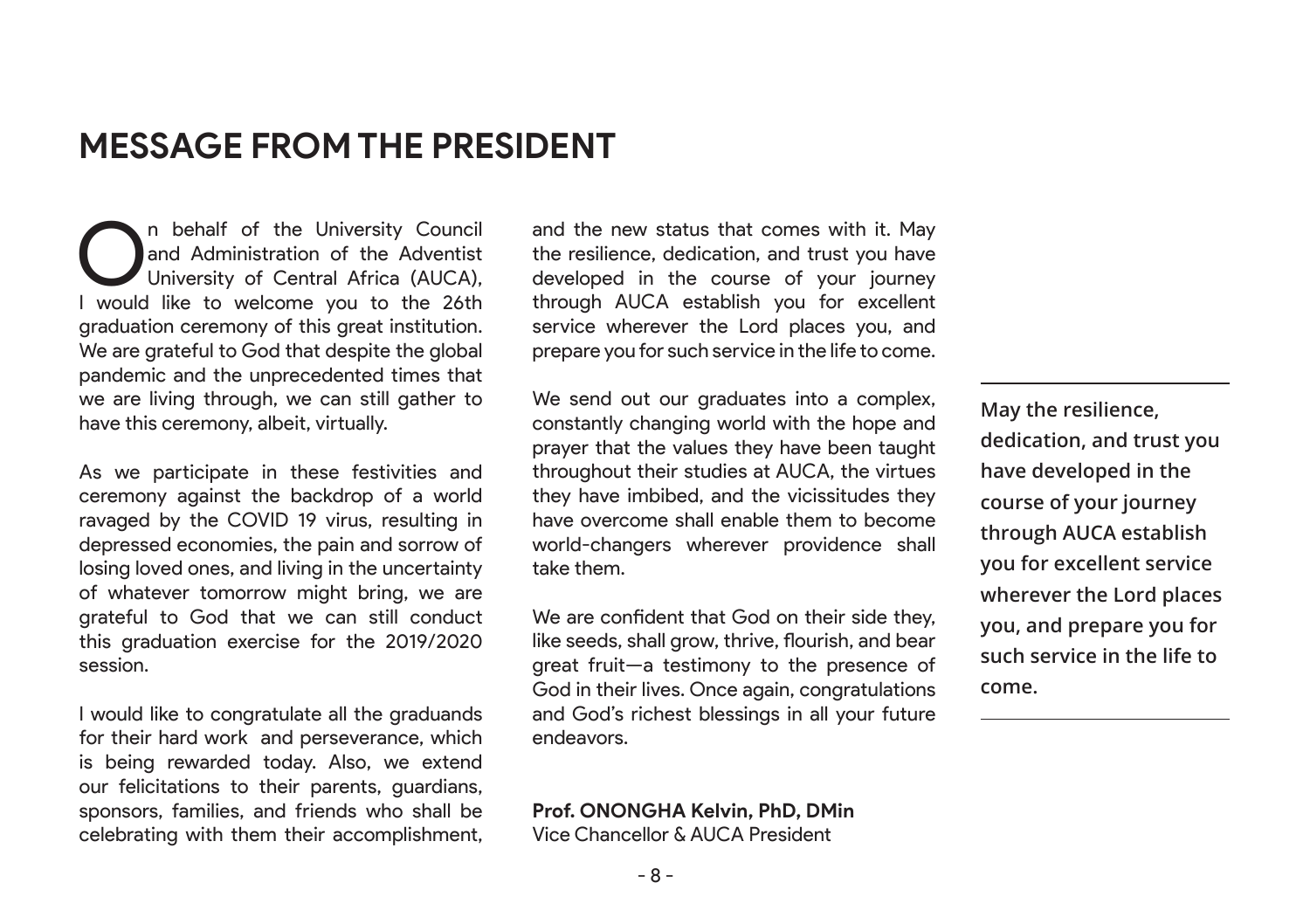

# AUCA's 26th Graduation at Glance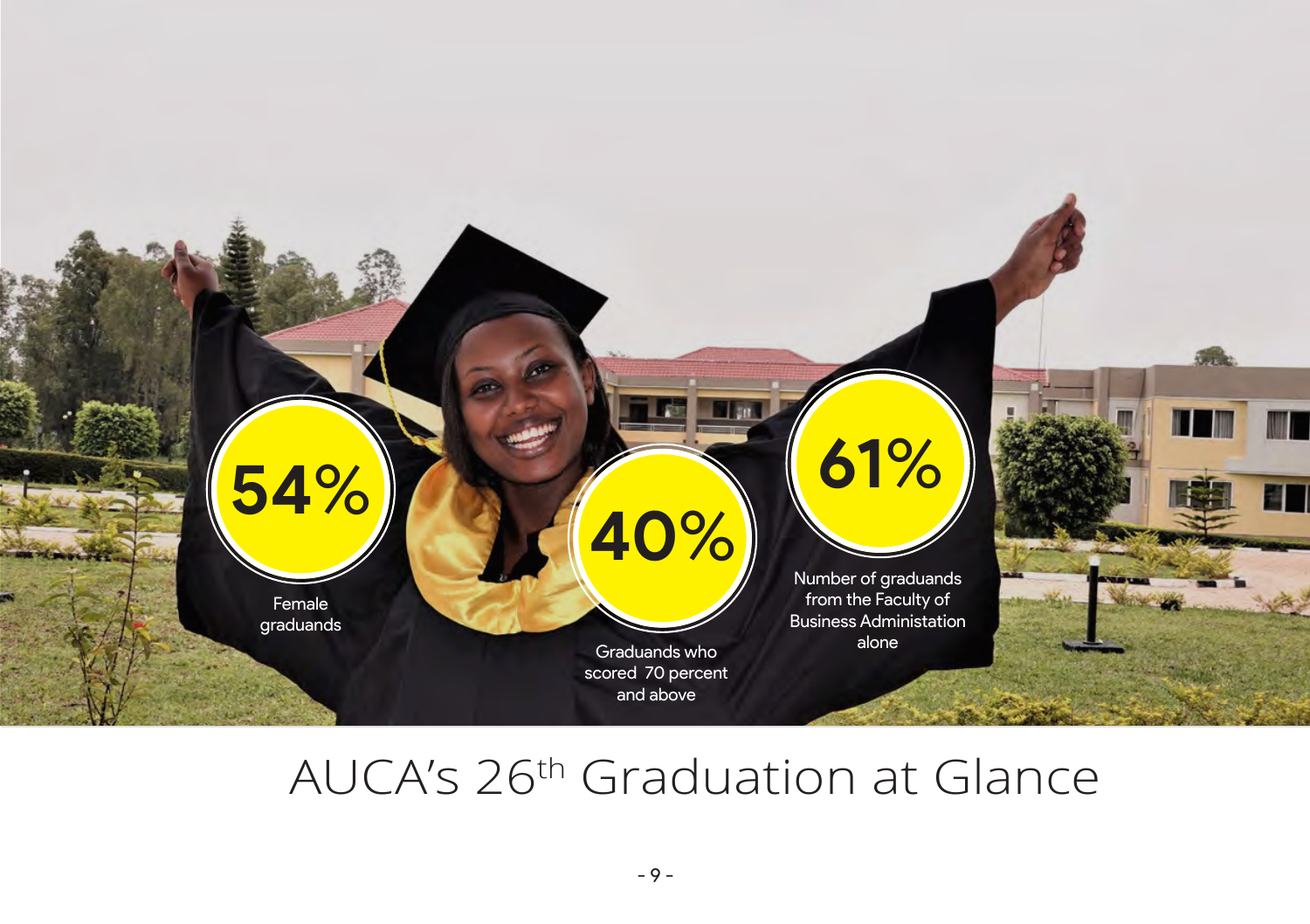#### **BACKGROUND**

The Adventist University of Central Africa (AUCA) was founded in 1978. The official opening was held on 15 October 1984 and the university had its definitive operating license via the law n0 0056/05 of 3rd February 1988, granting AUCA the legal personality as a nonprofit making association.

The University was located at Mudende, former Mutura Commune, Gisenyi Prefecture. In 1994, just before the genocide against the Tutsi, the University had 7 faculties:

| <b>Faculty of Business</b><br>Administration: | Departments of Accounting and<br><b>Information Management</b>                                     |
|-----------------------------------------------|----------------------------------------------------------------------------------------------------|
| Faculty of Sciences:                          | Departments of Maths -Physics,<br>Biology and Chemistry, Human<br><b>Biology and Public Health</b> |
| Faculty of Education:                         | Department of Educational<br>Psychology                                                            |
| Faculty of Technology:                        | A1 Programme                                                                                       |
| Faculty of Agriculture                        |                                                                                                    |
| Faculty of Languages                          | Department of French and<br>English                                                                |
| Faculty of Theology                           |                                                                                                    |

Following the 1994 genocide against the Tutsi, AUCA temporarily suspended its activities until 7 May 1996, during which time the University reopened a transition Campus at Gishushu, Rukiri III, Remera Sector, Kacyiru District, in Kigali City.

From that time, the University operated with only four faculties: Business Administration, Information Technology, Education, and Theology. In 2019, the Faculty of Health Sciences was introduced

Currently the university operates on three campuses of Masoro, Gishushu (Kigali City) and Ngoma (Karongi District).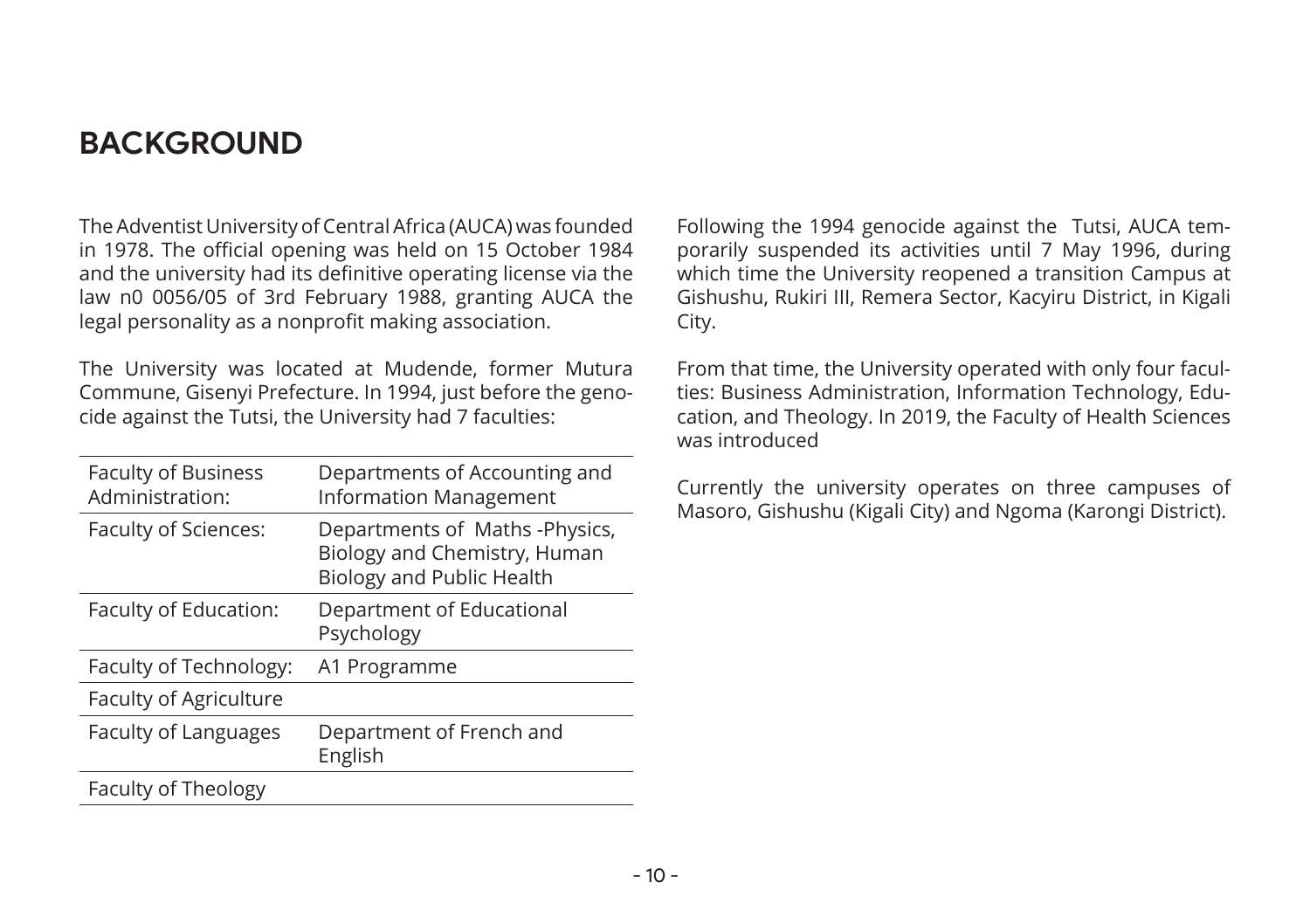#### **ACADEMIC PROGRAMMES**

#### **Undergraduate Programmes**

As mentioned above, AUCA had 7 faculties since its beginning on its former campus of Mudende. After the Genocide against Tutsi, AUCA moved to Kigali on Gishushu campus, and later to Masoro campus. Masoro is the current headquarters of the University. Hence, the current operating faculties are:

Faculty of Business Administration:

 $\odot$ Accounting, Management, Marketing, and Finance

> Faculty of Science in Information Technology: Information Management, Networking &

 $\odot$ Communication Systems, and Software Engineering

Faculty of Education:

- $\odot$ Majors and Minors [note: each of the following can be a Major or Minor] in:
	- Accounting and Information Technology
	- History and Geography
	- Educational Psychology and Geography
	- English Literature and French Literature

| ∞                      | Faculty of Theology |  |
|------------------------|---------------------|--|
| School of Nursing<br>∞ |                     |  |
|                        | - Nursing           |  |
|                        | - Midwifery         |  |

Recently, AUCA designed a number of new programms in order to develop and expand the existing faculties. On completion of the design of these programs, AUCA submitted them to the Ministry of Education of Rwanda for approval.

There are other health Programmes that are planned for the near future:

- (a) Bachelor of Science in Radiologic Technology
- (b) Bachelor of Science in Medical Laboratory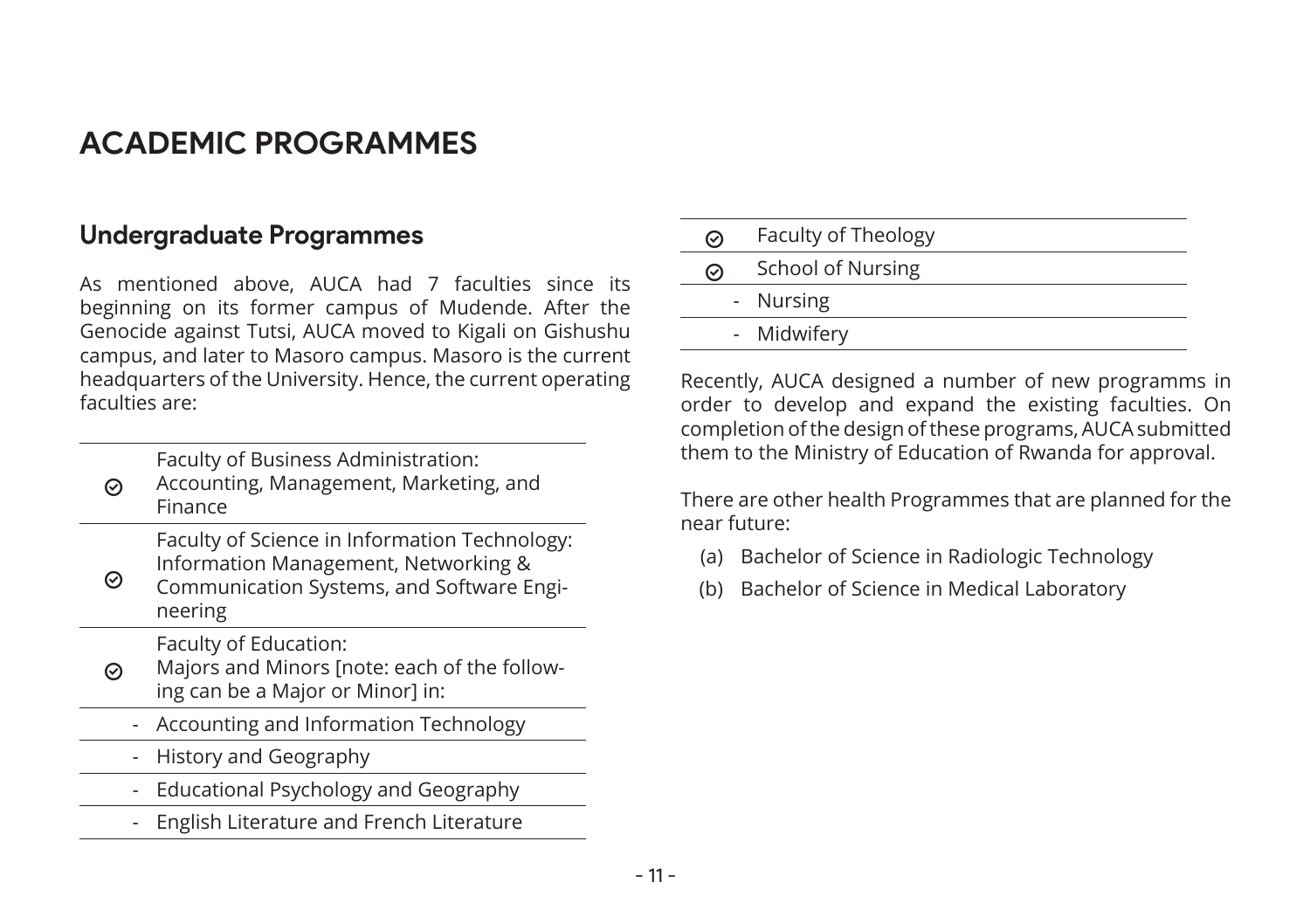#### **Short Courses**

In addition to the aforementioned degree programmes, the University is planning to launch short and professional courses in the following areas:

1. ORACLE ; MICROSOFT; CISCO and LINUX

#### 2. *Business Administration:*

Auditing; Taxation; Entrepreneurship; Project Management (Design, Feasibility Study, etc); Procurement; Accounting (with Certified Public Accountants [CPA]; Technicians Public Accountants (TPA), and with other non-accounting certificates.

#### 3. *Education:*

English for Beginners; Lesson Plans; Integration of Faith and Learning; and Teaching Strategies.

#### *Theology:*

4. Homiletics; Christian Education; Pastoral Counselling; Personal and Public Evangelism; Daniel; Revelation; History of the Seventh-day Adventist Church; Music and Liturgy; Church Growth; Prophetic Books of Old Testament.

#### **In-Service Programmes**

Additionally, AUCA continues to run the In-Service Programs. Currently, AUCA is managing an in service program in Kigali (AUCA Masoro Campus) offering the same programs as the main campus at Masoro with an exception of Nursing and Midwifery offered at Ngoma Campus.

#### **Graduate Programmes**

In March 2015, AUCA started running its own Masters programs in the following programmes:

Master of Business Administration: Finance, Accounting, Management and Human Resource Management

Master of Arts in Education: Educational Administration

*Masters in the pipeline:* AUCA is planning to open a Masters in Information Technology (Big Data Analytics), starting soon, and for which the curriculum has been approved. AUCA is also starting soon the following programmes, pending the final approval by Rwanda's Higher Education Council: MBA in Taxation, MBA in Project Management and MBA in Procurement.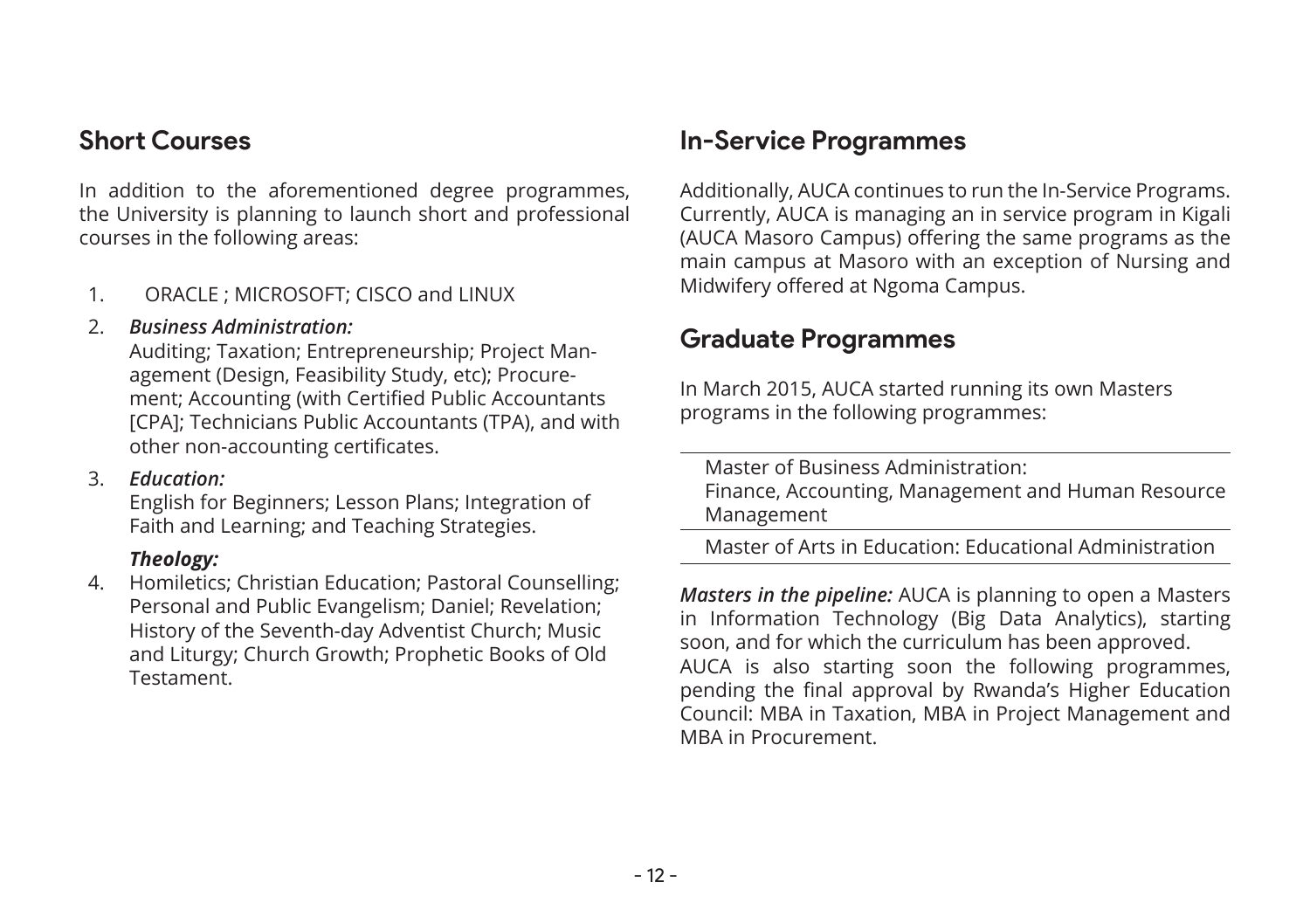#### **CONSECRATION SERVICE**

*Friday, March 5, 2021 (5:00-7:00pm)*

*Coordinator: University Chaplain, Pastor Ndolimana Marcel*

| Songs of Praise:                             | Praise Team                                                                                   |  |  |
|----------------------------------------------|-----------------------------------------------------------------------------------------------|--|--|
| Opening Hymn:<br>(Give me the Bible, No.272) | Pr. Ndolimana Marcel, Chaplain                                                                |  |  |
| Opening prayer:                              | Pr. Jerome Birikunzira, Dean Theology                                                         |  |  |
| Welcome and Introduction:                    | Dr. Niyonzima Theogene, DVC- Academics                                                        |  |  |
| <b>Special Music:</b>                        | Messengers                                                                                    |  |  |
| Message:                                     | Dr. Mutero Andrew, ECD Education Director                                                     |  |  |
| Prayer of Consecration:                      | Dr. Mutero Andrew, ECD Education Director                                                     |  |  |
| Response from Students:                      | Nzamurambaho Frederic, Theology Graduand                                                      |  |  |
| <b>Special Music:</b>                        | El Shadai Choir                                                                               |  |  |
| Benediction:                                 | Ass. Prof. Eustace A. Penniecook<br>Dean, Adventist School of Medicine of East-Central Africa |  |  |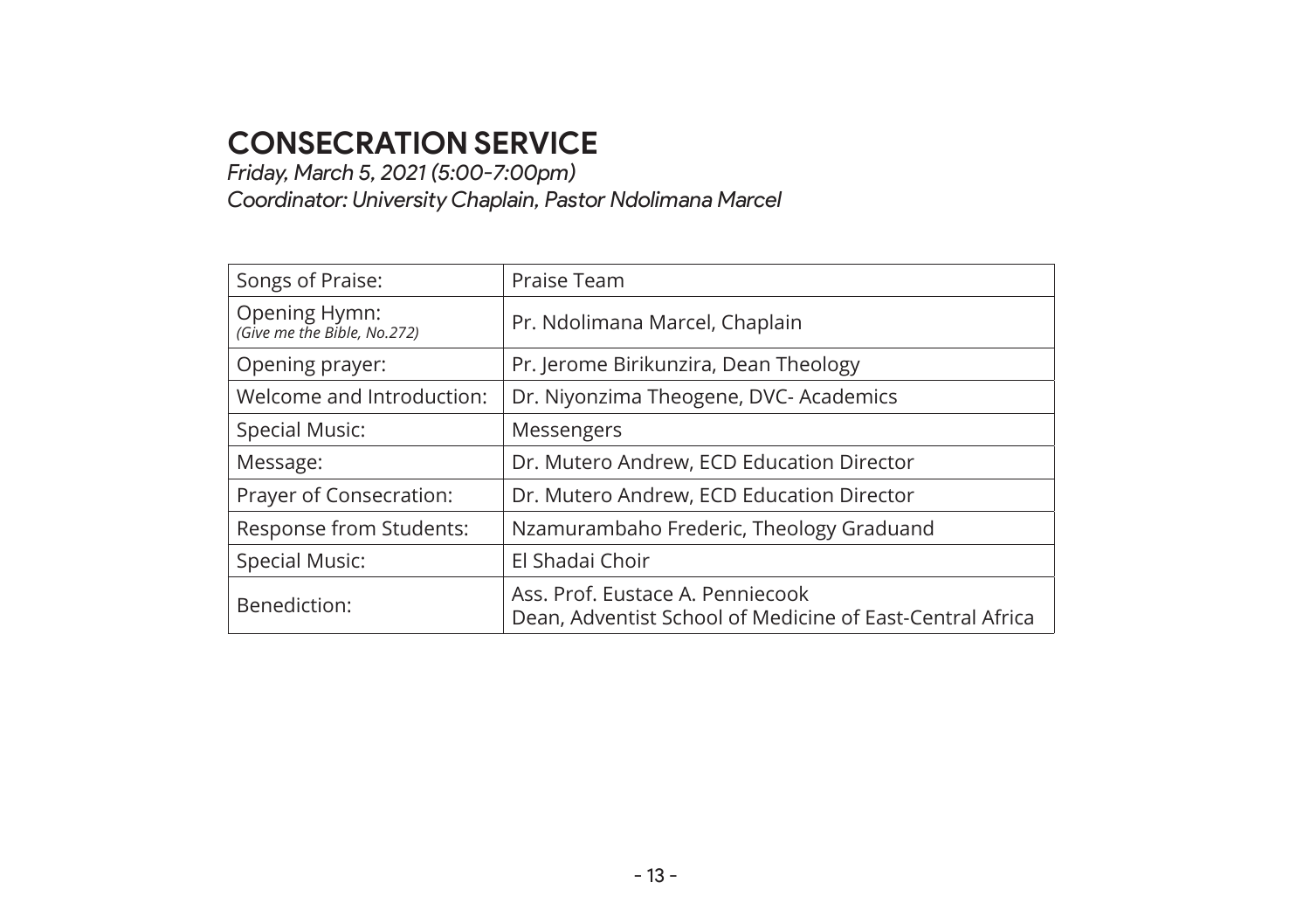#### **BACCALAUREATE SERVICE (SABBATH)**

#### **Sabbath School**

*Saturday, March 6, 2021 (9:00-10:30am) Coordinator: Church Pastor, Ndolimana Marcel*

| Songs of Praise:                                        | Praise Team          |  |
|---------------------------------------------------------|----------------------|--|
| <b>Welcoming Remarks:</b>                               | Irakiza Joy Mariette |  |
| Opening Hymn:<br>(516: All the way my Saviour Leads Me) |                      |  |
| Scripture Reading and Opening Prayer:                   | Coffie Glory         |  |
| Special Feature:                                        | Iradukunda Jean Luc  |  |
| Special Item:                                           | Elie Hibukabake      |  |
| <b>Mission Report:</b>                                  | Shyaka Eric          |  |
| Special Item:                                           | Elie Hibukabake      |  |
| <b>Closing Prayer:</b>                                  | UMUHOZA Fabiola      |  |
| Sabbath School Announcements:                           | Kirui Moses          |  |
| Lesson Discussion:                                      | Patrick N. Armond    |  |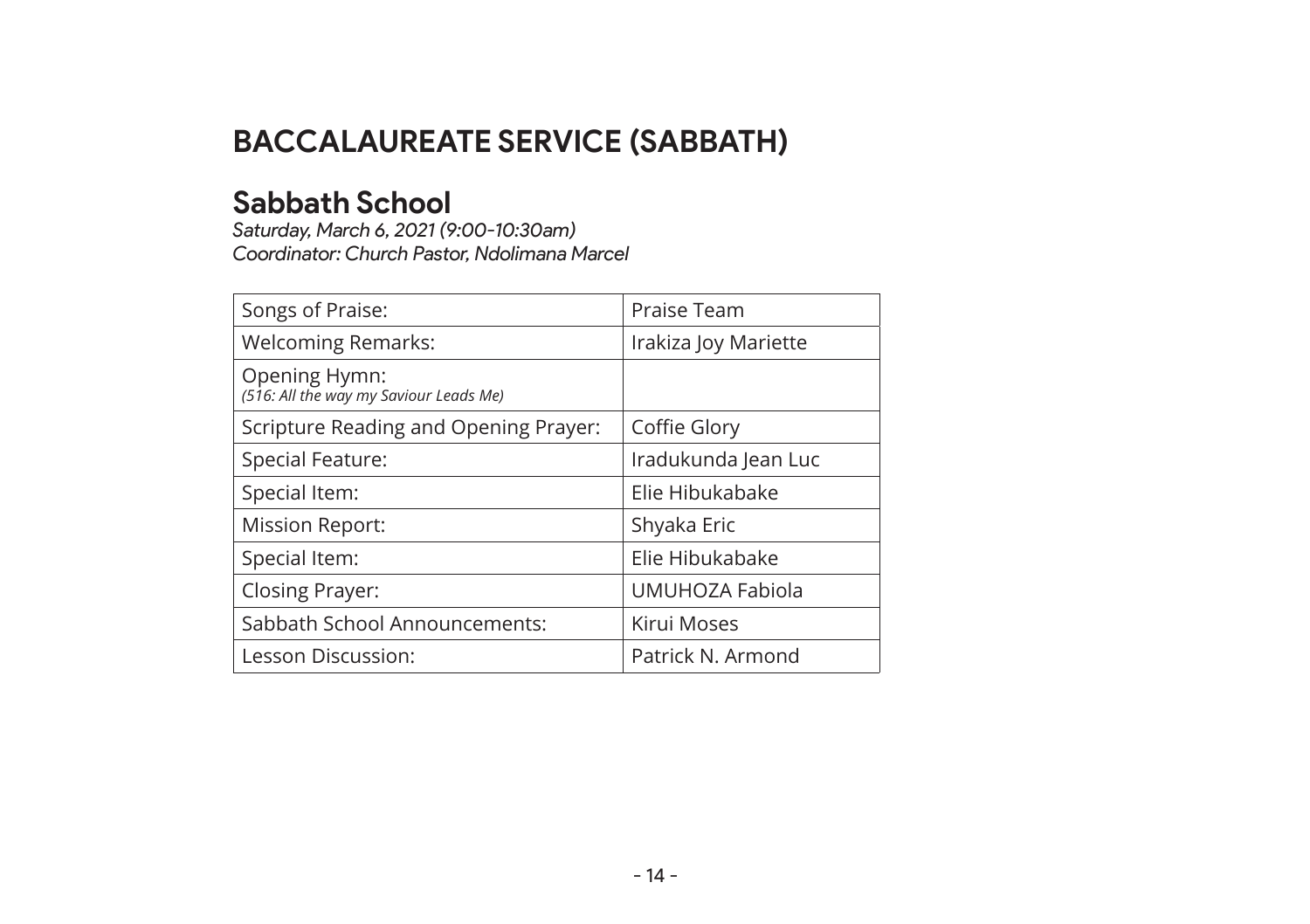#### **SATURDAY, MARCH 6, 2021 (10:30-12:30PM)**

*Coordinator: University Chaplain: Pr. Ndolimana Marcel*

| Announcements                                  | Chaplain                                                                                              |  |  |
|------------------------------------------------|-------------------------------------------------------------------------------------------------------|--|--|
| Prelude:                                       | Pianist                                                                                               |  |  |
| Invocation:                                    | Dr. Blasious Ruguri, Chancellor & ECD President                                                       |  |  |
| Welcome:                                       | Prof. Kelvin Onongha, AUCA Vice Chancellor<br>Dr. Hesron Byiringiro, Council Chairman & RUM President |  |  |
| Solemn Call to Worship:                        | Dr. Fesaha Tsegaye, ECD Health Director                                                               |  |  |
| Opening Hymn:<br>(Give me the Bible, No.272)   | Chorister                                                                                             |  |  |
| Scripture Reading and Prayer:                  | Dr. Alain Coralie, ECD Executive Secretary                                                            |  |  |
| Tithes and Offerings:                          | Pr. Habimana Jerome, ECD Treasurer                                                                    |  |  |
| Special Music:                                 | Gerizim Singers                                                                                       |  |  |
| Sermon:                                        | Amb. Zilimwabagabo Gerard                                                                             |  |  |
| Closing Hymn:<br>(To God Be the Glory, No.341) | Chorister                                                                                             |  |  |
| Benediction:                                   | Dr. Fesaha Tsegaye, ECD Health Director,                                                              |  |  |
| Marching Out:                                  | Pianist                                                                                               |  |  |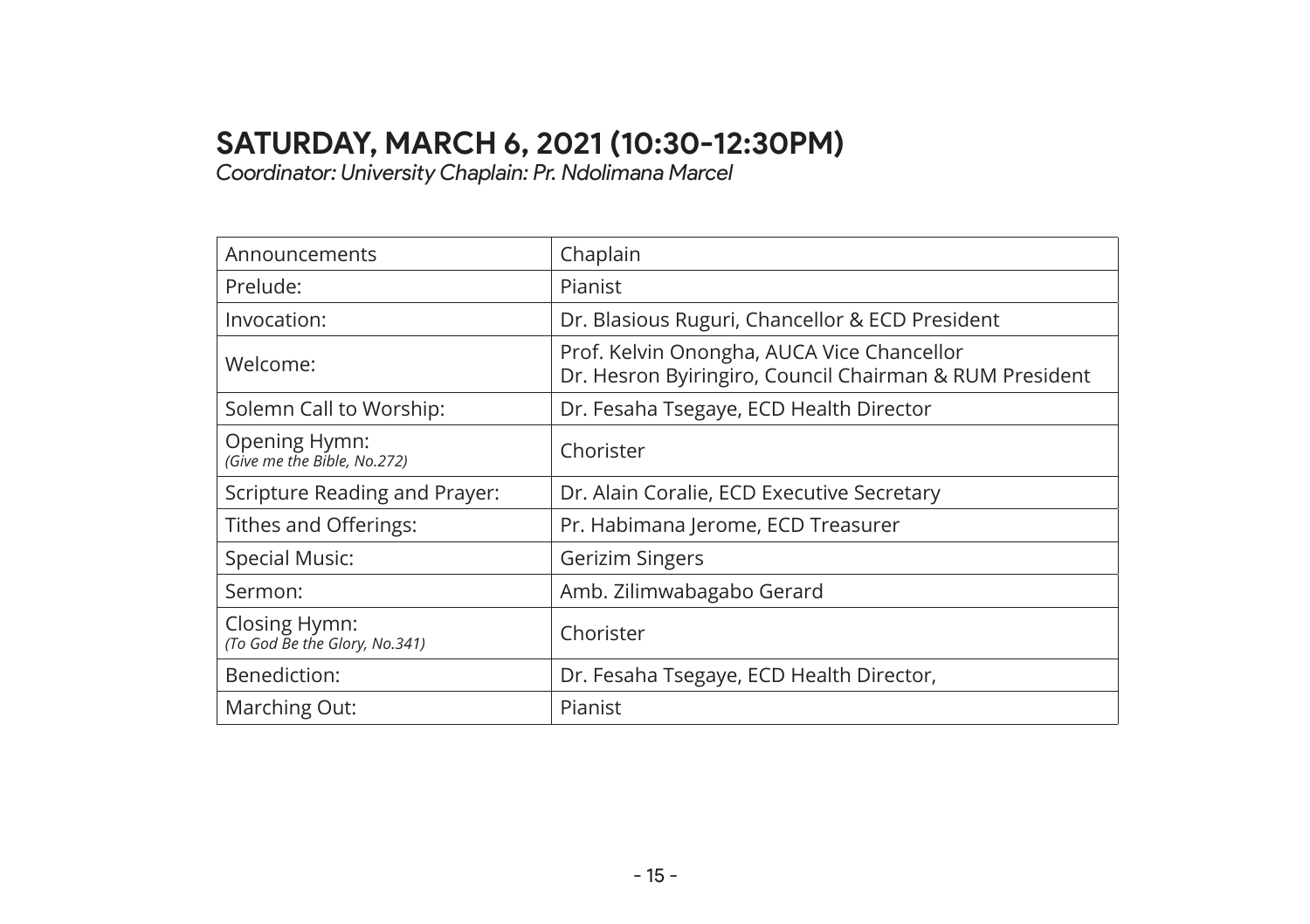#### **TRIBUTE AND THANKSGIVING**

*Saturday, March 6, 2021 (2:00-5:00pm)*

*Coordinator: Chairman of the Graduation Committee, Niyonzima Théogène, PhD*

| Songs of Praise:            | Praise Team                |  |
|-----------------------------|----------------------------|--|
| Opening Prayer and Remarks: | Kirui Moses                |  |
| <b>Special Music:</b>       | Gerizim Singers            |  |
| Message:                    | Pastor Leonidas Rutaganzwa |  |
| <b>Special Music:</b>       | Gerizim Singers            |  |
| Closing Prayer:             | Master's graduand          |  |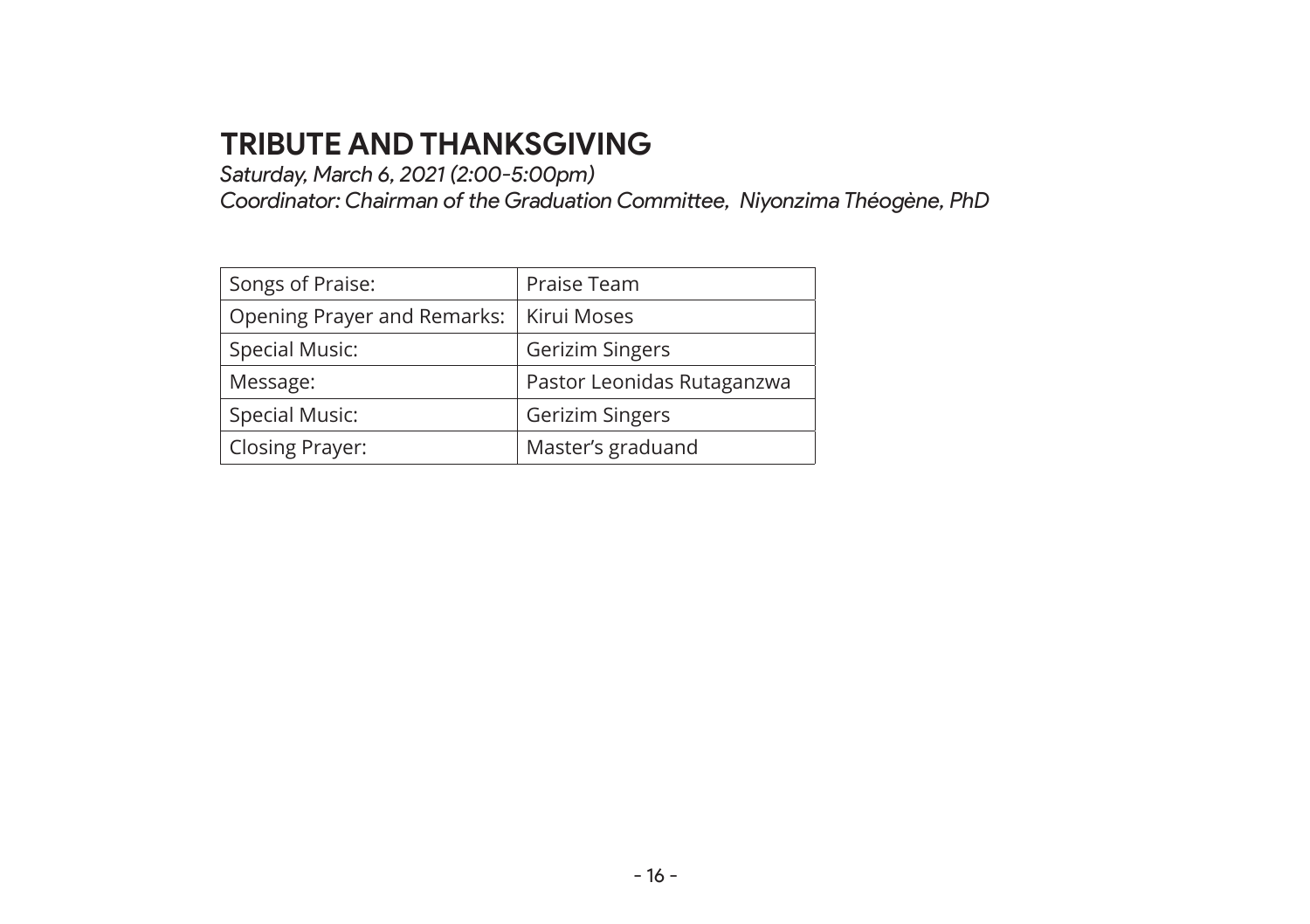#### **COMMENCEMENT PROGRAMME**

*Sunday, March 7, 2021 (9:00-12:00 pm)*

| $09:00$ am         | Introduction & Welcome Remarks: Dr. Mulindwa Daniel                                      |
|--------------------|------------------------------------------------------------------------------------------|
| $09:10 \text{ am}$ | National Anthem: Student                                                                 |
| $09:15$ am         | Prayer: Pastor Ndolimana Marcel, AUCA Chaplain                                           |
| $09:20$ am         | Opening Ceremony: Dr. Blasious Ruguri,<br>AUCA Chancellor and ECD President              |
| $09:25$ am         | Opening Remarks: Prof. Kelvin Onongha, PhD, DMin<br><b>AUCA Vice Chancellor</b>          |
| $09:30$ am         | Speech of AUCA Council Chairman: Dr. Hesron Byiringiro                                   |
| $09:40$ am         | Guest Speaker Message: Pastor Alain Coralie,<br><b>ECD Executive Secretary</b>           |
| $10:00$ am         | Conferment of Degrees: Niyonzima Theogene, PhD,<br>AUCA Deouty Vice Chancellor Academics |
| $10:45$ am         | Graduates Song: Graduates                                                                |
| $10:50$ am         | Response: Presidents of Graduating Classes (Bachelor & Masters)                          |
| $11:10$ am         | Chancellor's Speech: Dr. Blasious Ruguri,<br>AUCA Chancellor and ECD President           |
| $11:30$ am         | Guest of Honor's Speech                                                                  |
| $11:50$ am         | Induction to the Alumni Association: Ferdinand Mbonaruza                                 |
| $11:55$ am         | Closing Ceremony: Dr. Blasious Ruguri, Chancellor and ECD President                      |
| $12:00$ am         | Prayer of Dedication: Pastor Alain Coralie, ECD Executive Secretary.                     |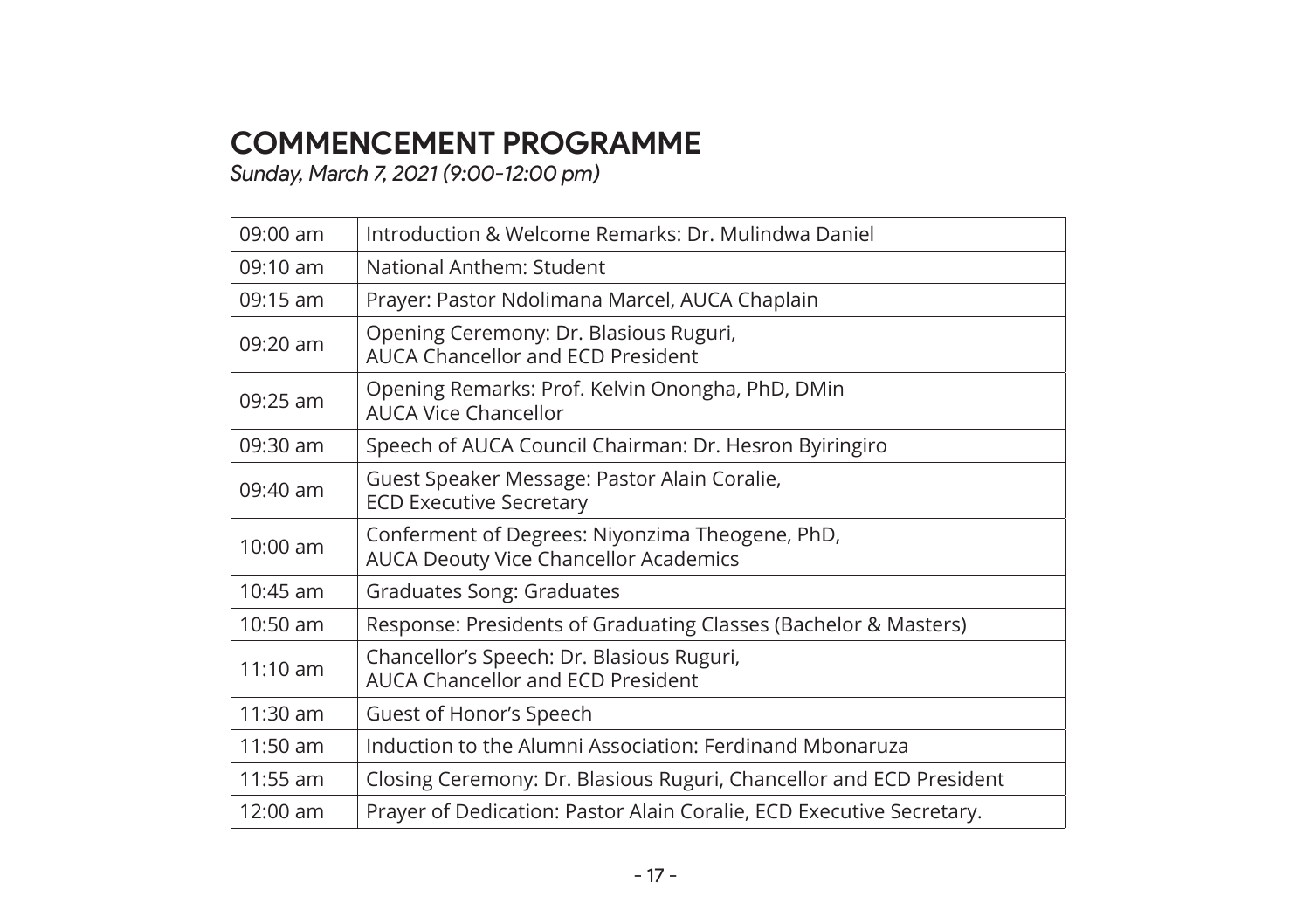#### **GIVE ME THE BIBLE - SDA HYMNAL NO 272**

#### **1**

Give me the Bible, star of gladness gleaming, To cheer the wanderer lone and tempest tossed, No storm can hide that peaceful radiance beaming Since Jesus came to seek and save the lost.

#### *Refrain*

*Give me the Bible– holy message shining, Thy light shall guide me in the narrow way. Precept and promise, law and love combining, 'Til night shall vanish in eternal day.*

#### **2**

Give me the Bible when my heart is broken, When sin and grief have filled my soul with fear, Give me the precious words by Jesus spoken, Hold up faith's lamp to show my Savior near.

#### **3**

Give me the Bible, all my steps enlighten, Teach me the danger of these realms below, That lamp of safety, o'er the gloom shall brighten, That light alone the path of peace can show.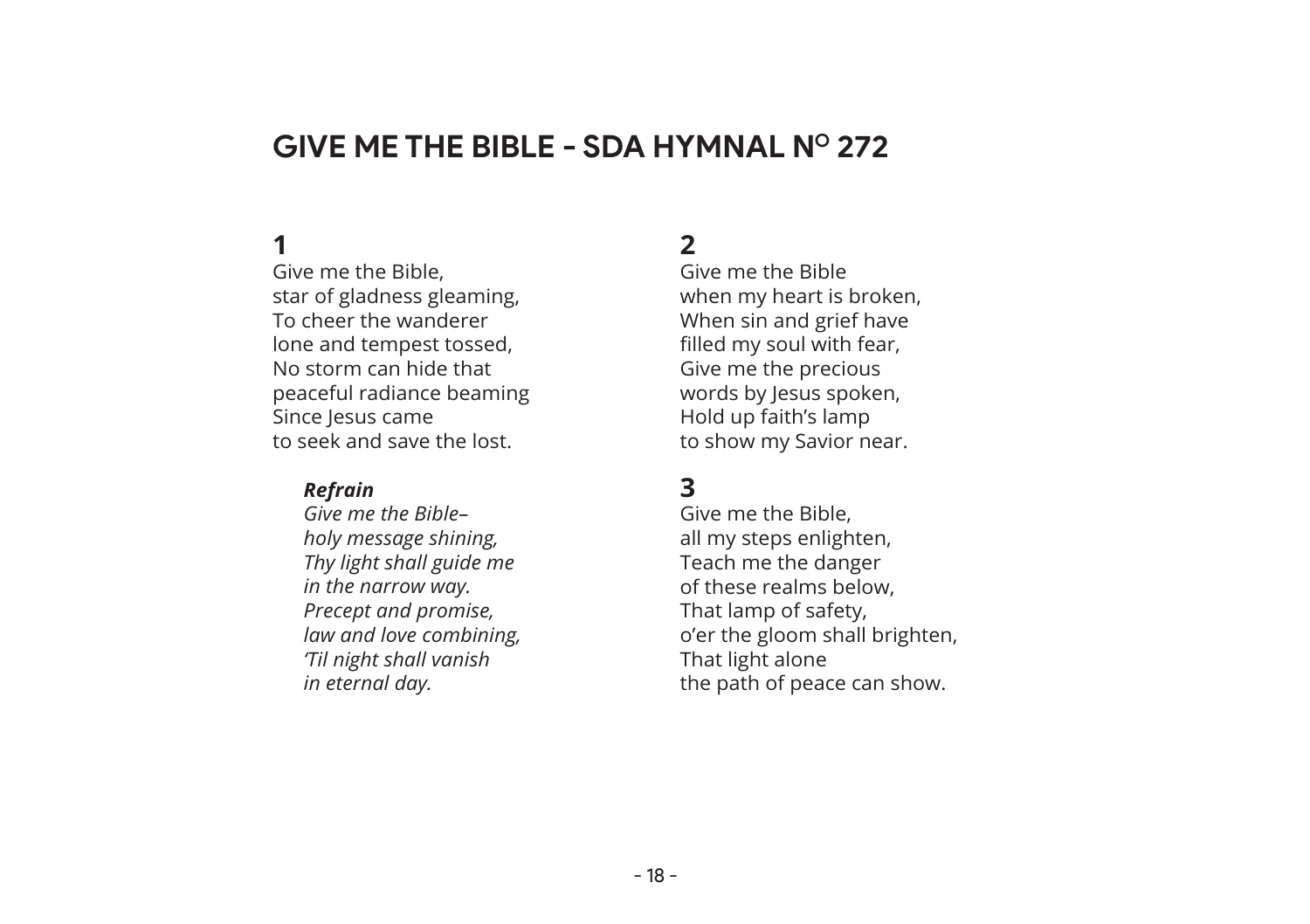#### **ALL THE WAY MY SAVIOUR LEADS ME - SDA HYMNAL NO 516**

#### **1**

All the way my Savior leads me; What have I to ask beside? Can I doubt His tender mercy, Who through life has been my guide? Heavenly peace, divinest comfort, Here by faith in Him to dwell; For I know whate'er befall me, Jesus doeth all things well; For I know whate'er befall me, Jesus doeth all things well.

#### **2**

All the way my Savior leads me; Cheers each winding path I tread; Gives me grace for every trial, Feeds me with the living bread; Though my weary steps may falter, And my soul athirst may be, Gushing from the Rock before me, Lo, a spring of joy I see; Gushing from the Rock before me, Lo, a spring of joy I see.

#### **3**

All the way my Savior leads me; O the fullness of His love! Perfect rest to me is promised In my Father's house above; When I wake to life immortal. Wing my flight to realms of day, This my song through endless ages, Jesus led me all the way; This my song through endless ages, Jesus led me all the way.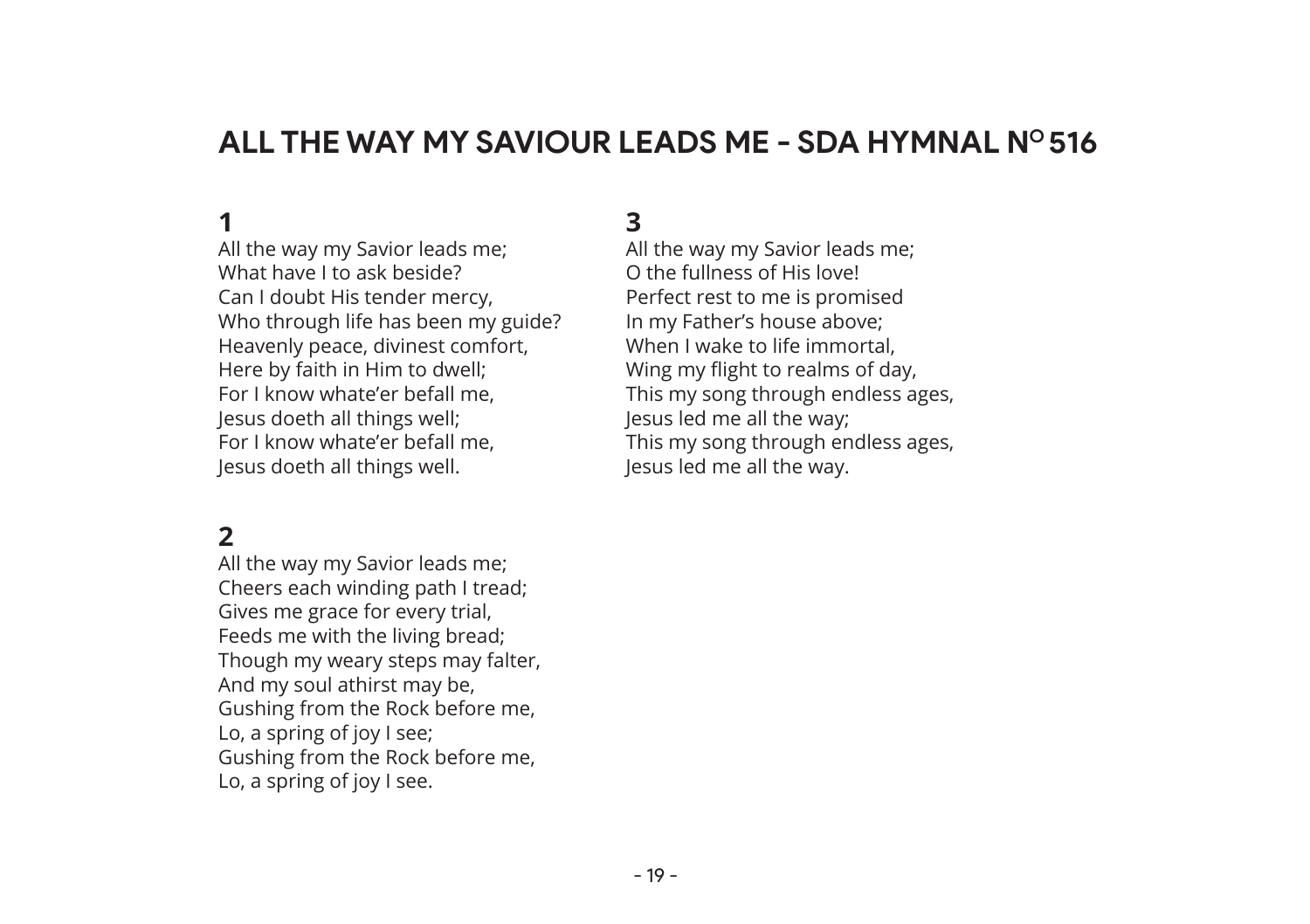#### **TO GOD BE THE GLORY - SDA HYMNAL NO 341**

#### **1**

To God be the glory, great things he hath done! So loved he the world that he gave us his Son, who yielded his life an atonement for sin, and opened the lifegate that all may go in.

#### *Refrain*

*Praise the Lord, praise the Lord, let the earth hear his voice! Praise the Lord, praise the Lord, let the people rejoice! O come to the Father thru Jesus the Son, and give him the glory, great things he hath done!*

#### **2**

O perfect redemption, the purchase of blood, to every believer the promise of God; the vilest offender who truly believes, that moment from Jesus a pardon receives.

#### **3**

Great things he hath taught us, great things he hath done, and great our rejoicing thru Jesus the Son; but purer, and higher, and greater will be our wonder, our transport, when Jesus we see.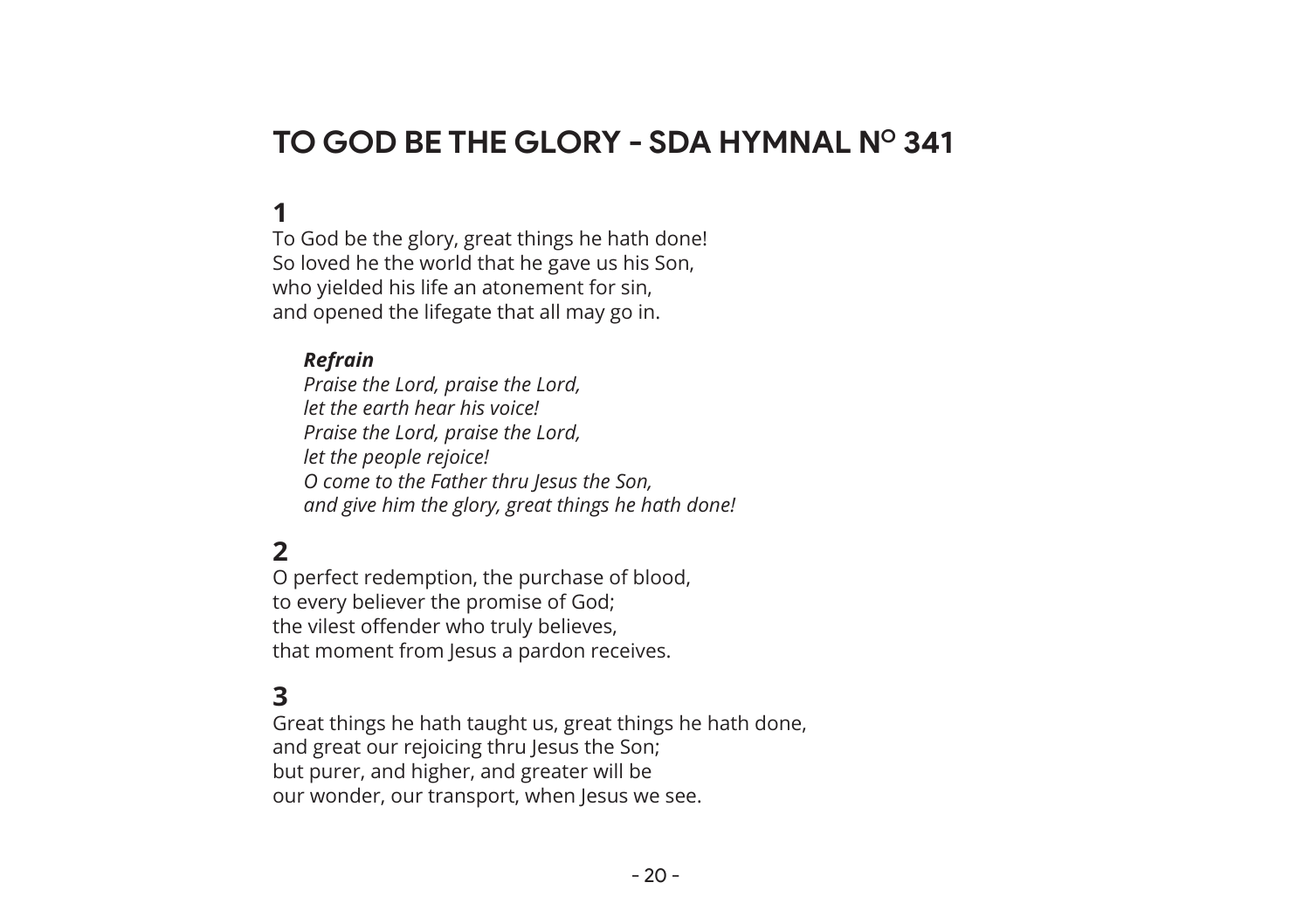

#### NATIONAL ANTHEM **RWANDA NZIZA**

Rwanda nziza Gihugu cyacu Wuje imisozi, ibiyaga n'ibirunga Ngobyi iduhetse gahorane ishya. Reka tukurate tukuvuge ibigwi Wowe utubumbiye hamwe twese Abanyarwanda uko watubyaye Berwa, sugira, singizwa iteka.

Horana Imana, murage mwiza Ibyo tugukesha ntibishyikirwa; Umuco dusangiye uraturanga Ururimi rwacu rukaduhuza Ubwenge, umutima,amaboko yacu Nibigukungahaze bikwiye Nuko utere imbere ubutitsa.

Abakurambere b'intwari Bitanze batizigama Baraguhanga uvamo ubukombe Utsinda ubukoroni na mpatsibihugu Byayogoje Afurika yose None uraganje mu bwigenge Tubukomeyeho uko turi twese.

Komeza imihigo Rwanda dukunda Duhagurukiye kukwitangira Ngo amahoro asabe mu bagutuye Wishyire wizane muri byose Urangwe n'ishyaka, utere imbere Uhamye umubano n'amahanga yose Maze ijabo ryawe riguhe ijambo.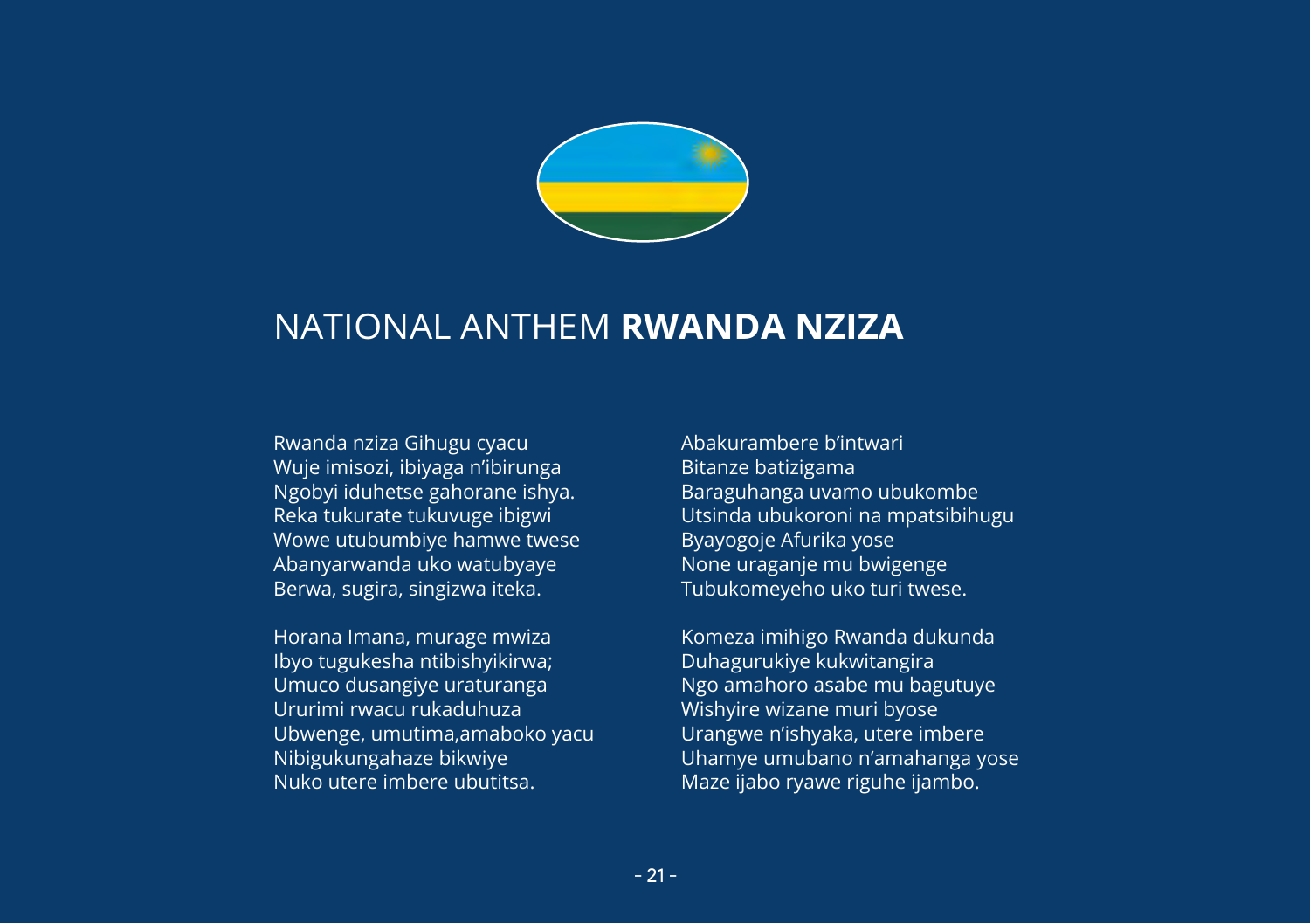#### GRADUANDS' SONG **FAR AND NEAR THE FIELD ARE TEAMING (SDA HYMANLS NO 358)**

#### 1

Far and near the fields are teeming with the sheaves of ripened grain; Far and near their gold is gleaming O'er the summy slope and plain.

#### *Refrain*

*Lord of harvest, send forth reapers! Hear us Lord,to Thee we cry; Send them now the sheaves to gather, Ere the harvest-time pass by.*

#### $\mathcal{P}$

Send them forth with morn's first beaming, Send them in the noon-tides's glare; When the sun's last rays are streaming, bid them gather everywhere.

#### 3

O thou, whom thy Lord is sending, gather now the sheaves of gold; Heavenward then at evening wending Thou shalt come with joy untold.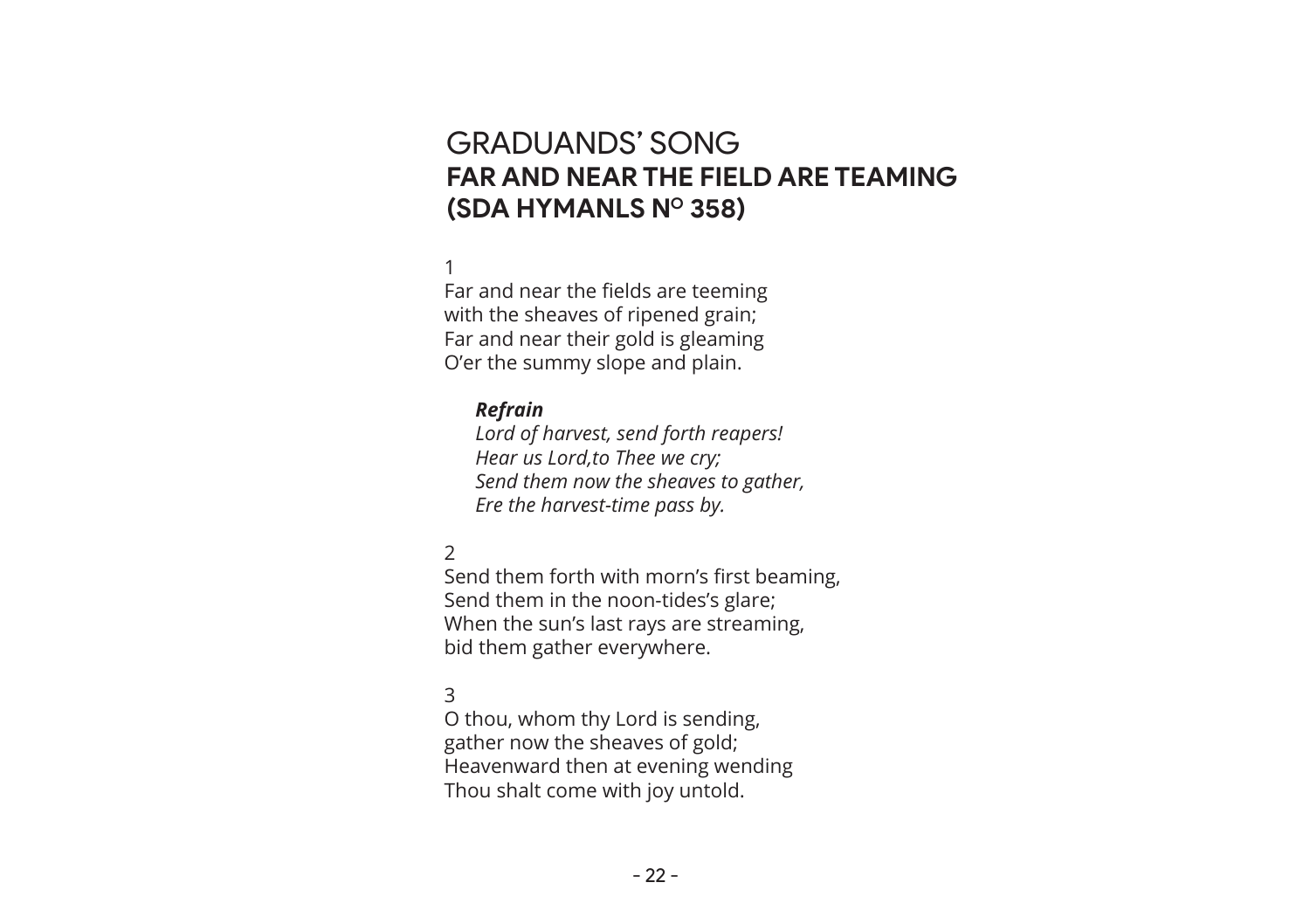# **GRADUANDS LIST**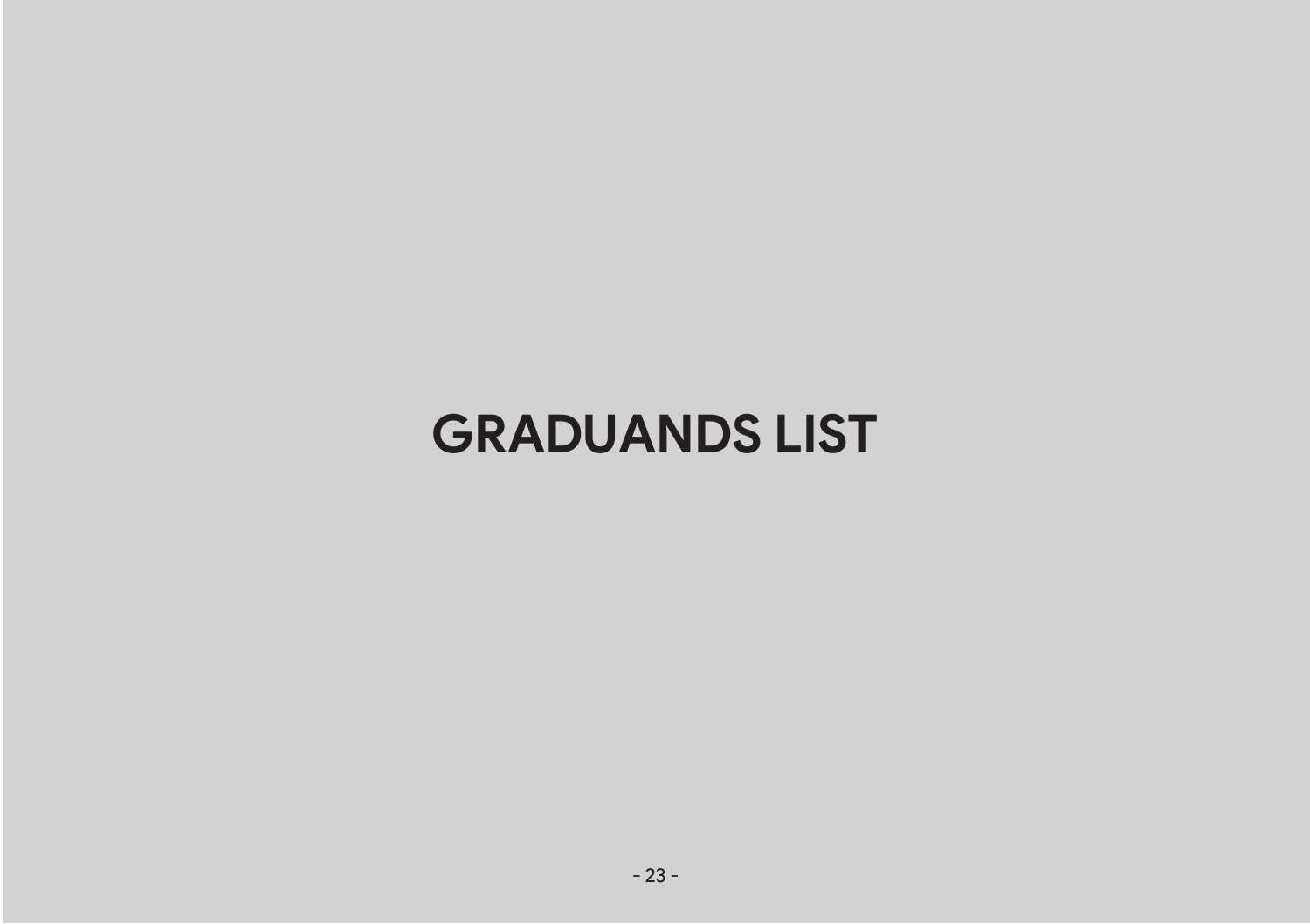# **UNDERGRADUATE PROGRAMME**

- 01 Bachelor of Business Administration in:
	- (a) Accounting
	- (b) Finance
	- (c) Management
	- (d) Marketing
- 02 Bachelor of Arts in Education in: (a) Accounting, Educational Psychology, (b) English Language & Literature, Geography, (c) IT and Mathematics
- 03 Bachelor of Science in Information Technology in:
	- (a) Information Management
	- (b) Networks and Communication Systems and
	- (c) Software Engineering
- 04 Bachelor of Science in Nursing
- 05 Bachelor of Theology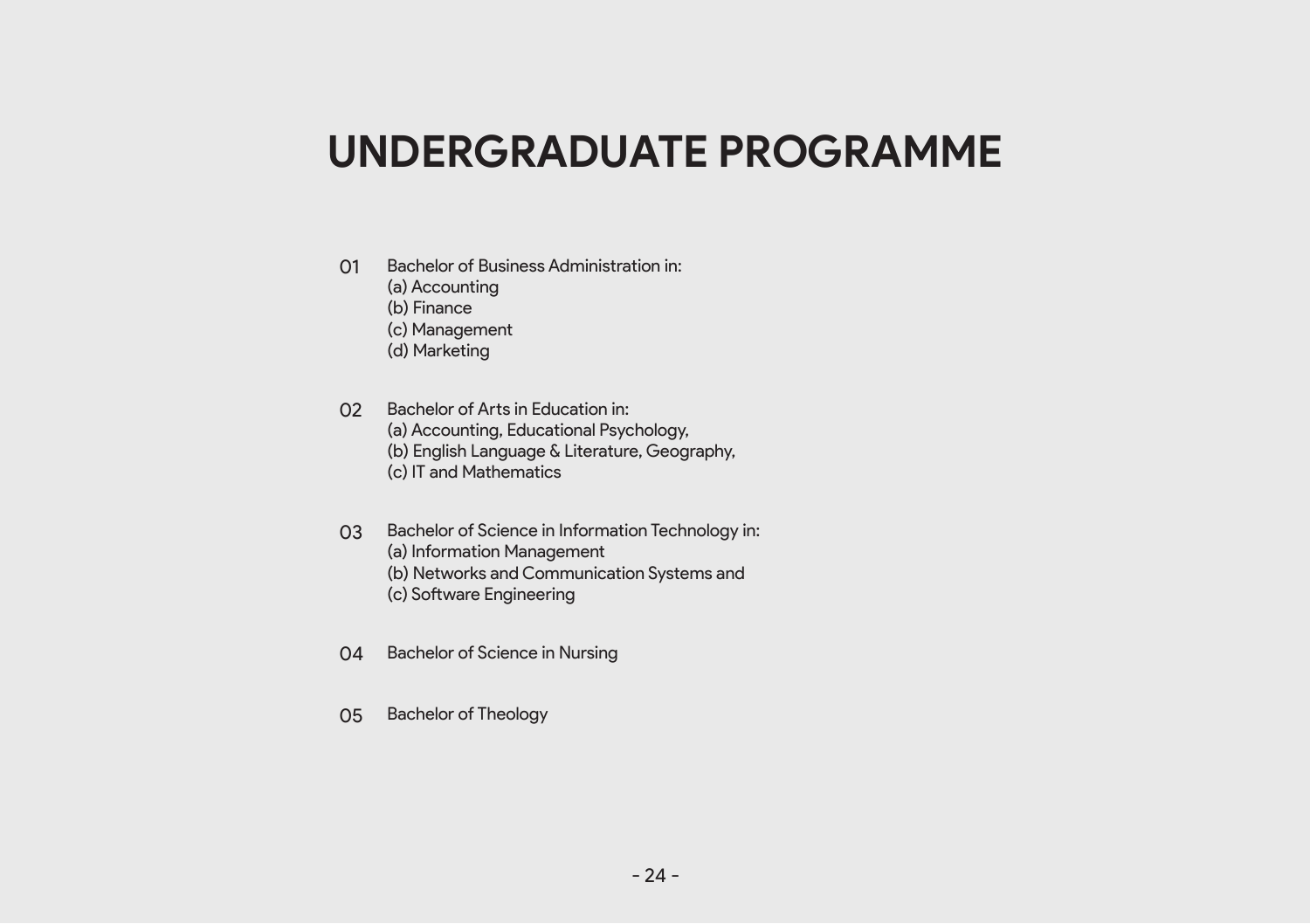## BACHELOR OF BUSINESS ADMINISTRATION

 *(Dean, Faculty of Business Administration: Ass. Prof. Butera Edison, PhD)*

#### **ACCOUNTING MAJOR**

| #  | <b>ID No</b> | <b>Last Name</b> | <b>First Name</b>    | <b>Mention</b>           |
|----|--------------|------------------|----------------------|--------------------------|
| 1  | 20113        | Igiraneza        | Beni                 | <b>Grand Distinction</b> |
| 2  | 20386        | Uwineza          | Celine               | <b>Grand Distinction</b> |
|    |              |                  |                      |                          |
| 3  | 20372        | Cyiza            | Josephine            | Distinction              |
| 4  | 20599        | Cyuzuzo          | Mutuye<br>Tresor     | <b>Distinction</b>       |
| 5  | 20342        | Habineza         | Mugemane<br>Innocent | Distinction              |
| 6  | 20054        | Iradukunda       | Drove                | Distinction              |
| 7  | 20310        | Irambona         | Hyacinthe            | Distinction              |
| 8  | 20347        | Ishimwe          | Consolée             | <b>Distinction</b>       |
| 9  | 20502        | Ishimwe          | Elisa                | Distinction              |
| 10 | 20330        | Isugi            | Claire               | <b>Distinction</b>       |
| 11 | 20415        | Itangishaka      | Sylvestre            | Distinction              |

| 12 | 20593 | Kamikamuntu   | Claudette            | Distinction        |
|----|-------|---------------|----------------------|--------------------|
| 13 | 20003 | Mutoni        | Sarah                | Distinction        |
| 14 | 20391 | Ndabunguye    | Heritier             | Distinction        |
| 15 | 19968 | Ndakiriye     | Lorine               | Distinction        |
| 16 | 20423 | Nininahazwe   | Ornella              | Distinction        |
| 17 | 20494 | Niyoniringiye | Eric                 | Distinction        |
| 18 | 20376 | Niyonshuti    | George               | Distinction        |
| 19 | 20333 | Nsengiyumva   | Bigirimana           | Distinction        |
| 20 | 20203 | Nyiramugisha  | Assinath             | Distinction        |
| 21 | 19977 | Siyomvo       | Jean Noel<br>Orlando | Distinction        |
| 22 | 20428 | Ubahwa        | Solange              | Distinction        |
| 23 | 20017 | Ufitinema     | Marie Aimée          | Distinction        |
| 24 | 20441 | Umubyeyi      | Sengoga Ines         | Distinction        |
| 25 | 20461 | Umuhoza       | Sarah                | <b>Distinction</b> |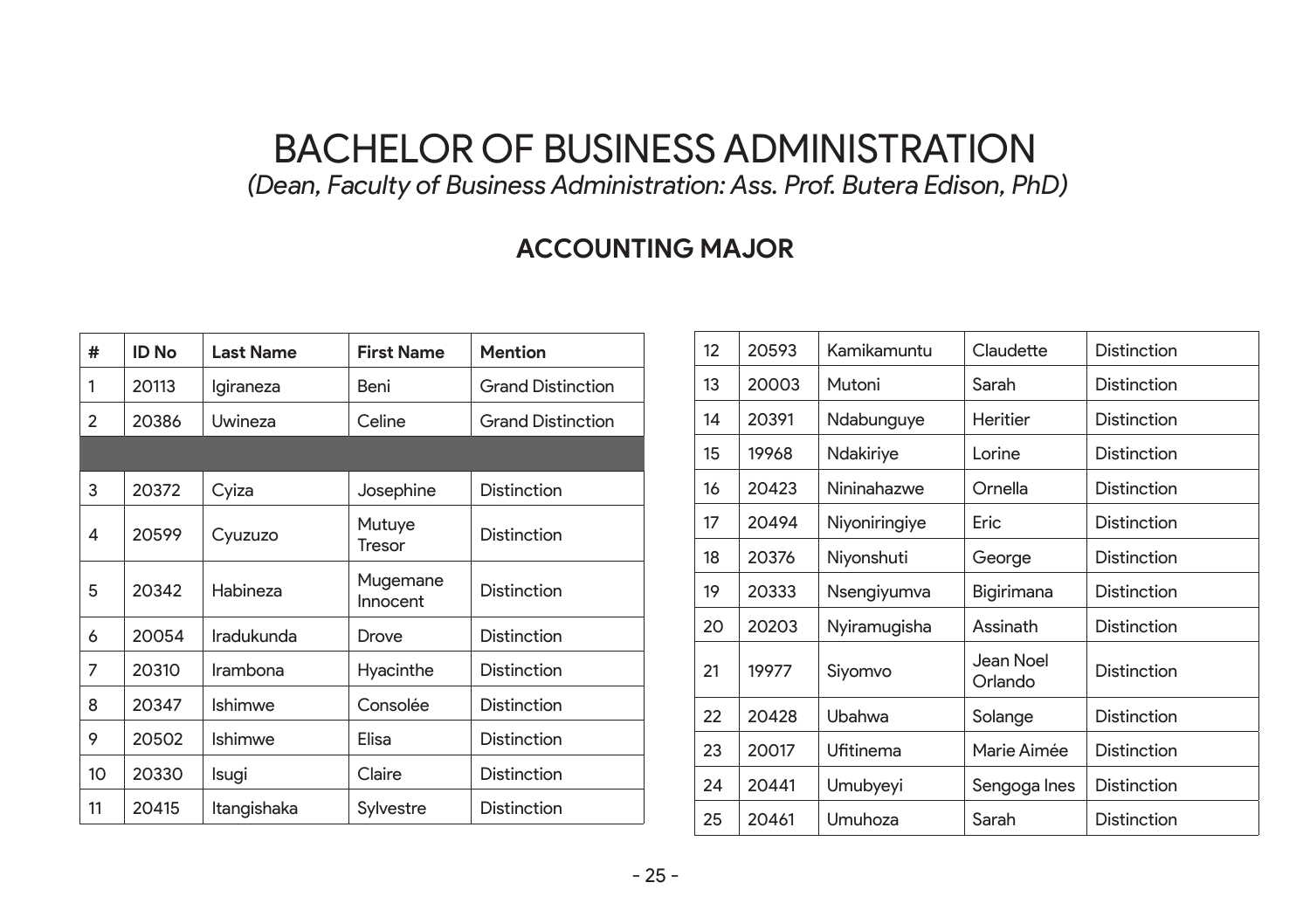| 26 | 20563 | Umuhoza       | Sarah              | Distinction  |
|----|-------|---------------|--------------------|--------------|
| 27 | 20587 | Umutesi       | Yvonne             | Distinction  |
| 28 | 20189 | Uwamahoro     | Gentille           | Distinction  |
| 29 | 20473 | Uwera         | Sandrine           | Distinction  |
| 30 | 20476 | Uwera         | Jeannette          | Distinction  |
| 31 | 20214 | Uwizeye       | Divine             | Distinction  |
|    |       |               |                    |              |
| 32 | 20524 | Abiragijimana | Claudine           | Satisfaction |
| 33 | 19433 | Akimana       | Monia              | Satisfaction |
| 34 | 19961 | Dushime       | Odile              | Satisfaction |
| 35 | 20239 | Dushimiyimana | Marie Sol-<br>ange | Satisfaction |
| 36 | 19386 | Gahonzire     | Chantal            | Satisfaction |
| 37 | 18533 | Gasengayire   | Alice              | Satisfaction |
| 38 | 20339 | Habinshuti    | Jean Fidele        | Satisfaction |
| 39 | 19995 | Habumutima    | Jean Philippe      | Satisfaction |
| 40 | 20378 | Hakuzweyezu   | Evariste           | Satisfaction |
| 41 | 20058 | Irakiza       | Joy Marriette      | Satisfaction |
| 42 | 20138 | Irankunda     | Benjamin           | Satisfaction |
| 43 | 19952 | Irumva        | Euneck             | Satisfaction |
| 44 | 20637 | Mugiraneza    | Agnes              | Satisfaction |
|    |       |               |                    |              |

| 45 | 20530 | Muhorakeye             | Leoncie         | Satisfaction |
|----|-------|------------------------|-----------------|--------------|
| 46 | 20013 | Mukaburege             | Souzane         | Satisfaction |
| 47 | 19600 | Mukamana               | Dative          | Satisfaction |
| 48 | 19853 | Mukampunga             | Valentine       | Satisfaction |
| 49 | 19266 | Mukamurigo             | Clementine      | Satisfaction |
| 50 | 19731 | Mukaniyo-<br>buhungiro | Vesiane         | Satisfaction |
| 51 | 19638 | Mukantaganira          | Mbabazi<br>Ange | Satisfaction |
| 52 | 17528 | Mukeshimana            | Cynthia         | Satisfaction |
| 53 | 20550 | Muyizere               | Agnes           | Satisfaction |
| 54 | 19925 | Mwiza                  | Antoinette      | Satisfaction |
| 55 | 19994 | Ndungutse              | Eric            | Satisfaction |
| 56 | 18078 | Ngenzi                 | Victor          | Satisfaction |
| 57 | 20543 | Niyomwungeri           | Devothe         | Satisfaction |
| 58 | 13302 | Niyongira              | Chris Abidan    | Satisfaction |
| 59 | 19690 | Niyonshuti             | Enock           | Satisfaction |
| 60 | 20217 | Nshimiyimana           | Olivier         | Satisfaction |
| 61 | 20634 | Nshimiyimana           | Ernest          | Satisfaction |
| 62 | 19117 | Ntabanganyima-<br>na   | Emmanuel        | Satisfaction |
| 63 | 19289 | Ntwali                 | Arnaud          | Satisfaction |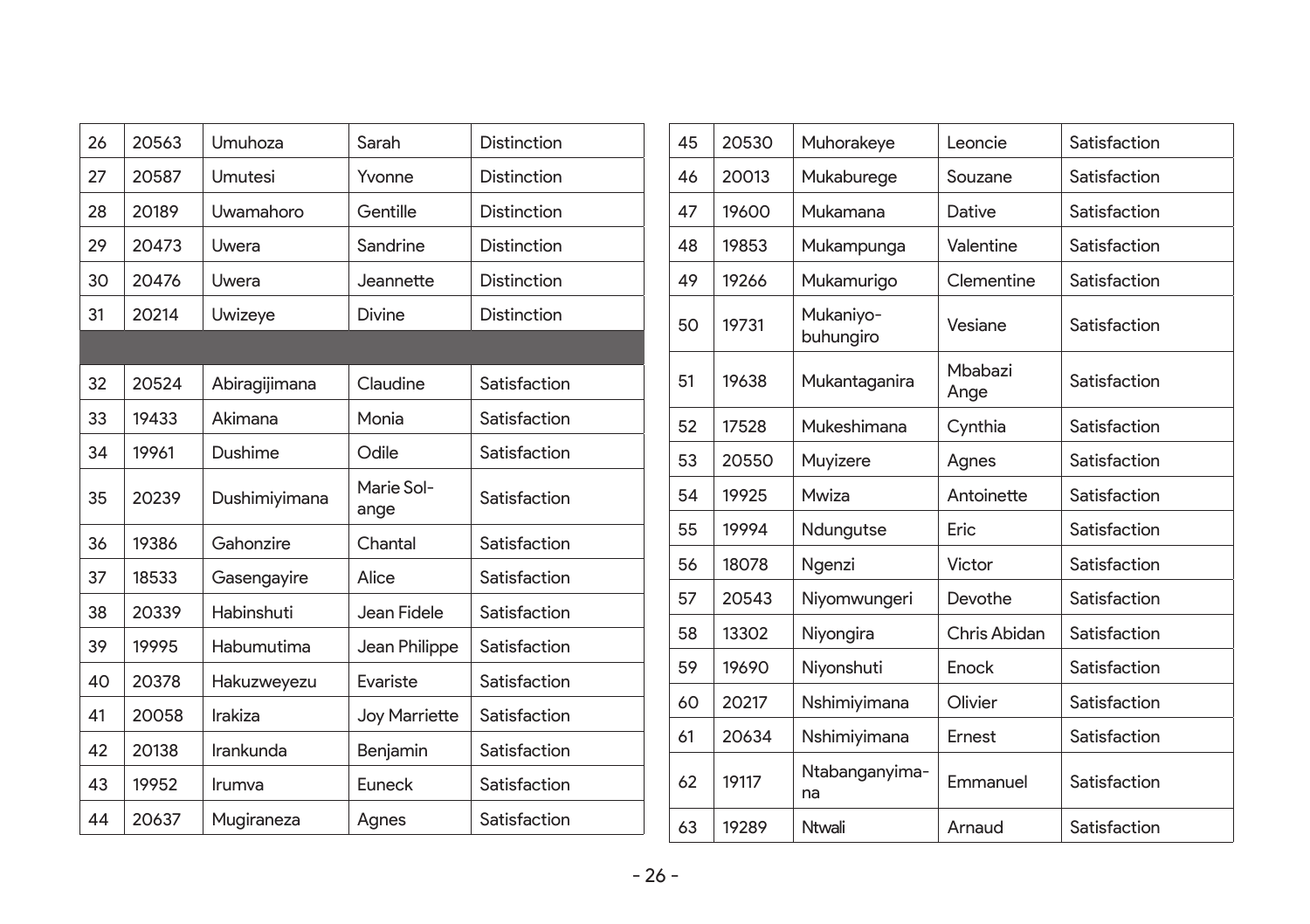| 64 | 19997 | Nyirahacineza  | Virginie         | Satisfaction |
|----|-------|----------------|------------------|--------------|
| 65 | 19030 | Nyirinkindi    | Oscar            | Satisfaction |
| 66 | 20631 | Rudakubana     | Charles          | Satisfaction |
| 67 | 18138 | Rwamiheto      | Reverien         | Satisfaction |
| 68 | 20297 | Tuyizere       | Theoneste        | Satisfaction |
| 69 | 20515 | Ubuntubwayo    | Claudine         | Satisfaction |
| 70 | 20576 | Umuhire        | <b>Blandine</b>  | Satisfaction |
| 71 | 20119 | Umuruta        | Sandrine         | Satisfaction |
| 72 | 20436 | Uramutse       | Sylverie         | Satisfaction |
| 73 | 19979 | Uwamahoro      | Ines             | Satisfaction |
| 74 | 20374 | Uwamahoro      | Souzane          | Satisfaction |
| 75 | 20518 | Uwamurera      | Adeline          | Satisfaction |
| 76 | 20533 | Uwamurera      | <b>Rose Mary</b> | Satisfaction |
| 77 | 20293 | Uwera          | Cecile           | Satisfaction |
| 78 | 19411 | Uwihirwe       | Muhereza<br>Ange | Satisfaction |
| 79 | 20026 | Uwineza        | Josiane          | Satisfaction |
| 80 | 20364 | Uwineza        | Sandrine         | Satisfaction |
| 81 | 20431 | Uwiringiyimana | Louise           | Satisfaction |
| 82 | 20648 | Uwizeye        | Florence         | Satisfaction |
| 83 | 19620 | Uwizeyimana    | Providence       | Satisfaction |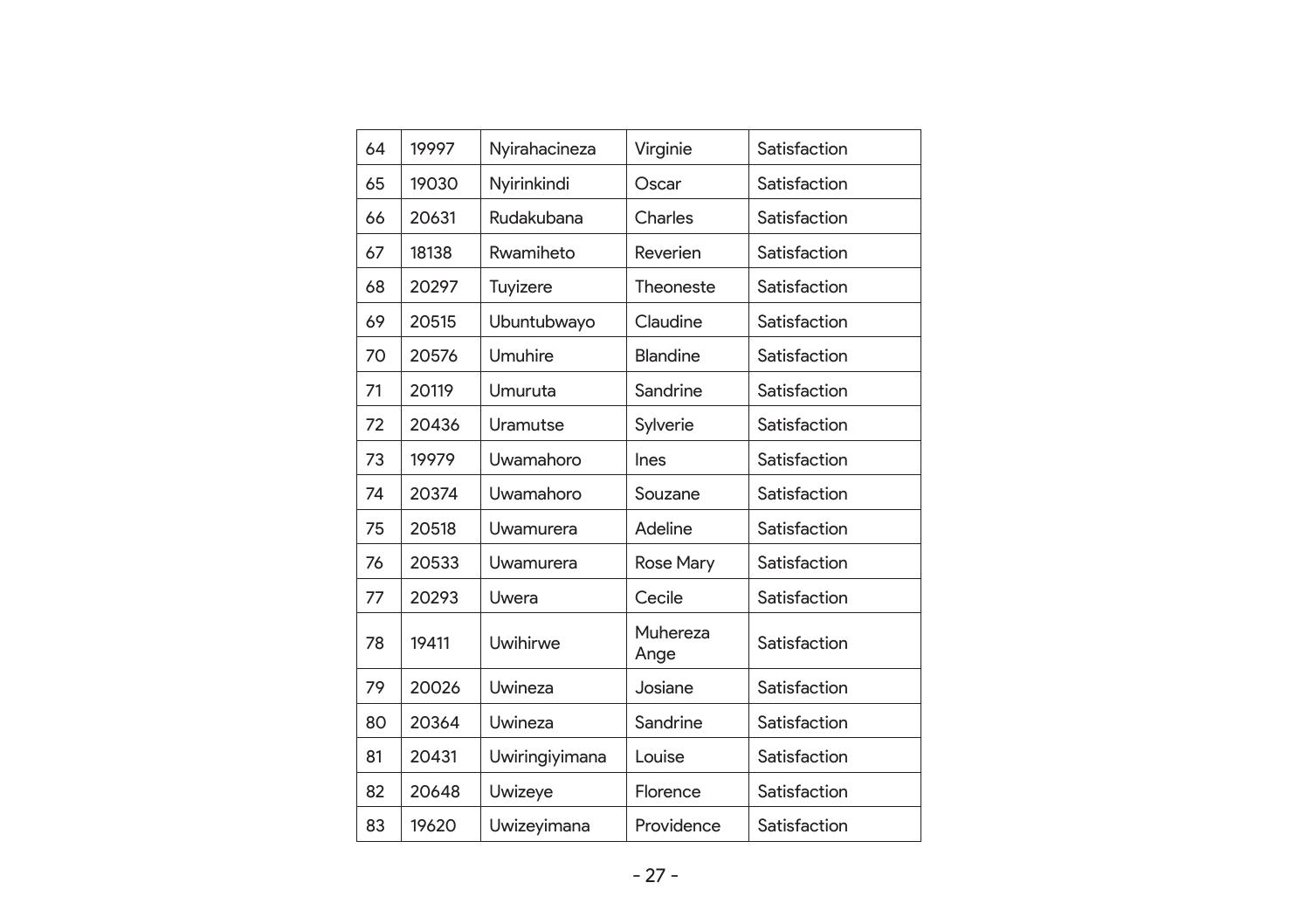#### **FINANCE MAJOR**

| #              | <b>ID No</b> | <b>Last Name</b> | <b>First Name</b>    | <b>Mention</b>           |
|----------------|--------------|------------------|----------------------|--------------------------|
| 1              | 20128        | Mbanda           | Darcy                | <b>Grand Distinction</b> |
| $\mathfrak{p}$ | 20383        | Muragijimana     | Diane<br>Confiance   | <b>Grand Distinction</b> |
|                |              |                  |                      |                          |
| 3              | 20609        | Akingeneye       | Aline                | Distinction              |
| 4              | 20482        | Bazizane         | Alice                | <b>Distinction</b>       |
| 5              | 20204        | Igiraneza        | Gahamanyi<br>Dignite | Distinction              |
| 6              | 19981        | Kabedi           | Malaika              | <b>Distinction</b>       |
| 7              | 20149        | Kamugisha        | Linda                | Distinction              |
| 8              | 20341        | Manzi            | Patience             | <b>Distinction</b>       |
| 9              | 21182        | Masengesho       | Thomas               | <b>Distinction</b>       |
| 10             | 20030        | Mpore            | Frank                | Distinction              |
| 11             | 19661        | Munyaneza        | Emmanuel             | <b>Distinction</b>       |
| 12             | 20033        | Nishimwe         | Faustine             | <b>Distinction</b>       |
| 13             | 20011        | Niyigena         | Evelyne              | <b>Distinction</b>       |

| 14 | 20452 | Niyigena           | Anne Marie           | <b>Distinction</b> |
|----|-------|--------------------|----------------------|--------------------|
| 15 | 19479 | Nsengiyumva        | Emmanuel             | Distinction        |
| 16 | 20289 | Rutayisire         | Laurette             | <b>Distinction</b> |
| 17 | 19725 | Saga               | Justin               | <b>Distinction</b> |
| 18 | 20198 | Umurerwa           | Nadia                | <b>Distinction</b> |
| 19 | 20199 | Umwali             | Aline                | <b>Distinction</b> |
| 20 | 20200 | Usanase            | Nadia                | <b>Distinction</b> |
| 21 | 20202 | Uwabakurik-<br>iza | <b>Esther Audrey</b> | <b>Distinction</b> |
| 22 | 20455 | Uwaramutse         | Nadia                | Distinction        |
| 23 | 20438 | Uwimana            | Francine             | Distinction        |
|    |       |                    |                      |                    |
| 24 | 19738 | Ingabire           | Marie Joyeuse        | Satisfaction       |
| 25 | 20371 | Ingabire           | Grace                | Satisfaction       |
| 26 | 19766 | Iraduha            | Aline                | Satisfaction       |
| 27 | 20616 | <b>Iradukunda</b>  | Joyeuse              | Satisfaction       |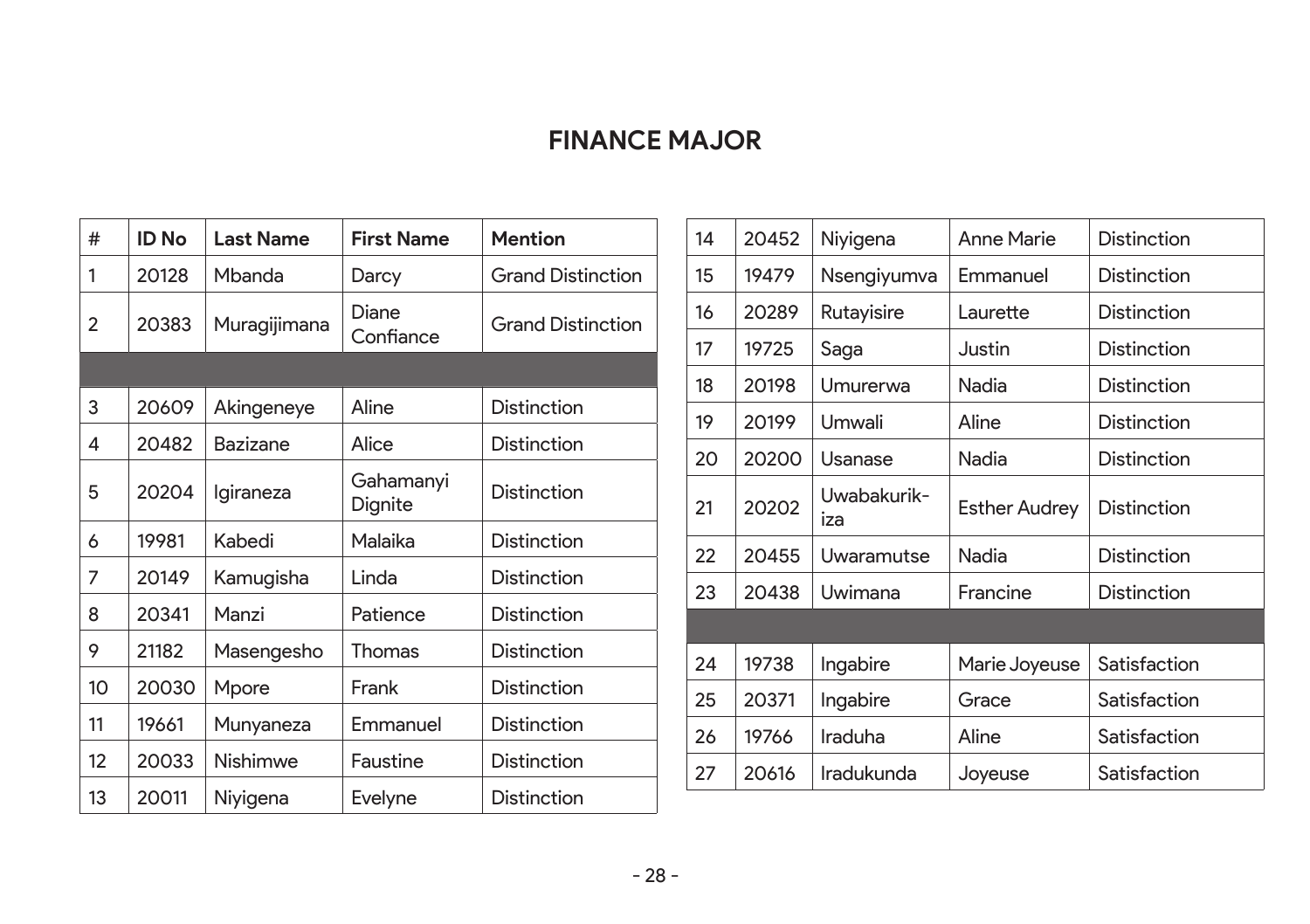| 28 | 19765 | Karemera          | Tuyisenge<br>Chantal | Satisfaction |
|----|-------|-------------------|----------------------|--------------|
| 29 | 20154 | Kayihura          | Arnold               | Satisfaction |
| 30 | 20237 | Mbabazi           | Aneth                | Satisfaction |
| 31 | 20002 | Mizero            | Samuel               | Satisfaction |
| 32 | 20025 | Muco              | Kaneza<br>Santhiana  | Satisfaction |
| 33 | 20780 | Mucyo             | Justine              | Satisfaction |
| 34 | 17634 | Mugabo            | Gad                  | Satisfaction |
| 35 | 20041 | Muhaweni-<br>mana | Alice                | Satisfaction |
| 36 | 20168 | Mumporeze         | Adrienne             | Satisfaction |
| 37 | 20379 | Muvunyi           | Eric                 | Satisfaction |
| 38 | 19158 | Nemeye            | Lisa                 | Satisfaction |
| 39 | 20522 | <b>Nibarere</b>   | Monique              | Satisfaction |
| 40 | 18835 | Niwemwana         | Alice                | Satisfaction |
| 41 | 18951 | Niyigaba          | Irené                | Satisfaction |
| 42 | 18949 | Niyigena          | Françoise            | Satisfaction |
| 43 | 20632 | Niyomubyeyi       | Ruth                 | Satisfaction |
| 44 | 20526 | Nkurunziza        | Egide                | Satisfaction |
|    |       |                   |                      |              |

| 45 | 19321 | Nsabimana              | Jean Claude              | Satisfaction |
|----|-------|------------------------|--------------------------|--------------|
| 46 | 20302 | Ntawuyirush-<br>intege | Rose                     | Satisfaction |
| 47 | 20435 | Ntihinyuzwa            | Epiphanie                | Satisfaction |
| 48 | 19978 | Nyiramugisha           | Divine                   | Satisfaction |
| 49 | 19581 | Tuyizere               | Fabrice                  | Satisfaction |
| 50 | 20018 | Umuhoza                | Josiane                  | Satisfaction |
| 51 | 20020 | Umurigirwa             | Jacqueline               | Satisfaction |
| 52 | 18599 | Uwamahoro              | Clemence                 | Satisfaction |
| 53 | 20077 | Uwera                  | Esther                   | Satisfaction |
| 54 | 19427 | Uwimana                | Josiane                  | Satisfaction |
| 55 | 20251 | Uwimana                | Kevine                   | Satisfaction |
| 56 | 20540 | Uwimbabazi             | Seraphine                | Satisfaction |
| 57 | 20491 | Uwiringiyima-<br>na    | Esther                   | Satisfaction |
| 58 | 19455 | Uwizeye                | Esperance<br><b>Ines</b> | Satisfaction |
| 59 | 20569 | Uwizeyimana            | Sifa                     | Satisfaction |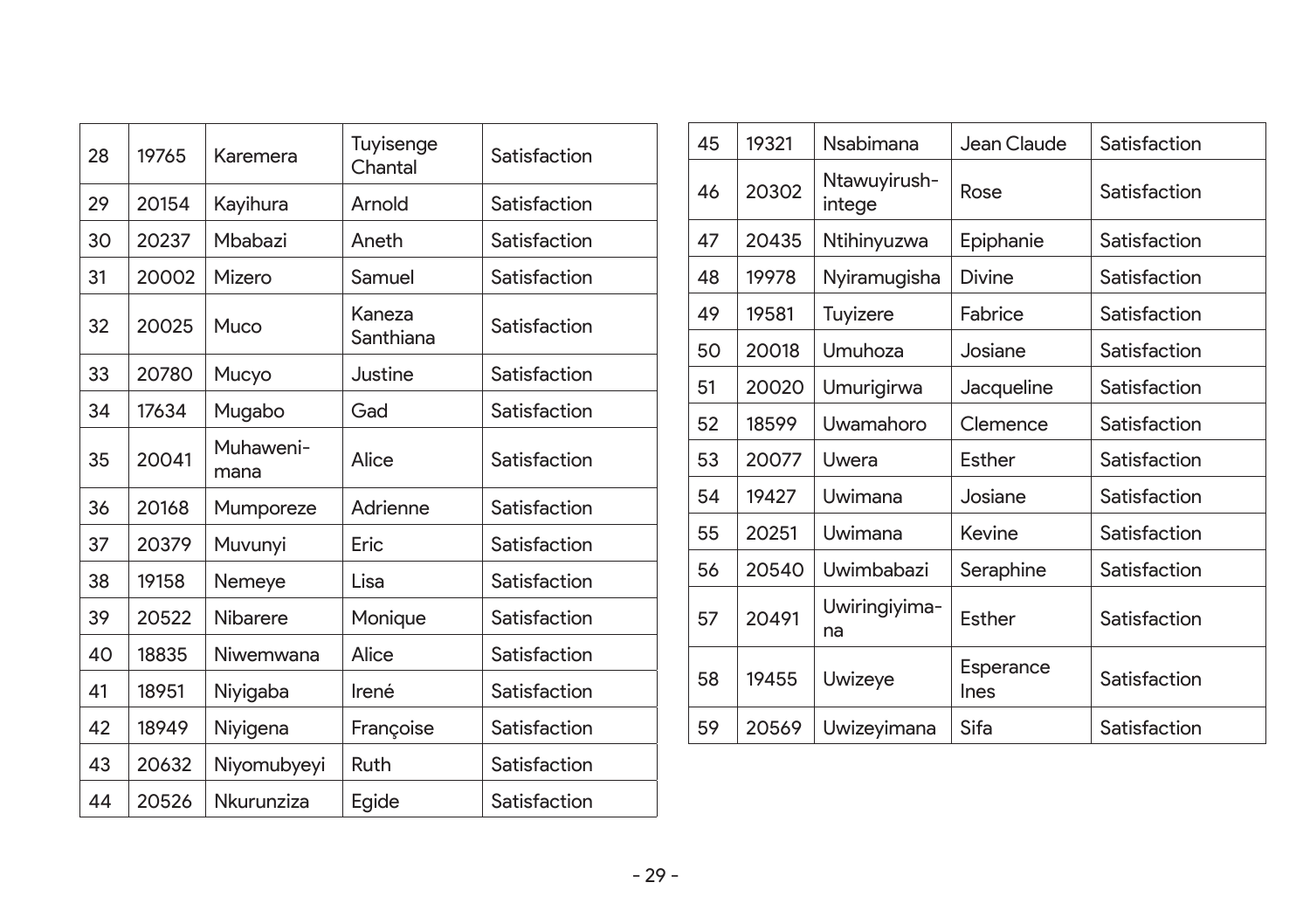#### **MANAGEMENT MAJOR**

| #  | ID No | <b>Last Name</b> | <b>First Name</b>     | <b>Mention</b> |
|----|-------|------------------|-----------------------|----------------|
| 1  | 19987 | Ayimana          | Clothilde             | Satisfaction   |
| 2  | 18332 | Barahira         | Theogene              | Satisfaction   |
| 3  | 20471 | Bwimba           | Venuste               | Satisfaction   |
| 4  | 19823 | Gasana           | <b>Israel</b>         | Satisfaction   |
| 5  | 18132 | Kubwimana        | Benone                | Satisfaction   |
| 6  | 19408 | Mbyayingabo      | Jean Paul             | Satisfaction   |
| 7  | 17931 | Mukanduhura      | Solange               | Satisfaction   |
| 8  | 18826 | Mukasekuru       | Christine             | Satisfaction   |
| 9  | 18159 | Mutabaruka       | Faida                 | Satisfaction   |
| 10 | 18869 | Ndatimana        | Emmanuel              | Satisfaction   |
| 11 | 17020 | Ntarindwa        | Xavier                | Satisfaction   |
| 12 | 18813 | Sinamenye        | Samuel                | Satisfaction   |
| 13 | 19150 | Tambwe           | Mwanankula<br>Richard | Satisfaction   |
| 14 | 19723 | Tumba            | Jean Alain            | Satisfaction   |
| 15 | 20304 | Zigama           | <b>Divin</b>          | Satisfaction   |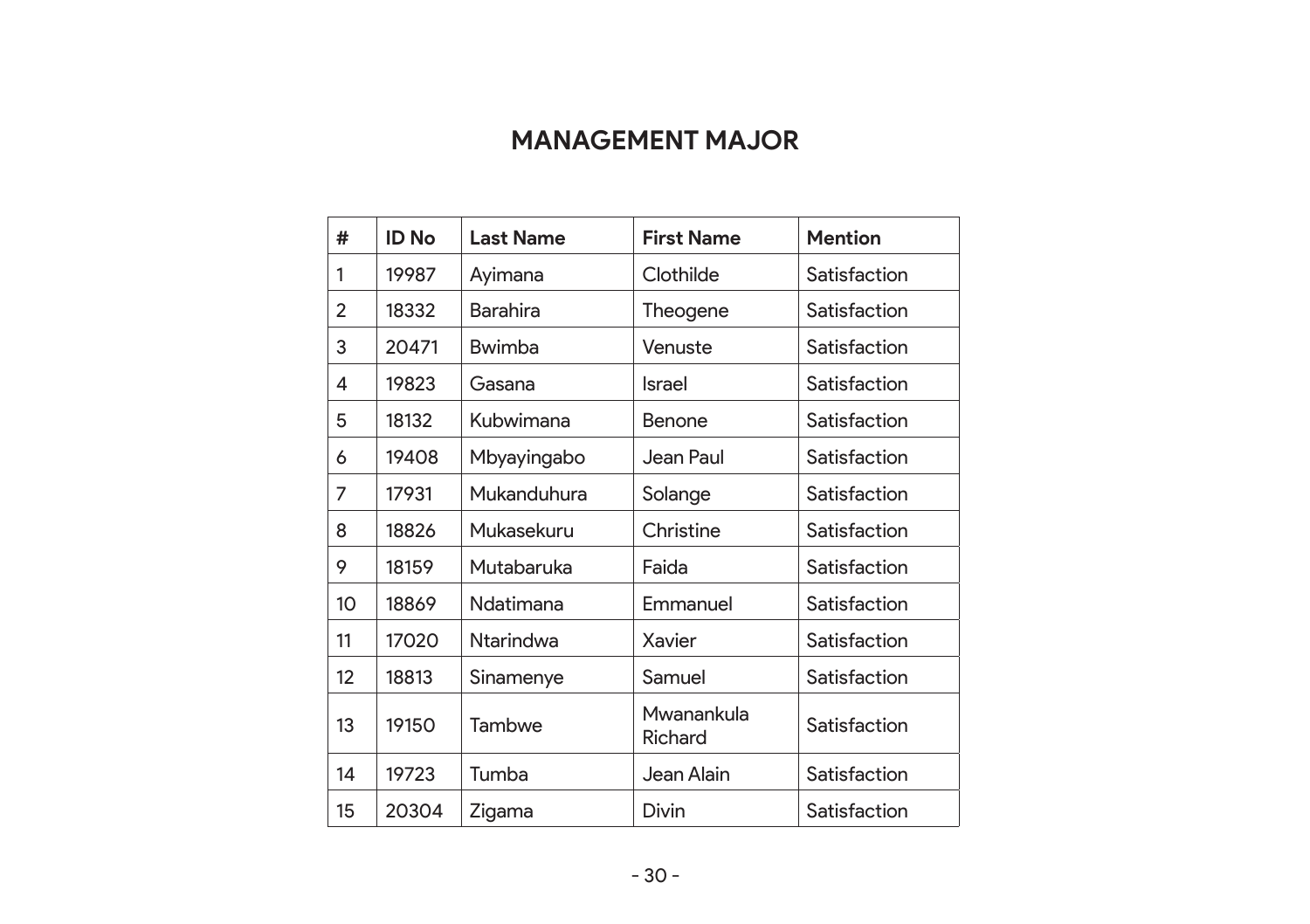#### **MARKETING MAJOR**

| #              | ID No | <b>Last Name</b> | <b>First Name</b>      | <b>Mention</b> |
|----------------|-------|------------------|------------------------|----------------|
| 1              | 19520 | Isimbi           | Jael Isabelle          | Distinction    |
| $\overline{2}$ | 20129 | Kayonga          | <b>Nicholas</b>        | Distinction    |
| 3              | 19986 | Mugabe           | Habiyambere<br>Thierry | Distinction    |
| 4              | 19941 | Ngamije          | Kizito Frank           | Distinction    |
| 5              | 20139 | Nyiraneza        | Vanessa                | Distinction    |
|                |       |                  |                        |                |
| 6              | 17458 | Bahizi           | Arlette                | Satisfaction   |
| 7              | 19522 | Gakuba           | David                  | Satisfaction   |
| 8              | 18682 | <b>Ikirezi</b>   | Adia                   | Satisfaction   |
| 9              | 19860 | Ishimwe          | Gerardine              | Satisfaction   |
| 10             | 19060 | Mukamurenzi      | Spéciose               | Satisfaction   |
| 11             | 19480 | Tuyisenge        | Divine                 | Satisfaction   |
| 12             | 19993 | Uwiduhaye        | Liliane                | Satisfaction   |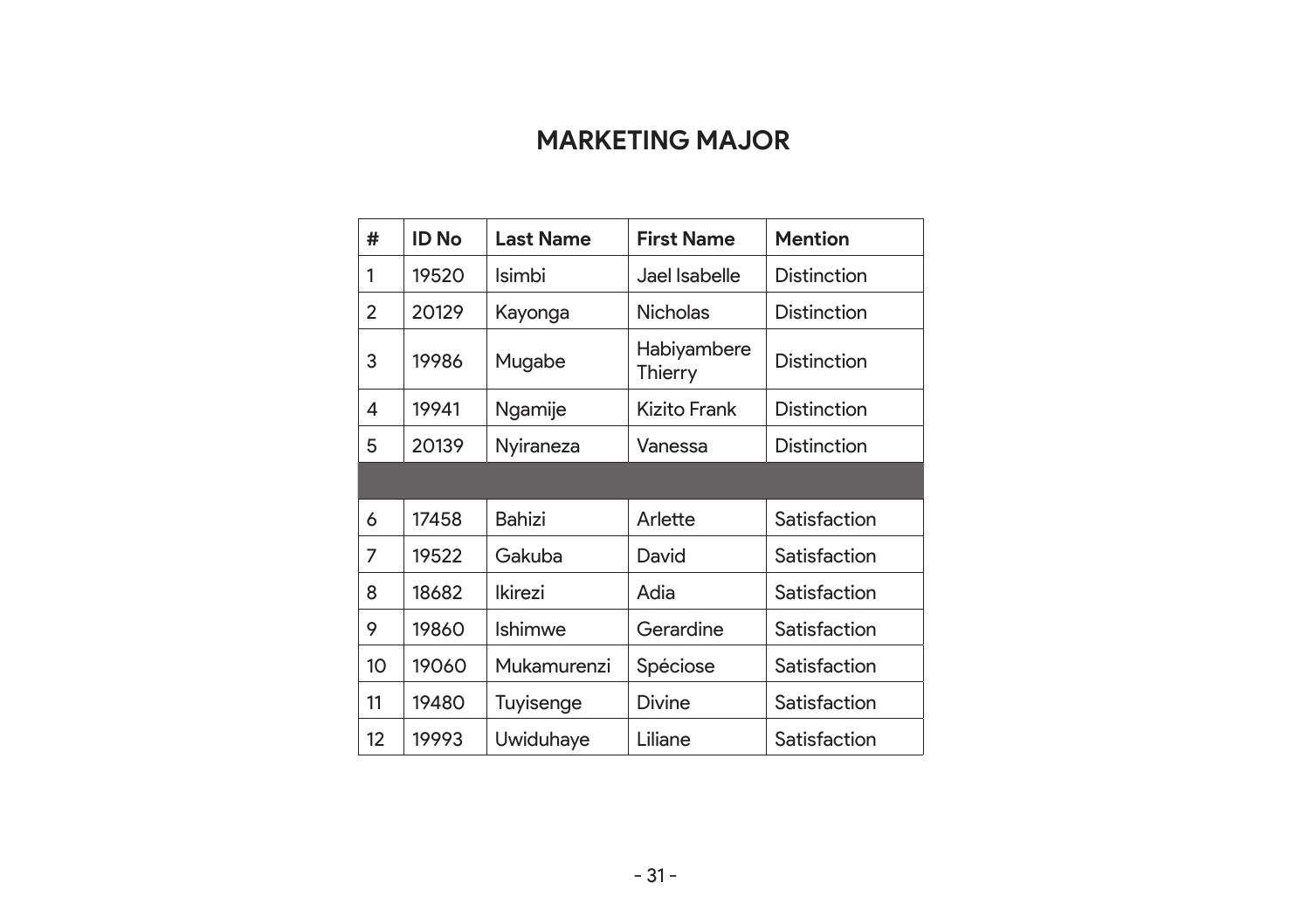# BACHELOR OF ARTS IN EDUCATION

 *(Dean, Faculty of Business Administration: Ass. Prof. Kayigema Jacques, PhD)*

#### **ACCOUNTING MAJOR**

#### **ENGLISH LANGUAGE AND LITERATURE MAJOR**

| # | <b>ID No</b> | <b>Last Name</b> | <b>First Name</b> | <b>Mention</b> |
|---|--------------|------------------|-------------------|----------------|
|   | 18809        | Musabyemariya    | Clarisse          | Satisfaction   |
| 2 | 19126        | Sibomana         | Amon              | Satisfaction   |
| 3 | 19850        | Tuyishime        | Pacifique         | Satisfaction   |
| 4 | 18856        | Uwiduhaye        | Béatha            | Satisfaction   |
| 5 | 19326        | Wimuliza         | <b>Belyse</b>     | Satisfaction   |

| #              | <b>ID</b> No | <b>Last Name</b> | <b>First Name</b>         | <b>Mention</b> |
|----------------|--------------|------------------|---------------------------|----------------|
|                | 20249        | Coffie           | Abena Glory   Distinction |                |
| $\mathfrak{p}$ | 20343        | Mfitumukiza      | Jean Kabera   Distinction |                |
| 3              | 15971        | lgenukwayo       | Donathile                 | Satisfaction   |

#### **INFORMATION TECHNOLOGY MAJOR**

#### **EDUCATIONAL PSYCHOLOGY MAJOR**

| ∣# | <b>ID No</b>   Last Name | First Name   Mention |                    |
|----|--------------------------|----------------------|--------------------|
|    | $20301$ Uyisabye         | Charlotte            | <b>Distinction</b> |

| # | <b>ID</b> No | <b>Last Name</b> | <b>First Name</b> | <b>Mention</b>     |
|---|--------------|------------------|-------------------|--------------------|
|   | 20313        | Ukizuru          | Mustapha          | <b>Distinction</b> |
| 2 | 18989        | Hakizimana       | Dushime<br>Claude | Satisfaction       |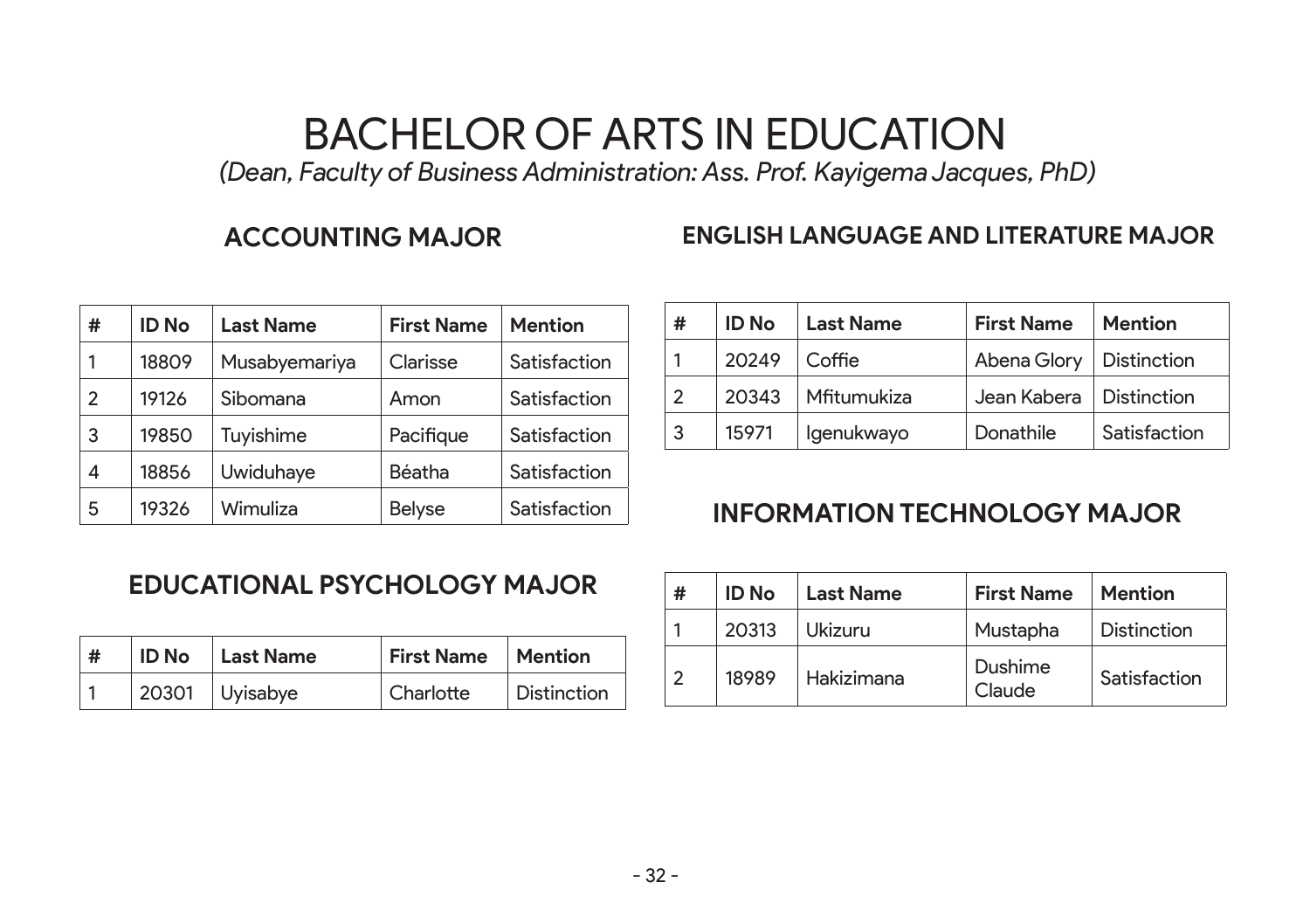#### **GEOGRAPHY MAJOR**

| # | ID No | <b>Last Name</b> | <b>First Name</b>   | <b>Mention</b>     |
|---|-------|------------------|---------------------|--------------------|
| 1 | 20496 | Bazirema         | Dative              | <b>Distinction</b> |
| 2 | 18354 | Mbonabucya       | Desire              | <b>Distinction</b> |
| 3 | 20222 | Mukanyandwi      | <b>Beline</b>       | Distinction        |
| 4 | 20625 | Ndagijimana      | Emmanuel<br>Ngoboka | <b>Distinction</b> |
| 5 | 18329 | Sibomana         | Innocent            | <b>Distinction</b> |
| 6 | 20558 | Sigeniyo         | Raban               | <b>Distinction</b> |
|   |       |                  |                     |                    |
| 7 | 19896 | Bamurange        | Perpetue            | Satisfaction       |
| 8 | 19370 | Hategekimana     | Janvier             | Satisfaction       |

#### **MATHEMATICS MAJOR**

| # | <b>ID No</b> | <b>Last Name</b>  | <b>First Name</b> | <b>Mention</b>     |
|---|--------------|-------------------|-------------------|--------------------|
|   |              | 20592   Mukajembe | Liliane           | <b>Distinction</b> |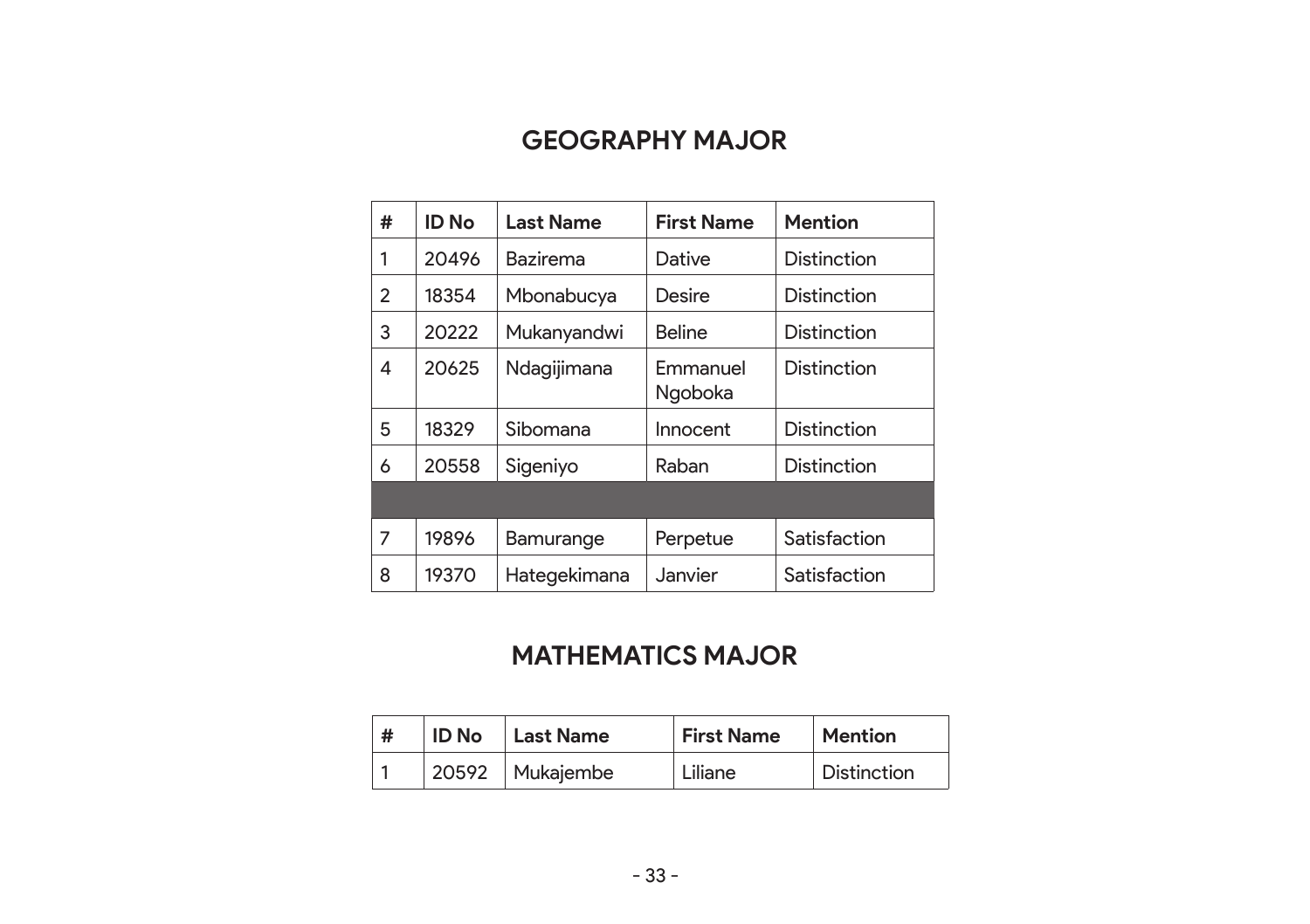## BACHELOR OF SCIENCE IN INFORMATION TECHNOLOGY

 *(Dean, Faculty of Information Technology: Sebagenzi Jason, PhD)*

#### **INFORMATION MANAGEMENT MAJOR**

| #                | ID No | Last Name       | <b>First Name</b> | Mention            |
|------------------|-------|-----------------|-------------------|--------------------|
| 1                | 20397 | Nkurikiyumukiza | Adrien            | Distinction        |
| 2                | 19959 | Ntwali          | Heritier          | Distinction        |
| 3                | 19955 | Umuhoza         | Fabiola           | <b>Distinction</b> |
| 4                | 20766 | Uwamahoro       | Munira            | Distinction        |
|                  |       |                 |                   |                    |
| 5                | 16928 | Buzima          | Jimmy             | Satisfaction       |
| 6                | 17642 | Gahizi          | Godfred           | Satisfaction       |
| 7                | 19841 | Gasana          | Sammy             | Satisfaction       |
| 8                | 19659 | Gatana          | Evrard            | Satisfaction       |
| 9                | 20453 | Habimana        | Mpuhwe<br>Celine  | Satisfaction       |
| 10 <sup>10</sup> | 20349 | Ibambe          | Noriane           | Satisfaction       |
| 11               | 19039 | Iribagiza       | Rosine            | Satisfaction       |
| 12               | 19496 | <b>Izibyose</b> | Esperance         | Satisfaction       |

| 13 | 19614 | Kayitare      | Pacifique        | Satisfaction |
|----|-------|---------------|------------------|--------------|
| 14 | 19394 | Kwizera       | Aline            | Satisfaction |
| 15 | 19709 | Munganyinka   | Marie<br>Chantal | Satisfaction |
| 16 | 20574 | Nshutiyamanzi | Lisa             | Satisfaction |
| 17 | 19451 | Nyampinga     | Esperance        | Satisfaction |
| 18 | 20090 | Tumukunde     | Emmy             | Satisfaction |
| 19 | 19280 | Umwiza        | Naomi            | Satisfaction |
| 20 | 19306 | Uwijuru       | Diane            | Satisfaction |
|    |       |               |                  |              |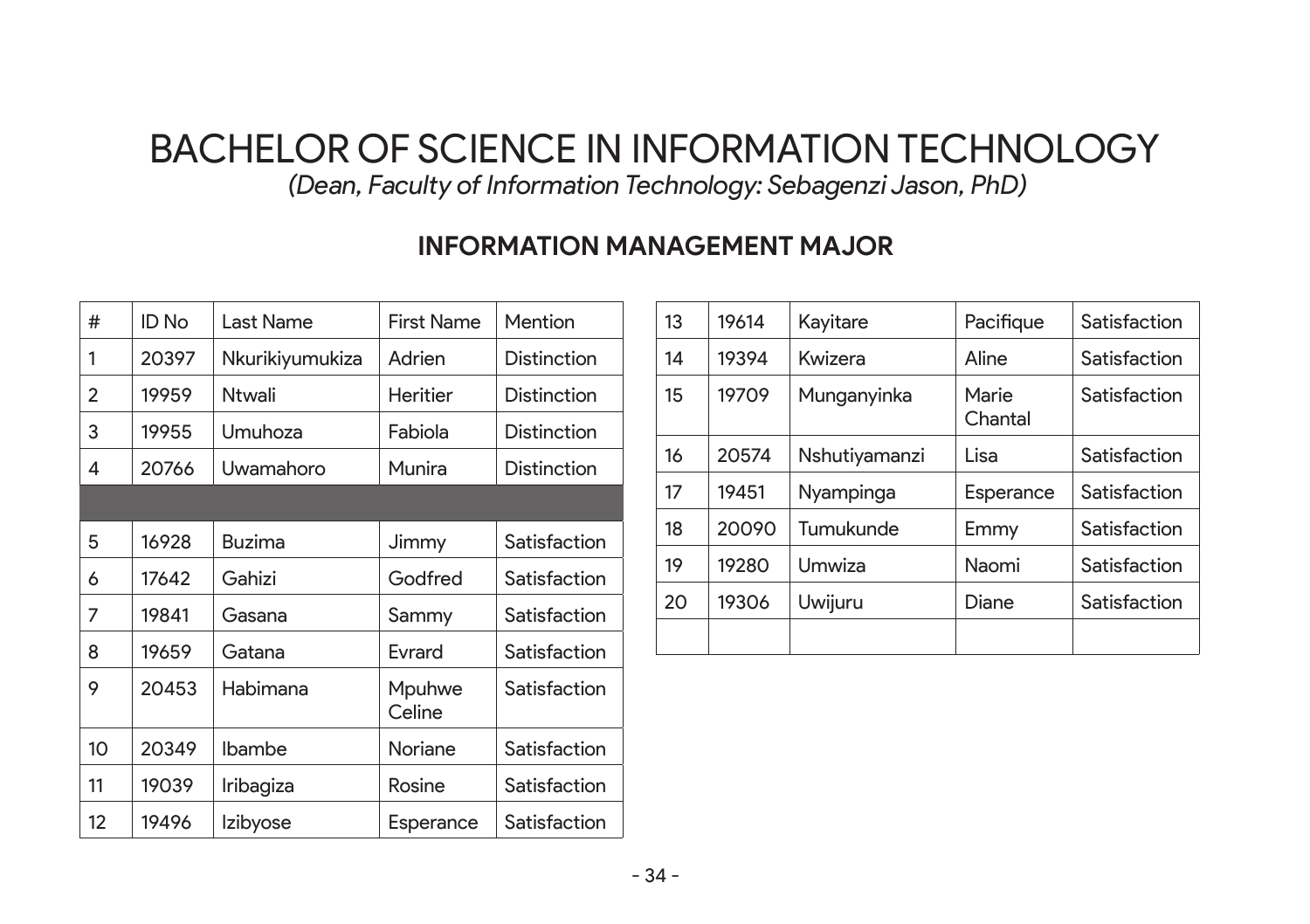#### **NETWORKS AND COMMUNICATION SYSTEMS MAJOR**

| #              | <b>ID No</b> | <b>Last Name</b> | <b>First Name</b>      | <b>Mention</b>              |
|----------------|--------------|------------------|------------------------|-----------------------------|
| 1              | 20188        | Abayo            | Seth                   | Grand<br>Distinction        |
| $\mathfrak{p}$ | 20912        | Ingabire         | Clementine             | Grand<br><b>Distinction</b> |
| 3              | 20162        | Nizigiyimana     | Armel                  | Grand<br><b>Distinction</b> |
|                |              |                  |                        |                             |
| 4              | 20356        | Baraka           | Christian              | <b>Distinction</b>          |
| 5              | 20219        | Gisa             | Ally D Akim            | <b>Distinction</b>          |
| 6              | 18728        | Habimana         | Elie                   | <b>Distinction</b>          |
| 7              | 20698        | Ikibaruta        | Lambert                | <b>Distinction</b>          |
| 8              | 20373        | Iradukunda       | Patrick                | <b>Distinction</b>          |
| 9              | 20127        | Kazungu          | Innocent               | Distinction                 |
| 10             | 20595        | Mugisha          | Yves<br><b>Bonheur</b> | <b>Distinction</b>          |
| 11             | 20255        | Ngabonziza       | Yves                   | <b>Distinction</b>          |
| 12             | 19969        | Nikuza           | Bénit Carolis          | Distinction                 |

| 13 | 20099 | Ntawukuriryayo | Mediateur           | Distinction  |
|----|-------|----------------|---------------------|--------------|
| 14 | 20419 | Nyampinga      | Joselyne            | Distinction  |
| 15 | 20477 | Uwase          | Honorine            | Distinction  |
|    |       |                |                     |              |
| 16 | 19403 | <b>Byusa</b>   | Fabrice             | Satisfaction |
| 17 | 18830 | Harerimana     | Léopold             | Satisfaction |
| 18 | 20385 | Igihozo        | Divine              | Satisfaction |
| 19 | 19773 | Iradukunda     | Jean Luc            | Satisfaction |
| 20 | 19457 | Iragena        | Isidore             | Satisfaction |
| 21 | 20363 | Ishimwe        | Ndizeye<br>Evelyne  | Satisfaction |
| 22 | 19507 | Karera         | Pierre              | Satisfaction |
| 23 | 19556 | Karinda        | Pythagore<br>Pascal | Satisfaction |
| 24 | 19345 | Maniraho       | Jovan               | Satisfaction |
| 25 | 19632 | Mbabazi        | Ruth                | Satisfaction |
| 26 | 19449 | Muhizi         | Mussa               | Satisfaction |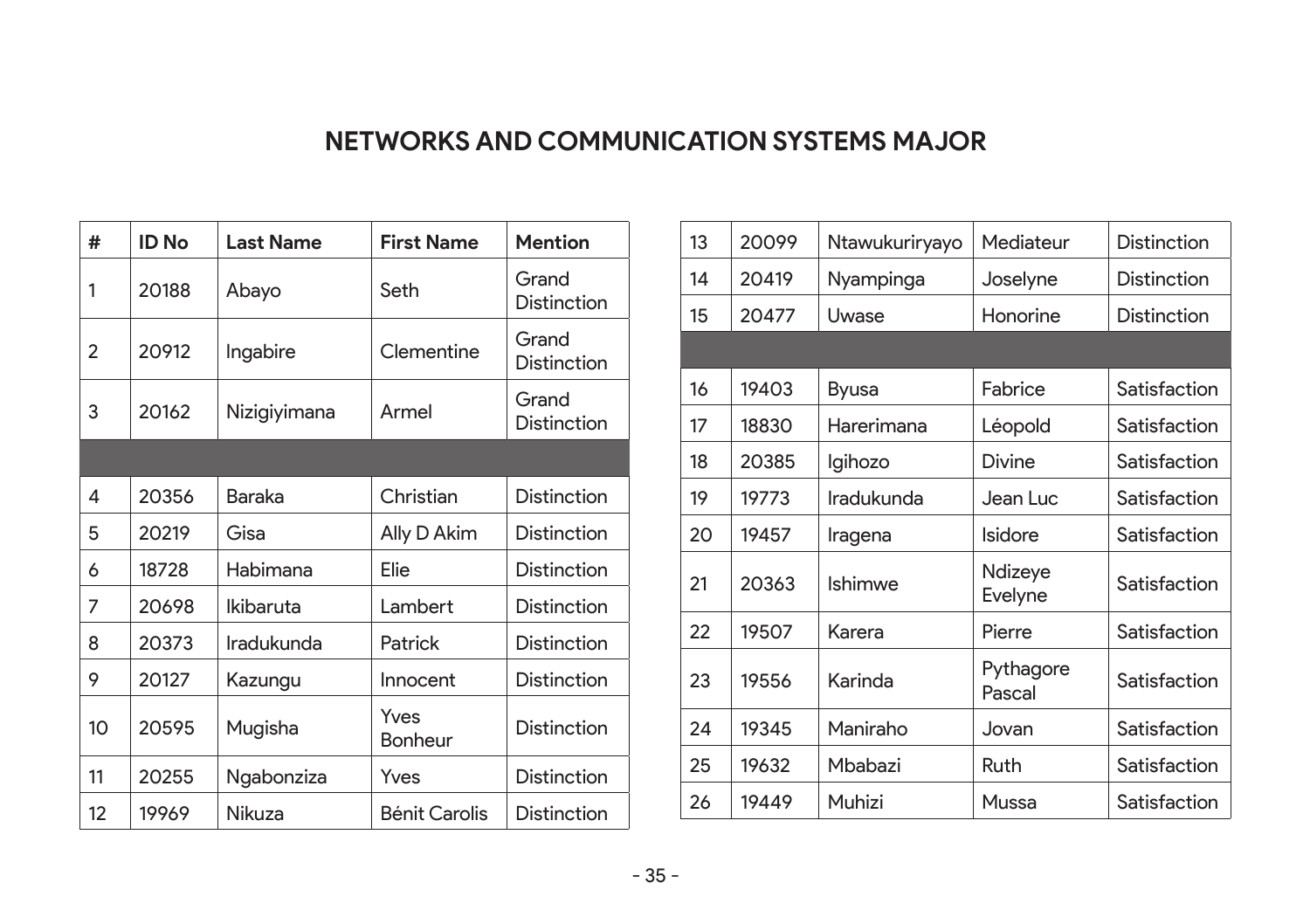| 27 | 19402 | Murenzi        | Aimable                     | Satisfaction |
|----|-------|----------------|-----------------------------|--------------|
| 28 | 19042 | Mwamini        | Alice                       | Satisfaction |
| 29 | 19598 | Ndayishimiye   | Jovith                      | Satisfaction |
| 30 | 20425 | Ngarambe       | François                    | Satisfaction |
| 31 | 19308 | Niringiyimana  | Eric                        | Satisfaction |
| 32 | 20612 | Ntaganira      | <b>Victor First</b><br>Born | Satisfaction |
| 33 | 20229 | Nyiranzeyimana | Esther                      | Satisfaction |
| 34 | 20603 | Rutamu         | Junior                      | Satisfaction |
| 35 | 19584 | Rwogera        | Jean Paul                   | Satisfaction |
| 36 | 18919 | Sagisengo      | Jordan.                     | Satisfaction |
| 37 | 19503 | Sembonankira   | Janvier                     | Satisfaction |
| 38 | 18603 | Sibomana       | Edmond                      | Satisfaction |
| 39 | 17029 | Tuyisenge      | Maurice                     | Satisfaction |
|    |       |                |                             |              |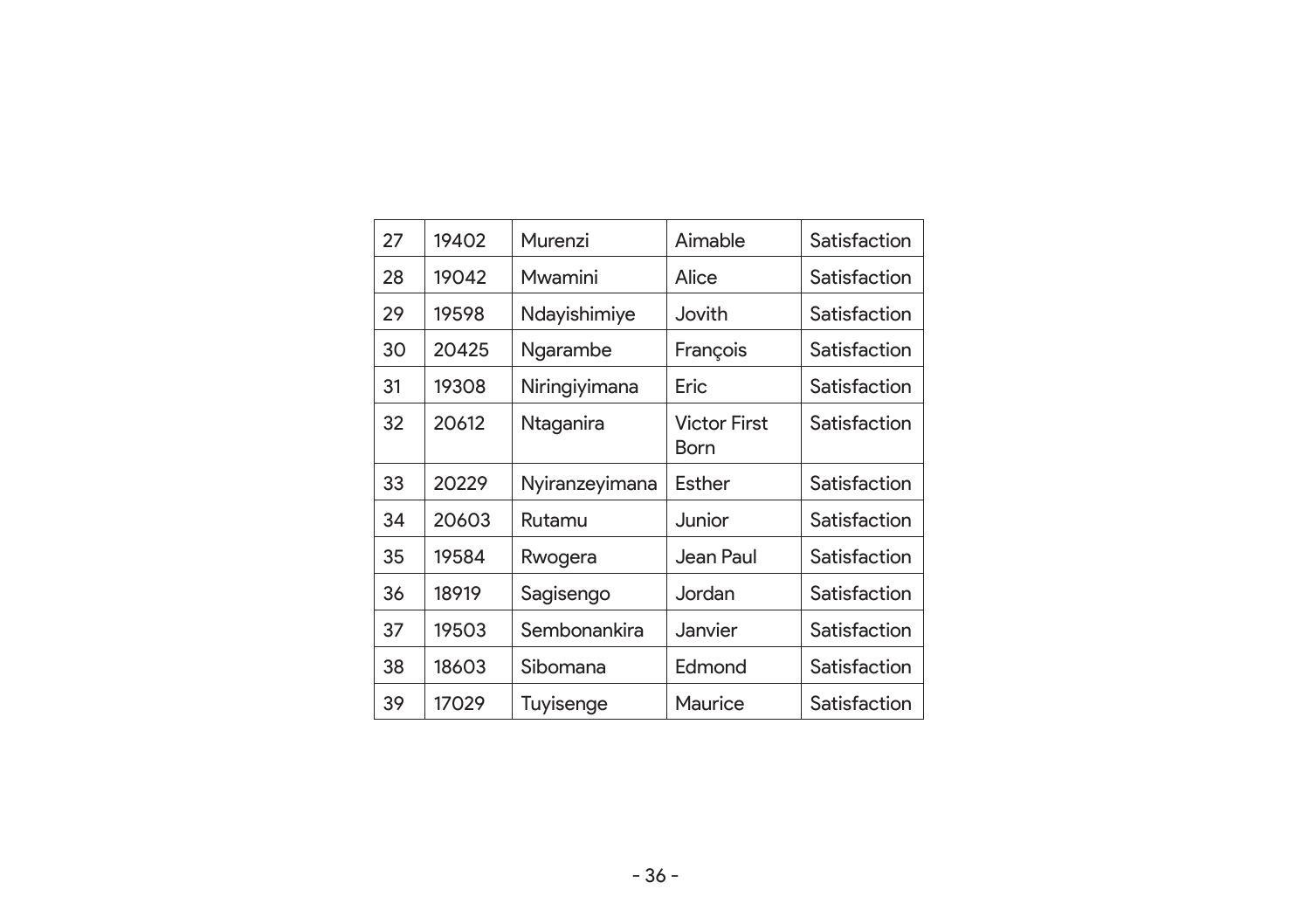#### **SOFTWARE ENGINEERING MAJOR**

| #              | ID No | <b>Last Name</b> | <b>First Name</b> | <b>Mention</b>              |
|----------------|-------|------------------|-------------------|-----------------------------|
| 1              | 20917 | Ugizwenayo       | Divine            | Grand<br><b>Distinction</b> |
|                |       |                  |                   |                             |
| $\mathfrak{p}$ | 20181 | Bigirimana       | Maurice           | Distinction                 |
| 3              | 19954 | Ininahazwe       | Nice Nicole       | Distinction                 |
| 4              | 20147 | Ishimwe          | Sandrine          | Distinction                 |
| 5              | 20173 | <b>Ishimwe</b>   | Divin<br>Claudel  | Distinction                 |
| 6              | 20836 | Ishimwe          | Nelson            | Distinction                 |
| 7              | 20803 | Muhorakeye       | Bella<br>Amandine | Distinction                 |
| 8              | 20369 | Murenzi          | Ivan              | <b>Distinction</b>          |
| 9              | 20622 | Niyomukunzi      | Yvette            | Distinction                 |
| 10             | 20066 | Nkeramihigo      | Jean Yves         | <b>Distinction</b>          |
| 11             | 20121 | <b>Ntwali</b>    | Patrick           | Distinction                 |
| 12             | 20658 | Ruhimbaza        | <b>Bertin</b>     | Distinction                 |
| 13             | 20166 | Shema            | Loïc              | Distinction                 |

| 14 | 20762 | Tusifu         | Edison            | <b>Distinction</b> |
|----|-------|----------------|-------------------|--------------------|
| 15 | 20336 | Tuyishime      | Samuel            | Distinction        |
| 16 | 20657 | Uwiringiyimana | Kayitare Elie     | Distinction        |
| 17 | 20737 | Uwishema       | Ange<br>Clairette | Distinction        |
|    |       |                |                   |                    |
| 18 | 19415 | Irakoze        | <b>Blaise</b>     | Satisfaction       |
| 19 | 20404 | Kagabo         | Faustin           | Satisfaction       |
| 20 | 19928 | Maturire       | Innocent          | Satisfaction       |
| 21 | 19677 | Mugisha        | Desire            | Satisfaction       |
| 22 | 20398 | Mwiza          | Mariam            | Satisfaction       |
| 23 | 19462 | Rwihimba       | Fred              | Satisfaction       |
| 24 | 19938 | Shyaka         | Prince            | Satisfaction       |
| 25 | 20659 | Uwambajimana   | Ange              | Satisfaction       |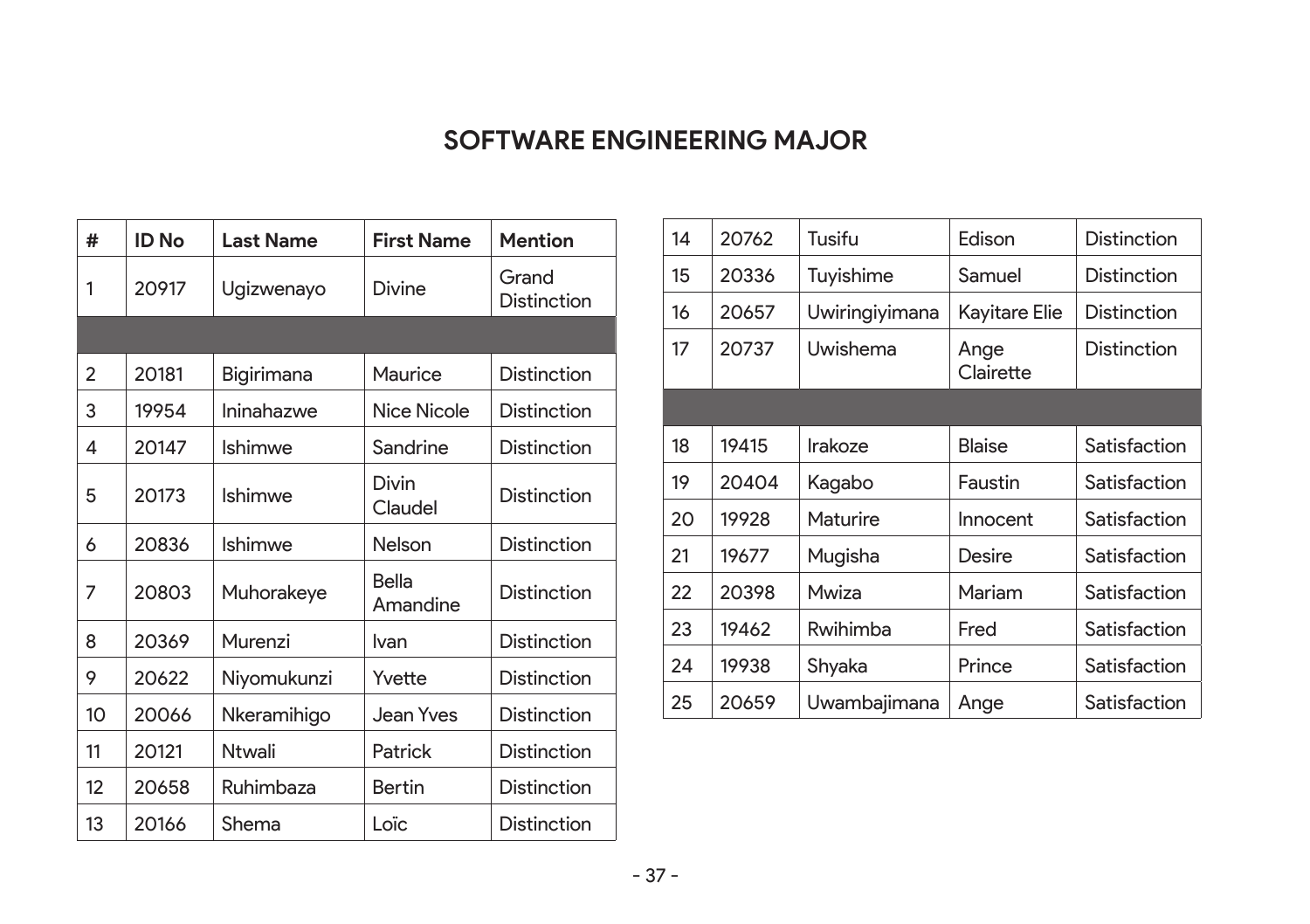# BACHELOR OF THEOLOGY

#### *(Dean, Faculty of Theology: Pastor Birikunzira Jerome)*

| # | <b>ID No</b> | <b>Last Name</b> | <b>First Name</b> | <b>Mention</b> |
|---|--------------|------------------|-------------------|----------------|
| 1 | 20034        | Nyandwi          | Jean de Dieu      | Distinction    |
| 2 | 20120        | Ooko             | Nelson Ochieng'   | Distinction    |
|   |              |                  |                   |                |
| 3 | 20393        | Dushimumukiza    | Prince            | Satisfaction   |
| 4 | 20057        | Izabayo          | Desire            | Satisfaction   |
| 5 | 18516        | Mutagoma         | Bernard           | Satisfaction   |
| 6 | 20266        | Nsanzineza       | Salomon           | Satisfaction   |
| 7 | 19453        | Ntibazirikana    | Emmanuel          | Satisfaction   |
| 8 | 18647        | Nzayinambaho     | Fréderic          | Satisfaction   |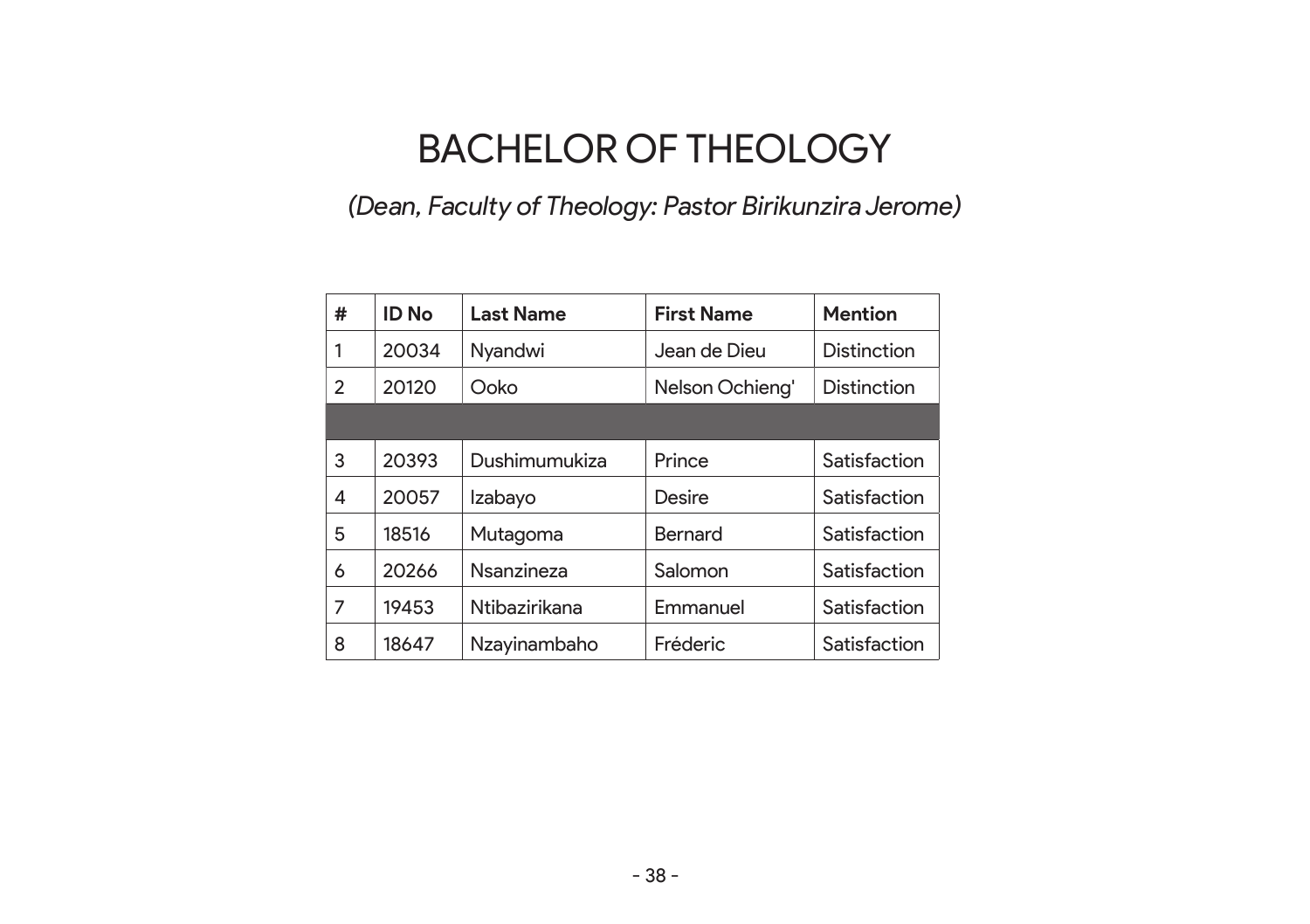## BACHELOR OF SCIENCE IN NURSING

*(Dean, Faculty of Nursing: Ms. Nyakundi Novers)*

| # | <b>ID No</b> | <b>Last Name</b> | <b>First Name</b> | <b>Mention</b>           |
|---|--------------|------------------|-------------------|--------------------------|
|   | 20111        | Izabayo          | Pauline           | <b>Grand Distinction</b> |
|   |              |                  |                   |                          |
| 2 | 20902        | Cyemezo          | Moise             | <b>Distinction</b>       |
| 3 | 20895        | Ntaganira        | Anselme           | <b>Distinction</b>       |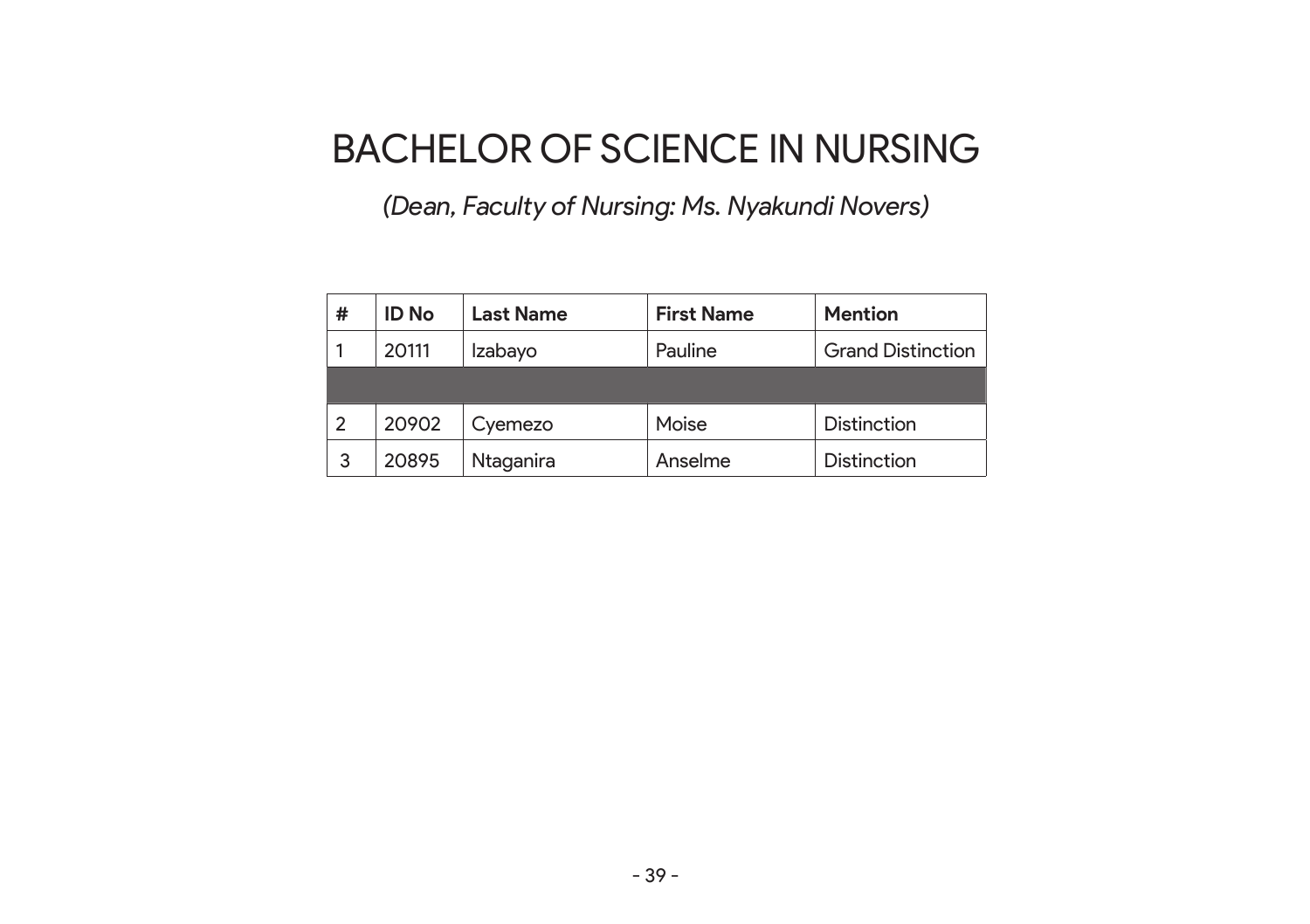# **MASTERS PROGRAMME**

- 01 Master of Business Administration in:
	- (a) Accounting,
	- (b) Finance,
	- (c) Management
	- (d) Human Resource Management
- 02 Master of Arts in Education: (a) Educational Administration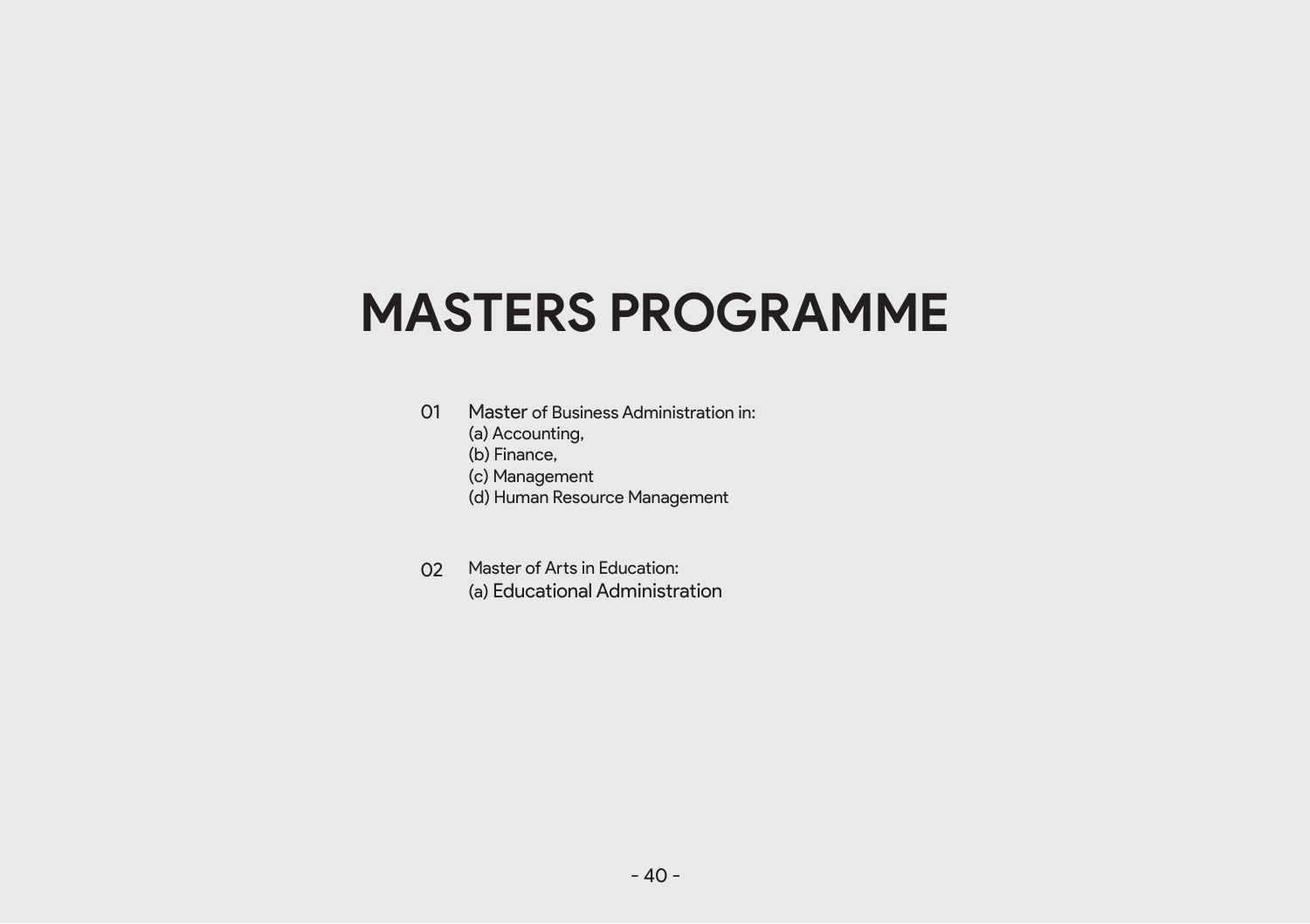## MASTER OF BUSINESS ADMINISTRATION

*(Dean, Faculty of Business Administration: Ndagijimana Amon, PhD)*

#### **ACCOUNTING MAJOR**

| # | <b>ID</b> No | <b>Last Name</b>    | <b>First Name</b> | <b>Mention</b>     |
|---|--------------|---------------------|-------------------|--------------------|
|   | 100271       | Mukamanzi           | Charlotte         | <b>Distinction</b> |
|   |              | 100240   Usengimana | Richard           | <b>Distinction</b> |

#### **HUMAN RESOURCE MANAGEMENT MAJOR**

| <b>ID No</b>    | <b>Last Name</b> | <b>First Name</b> | Mention      |
|-----------------|------------------|-------------------|--------------|
| 100140   Kaneza |                  | Emmanuel          | Satisfaction |

#### **MANAGEMENT MAJOR**

| # | <b>ID No</b> | <b>Last Name</b> | <b>First Name</b> | <b>Mention</b>     |
|---|--------------|------------------|-------------------|--------------------|
|   | 100302       | Gakwavu          | Claver            | <b>Distinction</b> |
| 2 | 100297       | Kayihura         | Chantal           | <b>Distinction</b> |
| 3 | 100316       | Muneza           | Placide           | <b>Distinction</b> |
| 4 | 100279       | Nayebare         | Dorothy           | <b>Distinction</b> |
| 5 | 100288       | Uzamukunda       | Noella            | <b>Distinction</b> |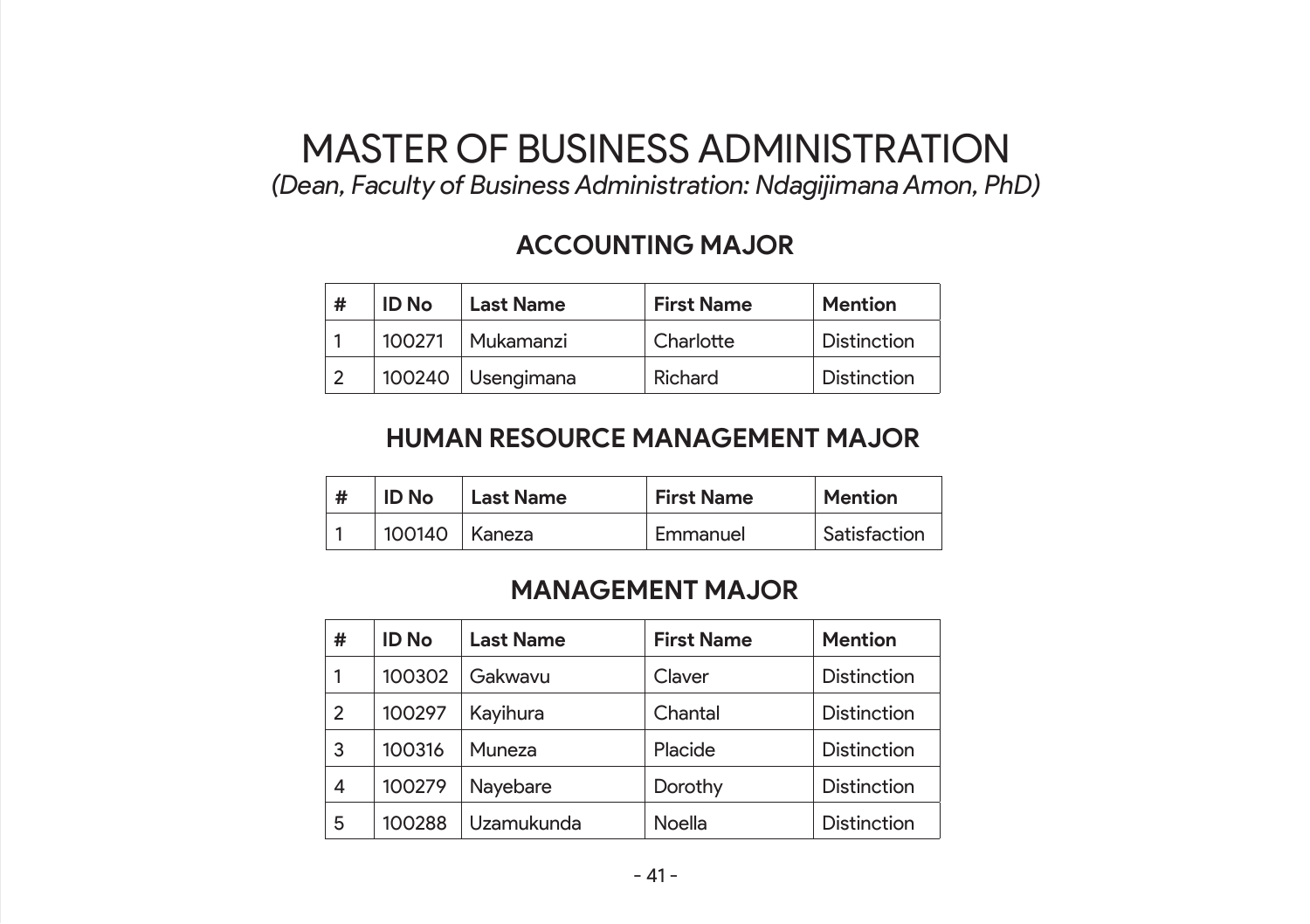#### **FINANCE MAJOR**

| #               | <b>ID No</b> | <b>Last Name</b>  | <b>First Name</b>      | <b>Mention</b>     |
|-----------------|--------------|-------------------|------------------------|--------------------|
| 1               | 100326       | <b>Hibukabake</b> | Elie                   | <b>Distinction</b> |
| 2               | 100331       | Himbaza           | Deborah                | Distinction        |
| 3               | 100339       | Nahayo            | Nyirinkwaya<br>Florent | Distinction        |
| 4               | 100315       | Niyonzima         | Jean Claude            | <b>Distinction</b> |
| 5               | 100277       | Nji Mbitaownu     | Mughe Awah             | Distinction        |
| 6               | 100305       | Shyaka            | Eric                   | <b>Distinction</b> |
| 7               | 100321       | Umutore           | Annick                 | Distinction        |
|                 |              |                   |                        |                    |
| 8               | 100287       | Mushishi          | Christian              | Satisfaction       |
| 9               | 100292       | Ndori             | A. Stanislaus          | Satisfaction       |
| 10 <sup>2</sup> | 100228       | Ngarambe          | Ujamaa                 | Satisfaction       |
| 11              | 100293       | Sibomana          | Jean de Dieu           | Satisfaction       |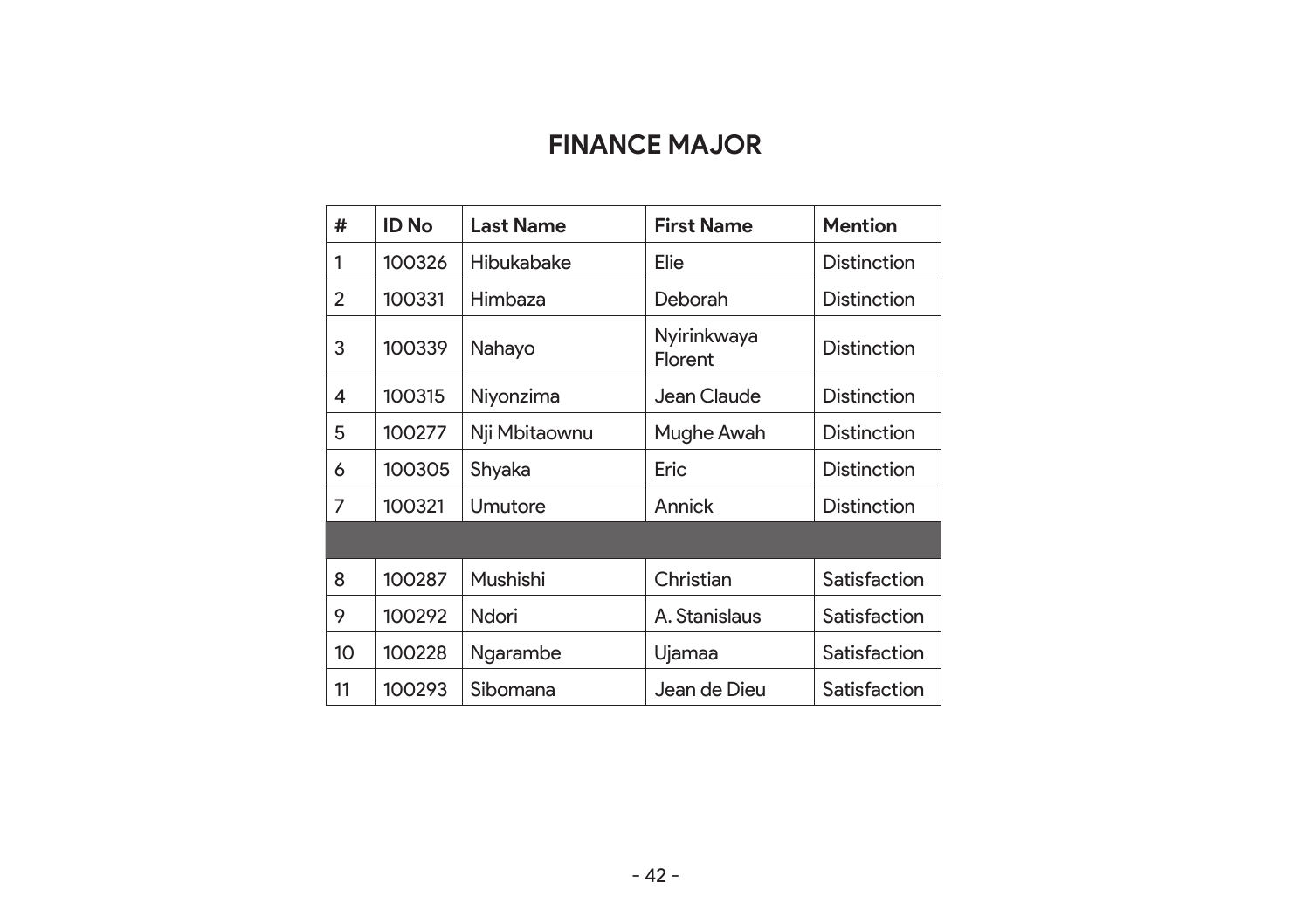# MASTER OF ARTS IN EDUCATION

*(Dean, Faculty of Business Administration: Ndagijimana Amon, PhD)*

#### **EDUCATIONAL ADMINISTRATION MAJOR**

| <b>ID No</b> | Last Name           | <b>First Name</b> | <b>Mention</b> |
|--------------|---------------------|-------------------|----------------|
|              | 100254   Mujawimana | Ange Beatrice     | Satisfaction   |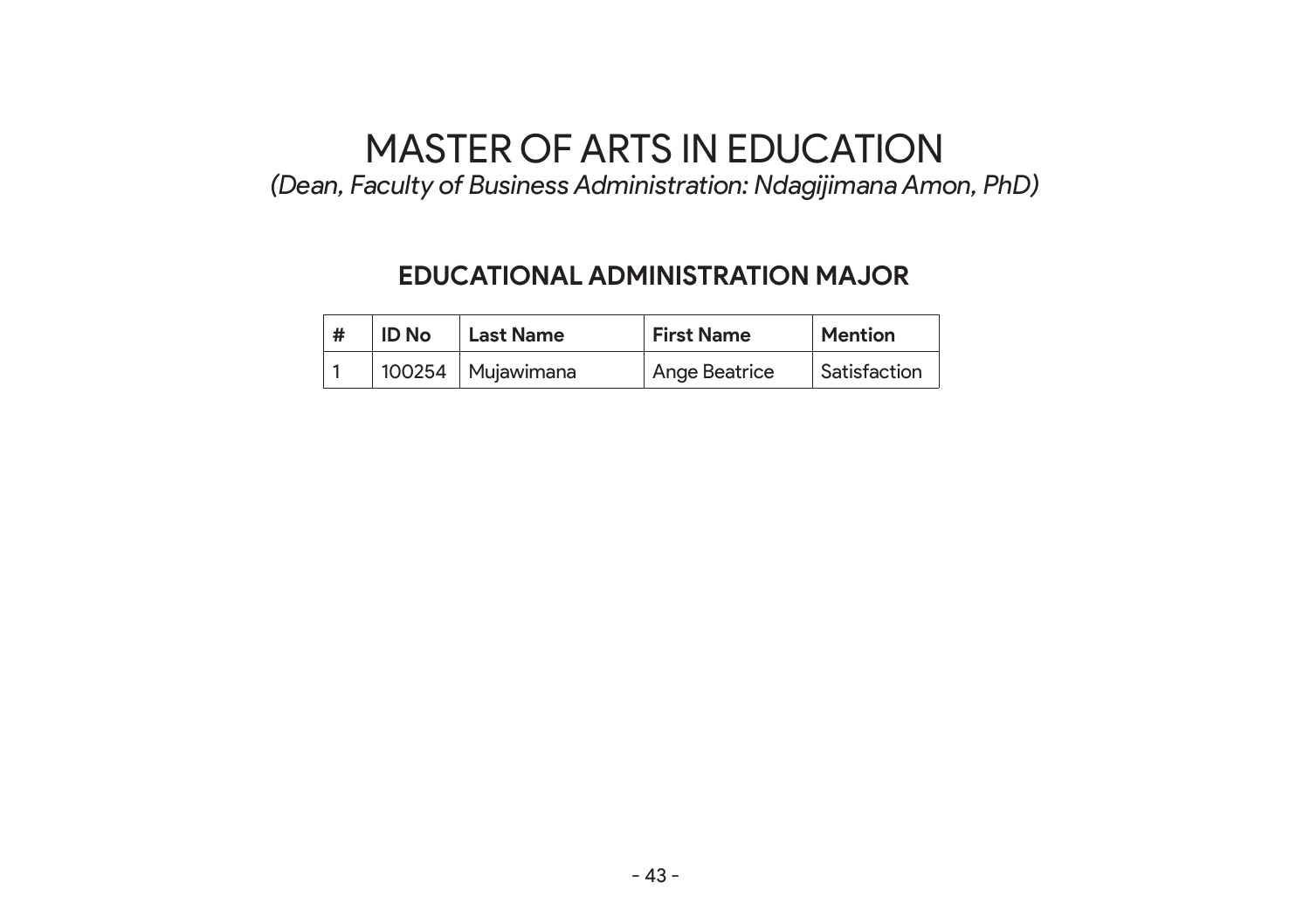# STATISTICS OF THE GRADUANDS BY DEPARTMENT AND GENDER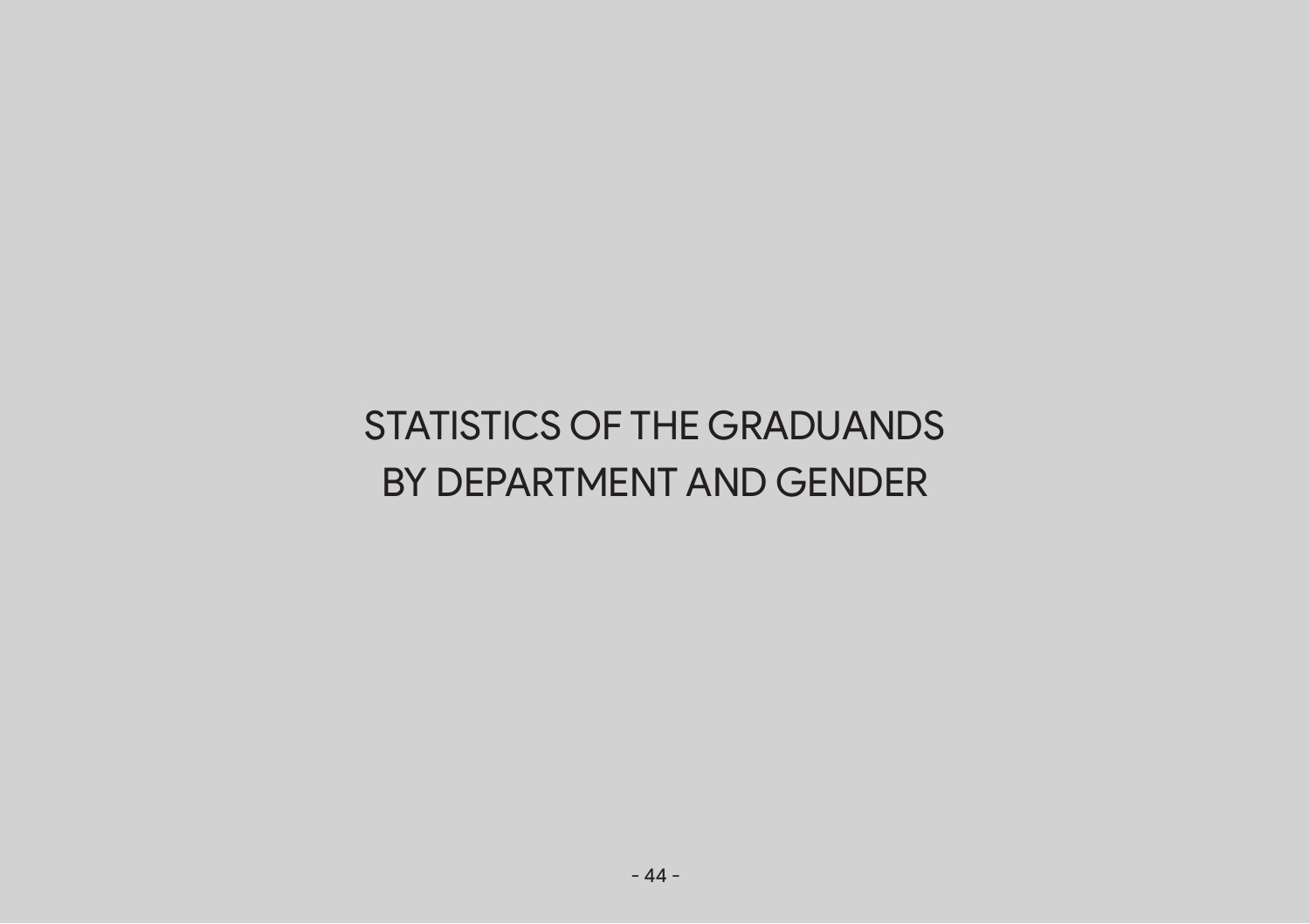| <b>Bachelor Business Administration</b>          | 118            | 70%           | 5                 | 30%       | 169             |  |
|--------------------------------------------------|----------------|---------------|-------------------|-----------|-----------------|--|
| Accounting                                       | 51             | 73%           | 22                | 27%       | 83              |  |
| Finance                                          | 45             | 76%           | Z,                | 24%       | SS              |  |
| Management                                       | ო              | 20%           | 52                | 80%       | 15              |  |
| Marketing                                        | $\alpha$       | 75%           | ω                 | 25%       | 52              |  |
| Master of Business Administration                | <b>LO</b>      | 26%           | 4                 | 74%       | <b>o</b>        |  |
| Accounting                                       |                | 80            | N                 | 100%      | $\sim$          |  |
| Finance                                          | $\sim$         | 18%           | $\infty$          | 82%       | π               |  |
| Human Resource Management                        |                | $\delta$      | Ē                 | 100%      | T               |  |
| Management                                       | ო              | 60%           | $\sim$            | 40%       | 5               |  |
| Bachelor of Arts in Education                    | $\overline{a}$ | 50%           | $\overline{a}$    | 50%       | $\overline{20}$ |  |
| Accounting                                       | ო              | 80%           | $\sim$            | 40%       | 5               |  |
| Educational Psychology                           | ∽              | 100%          |                   | 80        | T               |  |
| English Language & Literature                    | $\sim$         | 67%           | H                 | 33%       | ო               |  |
| Geography                                        | ო              | 38%           | 5                 | 63%       | $^\infty$       |  |
| Information Technology                           |                | 80            | $\mathbf{\Omega}$ | 100%      | $\sim$          |  |
| Mathematics                                      | H              | 100%          |                   | 80        | ↽               |  |
| Master of Arts in Education                      | 一              | 100%          |                   | ಕಿಂ       |                 |  |
| <del>Educational Administration</del>            |                | 100%          |                   | <b>PE</b> |                 |  |
| Bachelor of Science in Information<br>Technology | 29             | 34%           | 55                | 66%       | $\overline{a}$  |  |
| Information Management                           | 13             | 65%           | N                 | 35%       | 20              |  |
| Networks & Communication<br>Systems              | ∞              | 20%           | $\overline{3}$    | 80%       | ŝδ              |  |
| Software Engineering                             | ∞              | 32%           | 17                | 68%       | 25              |  |
| Bachelor of Science in Nursing                   | ᠇              | 33%           | $\mathbf{\Omega}$ | 67%       | S               |  |
| <del>Seneral Nursing</del>                       |                | 33%           |                   | 67%       | m               |  |
| Bachelor of Theology                             |                | စိစ           | $\infty$          | 100%      | $\infty$        |  |
| <b>Theology</b>                                  |                | $\frac{1}{2}$ | œ                 | 100%      | œ               |  |
| <b>GRAND TOTAL</b>                               | 164            | 54%           | <b>140</b>        | 46%       | 304             |  |
|                                                  |                |               |                   |           |                 |  |

# **MINOED OCECDANDS BY CENDED** NUMBER OF GRADUANDS BY GENDER **NUMBER OF GRADUANDS BY GENDER**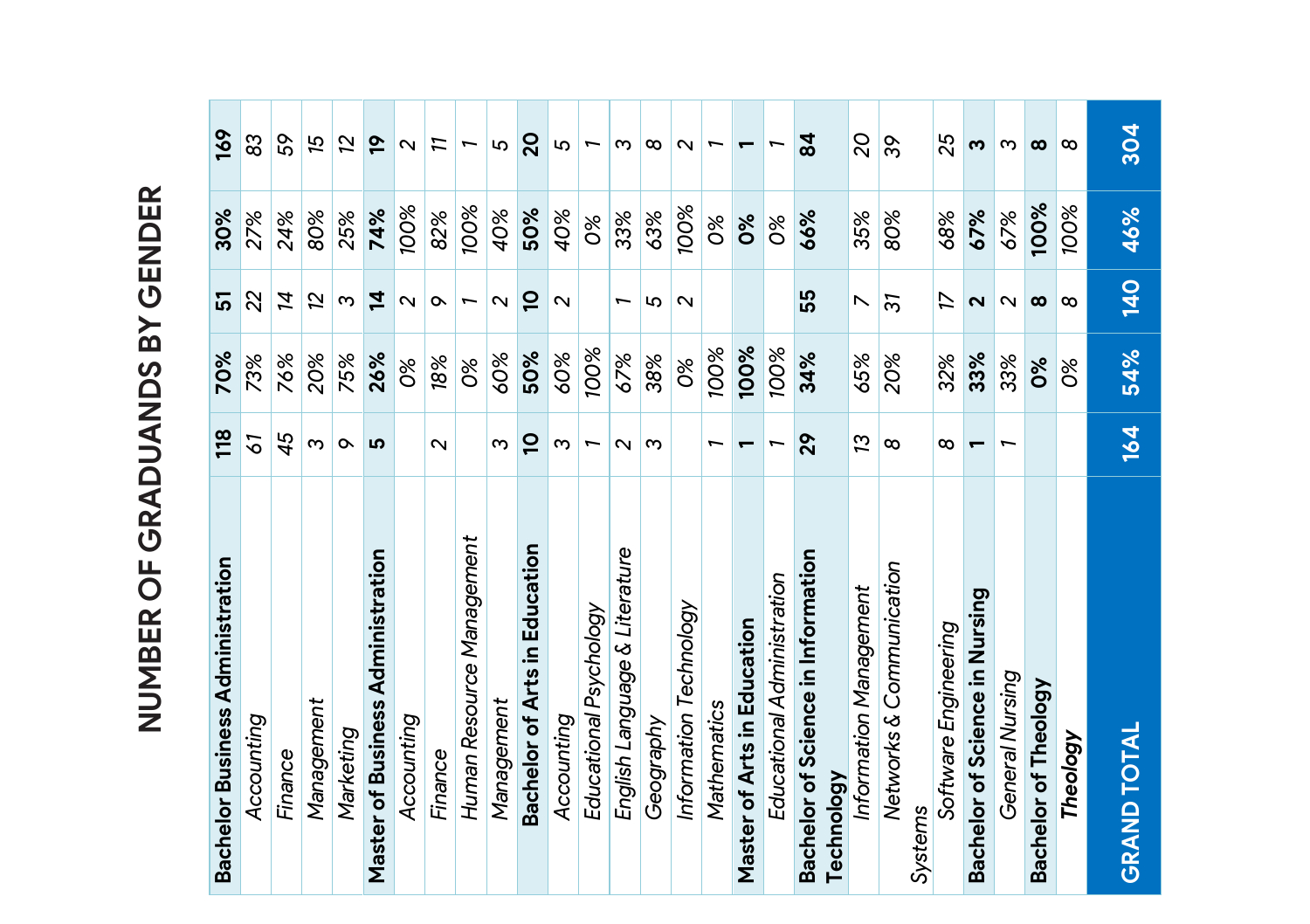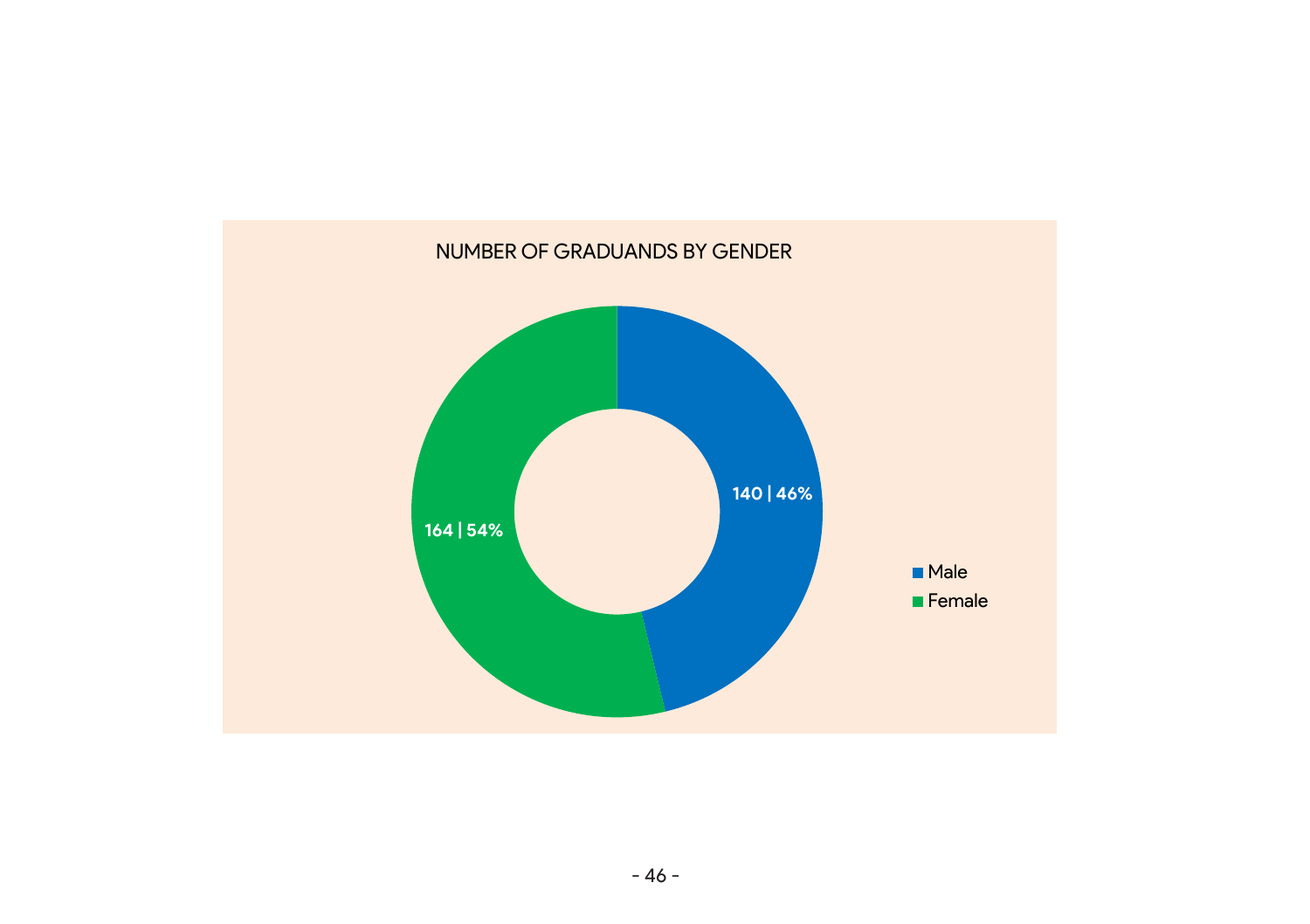| 51<br>25<br>$\mathfrak{m}$<br>$\infty$<br>59<br>5<br>5<br>$\infty$<br>$\frac{1}{6}$<br>83<br>$\overline{\mathbf{z}}$<br>e.<br>$\sim$<br>ო<br>$\infty$<br>$\sim$<br>$\mathbf{a}$<br>304<br>π<br>$\overline{20}$<br>$\frac{8}{3}$<br>S.<br><b>TOTAL</b><br>$\overline{ }$<br>$\overline{ }$<br>$\overline{ }$<br>$\infty$<br>ò<br>52<br>$\frac{8}{3}$<br>15<br>ம<br>4<br>5<br>$\sim$<br>ς<br>Ó<br>110<br>$\overline{\phantom{0}}$<br>$\bullet$<br>48<br>$\overline{z}$<br>179<br><b>SATISFACTION</b><br><b>DISTINCTION</b><br>$\sim$<br>$\sim$<br>$\sim$<br>55<br>$\mathcal{S}^2$<br>5<br>5<br>$\overline{ }$<br>$\sim$<br>$\sim$<br>T<br>ρÎ<br>$\sim$<br>51<br>호<br>$\overline{\phantom{a}}$<br>$\overline{a}$<br>$\frac{1}{16}$<br>32<br>4<br>⋿<br>$\overline{\mathbf{N}}$<br>$\overline{\mathbf{c}}$<br>$\overline{ }$<br>4<br>õ<br>4<br><b>GRAND<br/>DISTINCTION</b><br>Bachelor of Business Administration<br>Human Resource Management<br>English Language & Literature<br>Master of Business Administration<br>Networks & Communication<br>Educational Administration<br>Information Management<br>Bachelor of Science in Nursing<br>Information Technology<br>Educational Psychology<br>Master of Arts in Education<br>Software Engineering<br>Information Technology<br>Bachelor of Science in<br>General Nursing<br><b>Bachelor of Education</b><br><b>Bachelor of Theology</b><br>Management<br>Management<br>Mathematics<br>Accounting<br>Accounting<br>Accounting<br>Geography<br>Marketing<br><b>GRAND TOTAL</b><br>Theology<br>Systems<br>Finance<br>Finance<br><b>MAJOR</b> |  |  |  |
|-------------------------------------------------------------------------------------------------------------------------------------------------------------------------------------------------------------------------------------------------------------------------------------------------------------------------------------------------------------------------------------------------------------------------------------------------------------------------------------------------------------------------------------------------------------------------------------------------------------------------------------------------------------------------------------------------------------------------------------------------------------------------------------------------------------------------------------------------------------------------------------------------------------------------------------------------------------------------------------------------------------------------------------------------------------------------------------------------------------------------------------------------------------------------------------------------------------------------------------------------------------------------------------------------------------------------------------------------------------------------------------------------------------------------------------------------------------------------------------------------------------------------------------------------------------------------------------------|--|--|--|
|                                                                                                                                                                                                                                                                                                                                                                                                                                                                                                                                                                                                                                                                                                                                                                                                                                                                                                                                                                                                                                                                                                                                                                                                                                                                                                                                                                                                                                                                                                                                                                                           |  |  |  |
|                                                                                                                                                                                                                                                                                                                                                                                                                                                                                                                                                                                                                                                                                                                                                                                                                                                                                                                                                                                                                                                                                                                                                                                                                                                                                                                                                                                                                                                                                                                                                                                           |  |  |  |
|                                                                                                                                                                                                                                                                                                                                                                                                                                                                                                                                                                                                                                                                                                                                                                                                                                                                                                                                                                                                                                                                                                                                                                                                                                                                                                                                                                                                                                                                                                                                                                                           |  |  |  |
|                                                                                                                                                                                                                                                                                                                                                                                                                                                                                                                                                                                                                                                                                                                                                                                                                                                                                                                                                                                                                                                                                                                                                                                                                                                                                                                                                                                                                                                                                                                                                                                           |  |  |  |
|                                                                                                                                                                                                                                                                                                                                                                                                                                                                                                                                                                                                                                                                                                                                                                                                                                                                                                                                                                                                                                                                                                                                                                                                                                                                                                                                                                                                                                                                                                                                                                                           |  |  |  |
|                                                                                                                                                                                                                                                                                                                                                                                                                                                                                                                                                                                                                                                                                                                                                                                                                                                                                                                                                                                                                                                                                                                                                                                                                                                                                                                                                                                                                                                                                                                                                                                           |  |  |  |
|                                                                                                                                                                                                                                                                                                                                                                                                                                                                                                                                                                                                                                                                                                                                                                                                                                                                                                                                                                                                                                                                                                                                                                                                                                                                                                                                                                                                                                                                                                                                                                                           |  |  |  |
|                                                                                                                                                                                                                                                                                                                                                                                                                                                                                                                                                                                                                                                                                                                                                                                                                                                                                                                                                                                                                                                                                                                                                                                                                                                                                                                                                                                                                                                                                                                                                                                           |  |  |  |
|                                                                                                                                                                                                                                                                                                                                                                                                                                                                                                                                                                                                                                                                                                                                                                                                                                                                                                                                                                                                                                                                                                                                                                                                                                                                                                                                                                                                                                                                                                                                                                                           |  |  |  |
|                                                                                                                                                                                                                                                                                                                                                                                                                                                                                                                                                                                                                                                                                                                                                                                                                                                                                                                                                                                                                                                                                                                                                                                                                                                                                                                                                                                                                                                                                                                                                                                           |  |  |  |
|                                                                                                                                                                                                                                                                                                                                                                                                                                                                                                                                                                                                                                                                                                                                                                                                                                                                                                                                                                                                                                                                                                                                                                                                                                                                                                                                                                                                                                                                                                                                                                                           |  |  |  |
|                                                                                                                                                                                                                                                                                                                                                                                                                                                                                                                                                                                                                                                                                                                                                                                                                                                                                                                                                                                                                                                                                                                                                                                                                                                                                                                                                                                                                                                                                                                                                                                           |  |  |  |
|                                                                                                                                                                                                                                                                                                                                                                                                                                                                                                                                                                                                                                                                                                                                                                                                                                                                                                                                                                                                                                                                                                                                                                                                                                                                                                                                                                                                                                                                                                                                                                                           |  |  |  |
|                                                                                                                                                                                                                                                                                                                                                                                                                                                                                                                                                                                                                                                                                                                                                                                                                                                                                                                                                                                                                                                                                                                                                                                                                                                                                                                                                                                                                                                                                                                                                                                           |  |  |  |
|                                                                                                                                                                                                                                                                                                                                                                                                                                                                                                                                                                                                                                                                                                                                                                                                                                                                                                                                                                                                                                                                                                                                                                                                                                                                                                                                                                                                                                                                                                                                                                                           |  |  |  |
|                                                                                                                                                                                                                                                                                                                                                                                                                                                                                                                                                                                                                                                                                                                                                                                                                                                                                                                                                                                                                                                                                                                                                                                                                                                                                                                                                                                                                                                                                                                                                                                           |  |  |  |
|                                                                                                                                                                                                                                                                                                                                                                                                                                                                                                                                                                                                                                                                                                                                                                                                                                                                                                                                                                                                                                                                                                                                                                                                                                                                                                                                                                                                                                                                                                                                                                                           |  |  |  |
|                                                                                                                                                                                                                                                                                                                                                                                                                                                                                                                                                                                                                                                                                                                                                                                                                                                                                                                                                                                                                                                                                                                                                                                                                                                                                                                                                                                                                                                                                                                                                                                           |  |  |  |
|                                                                                                                                                                                                                                                                                                                                                                                                                                                                                                                                                                                                                                                                                                                                                                                                                                                                                                                                                                                                                                                                                                                                                                                                                                                                                                                                                                                                                                                                                                                                                                                           |  |  |  |
|                                                                                                                                                                                                                                                                                                                                                                                                                                                                                                                                                                                                                                                                                                                                                                                                                                                                                                                                                                                                                                                                                                                                                                                                                                                                                                                                                                                                                                                                                                                                                                                           |  |  |  |
|                                                                                                                                                                                                                                                                                                                                                                                                                                                                                                                                                                                                                                                                                                                                                                                                                                                                                                                                                                                                                                                                                                                                                                                                                                                                                                                                                                                                                                                                                                                                                                                           |  |  |  |
|                                                                                                                                                                                                                                                                                                                                                                                                                                                                                                                                                                                                                                                                                                                                                                                                                                                                                                                                                                                                                                                                                                                                                                                                                                                                                                                                                                                                                                                                                                                                                                                           |  |  |  |
|                                                                                                                                                                                                                                                                                                                                                                                                                                                                                                                                                                                                                                                                                                                                                                                                                                                                                                                                                                                                                                                                                                                                                                                                                                                                                                                                                                                                                                                                                                                                                                                           |  |  |  |
|                                                                                                                                                                                                                                                                                                                                                                                                                                                                                                                                                                                                                                                                                                                                                                                                                                                                                                                                                                                                                                                                                                                                                                                                                                                                                                                                                                                                                                                                                                                                                                                           |  |  |  |
|                                                                                                                                                                                                                                                                                                                                                                                                                                                                                                                                                                                                                                                                                                                                                                                                                                                                                                                                                                                                                                                                                                                                                                                                                                                                                                                                                                                                                                                                                                                                                                                           |  |  |  |
|                                                                                                                                                                                                                                                                                                                                                                                                                                                                                                                                                                                                                                                                                                                                                                                                                                                                                                                                                                                                                                                                                                                                                                                                                                                                                                                                                                                                                                                                                                                                                                                           |  |  |  |
|                                                                                                                                                                                                                                                                                                                                                                                                                                                                                                                                                                                                                                                                                                                                                                                                                                                                                                                                                                                                                                                                                                                                                                                                                                                                                                                                                                                                                                                                                                                                                                                           |  |  |  |
|                                                                                                                                                                                                                                                                                                                                                                                                                                                                                                                                                                                                                                                                                                                                                                                                                                                                                                                                                                                                                                                                                                                                                                                                                                                                                                                                                                                                                                                                                                                                                                                           |  |  |  |
|                                                                                                                                                                                                                                                                                                                                                                                                                                                                                                                                                                                                                                                                                                                                                                                                                                                                                                                                                                                                                                                                                                                                                                                                                                                                                                                                                                                                                                                                                                                                                                                           |  |  |  |
|                                                                                                                                                                                                                                                                                                                                                                                                                                                                                                                                                                                                                                                                                                                                                                                                                                                                                                                                                                                                                                                                                                                                                                                                                                                                                                                                                                                                                                                                                                                                                                                           |  |  |  |
|                                                                                                                                                                                                                                                                                                                                                                                                                                                                                                                                                                                                                                                                                                                                                                                                                                                                                                                                                                                                                                                                                                                                                                                                                                                                                                                                                                                                                                                                                                                                                                                           |  |  |  |
|                                                                                                                                                                                                                                                                                                                                                                                                                                                                                                                                                                                                                                                                                                                                                                                                                                                                                                                                                                                                                                                                                                                                                                                                                                                                                                                                                                                                                                                                                                                                                                                           |  |  |  |
|                                                                                                                                                                                                                                                                                                                                                                                                                                                                                                                                                                                                                                                                                                                                                                                                                                                                                                                                                                                                                                                                                                                                                                                                                                                                                                                                                                                                                                                                                                                                                                                           |  |  |  |
|                                                                                                                                                                                                                                                                                                                                                                                                                                                                                                                                                                                                                                                                                                                                                                                                                                                                                                                                                                                                                                                                                                                                                                                                                                                                                                                                                                                                                                                                                                                                                                                           |  |  |  |
|                                                                                                                                                                                                                                                                                                                                                                                                                                                                                                                                                                                                                                                                                                                                                                                                                                                                                                                                                                                                                                                                                                                                                                                                                                                                                                                                                                                                                                                                                                                                                                                           |  |  |  |

# **NUMBER OF GRADUANDS BY DEGREES CLASS**DEGREES **Nd** GRADIIANDS  $\frac{1}{2}$ NUMRER

 $\boldsymbol{u}$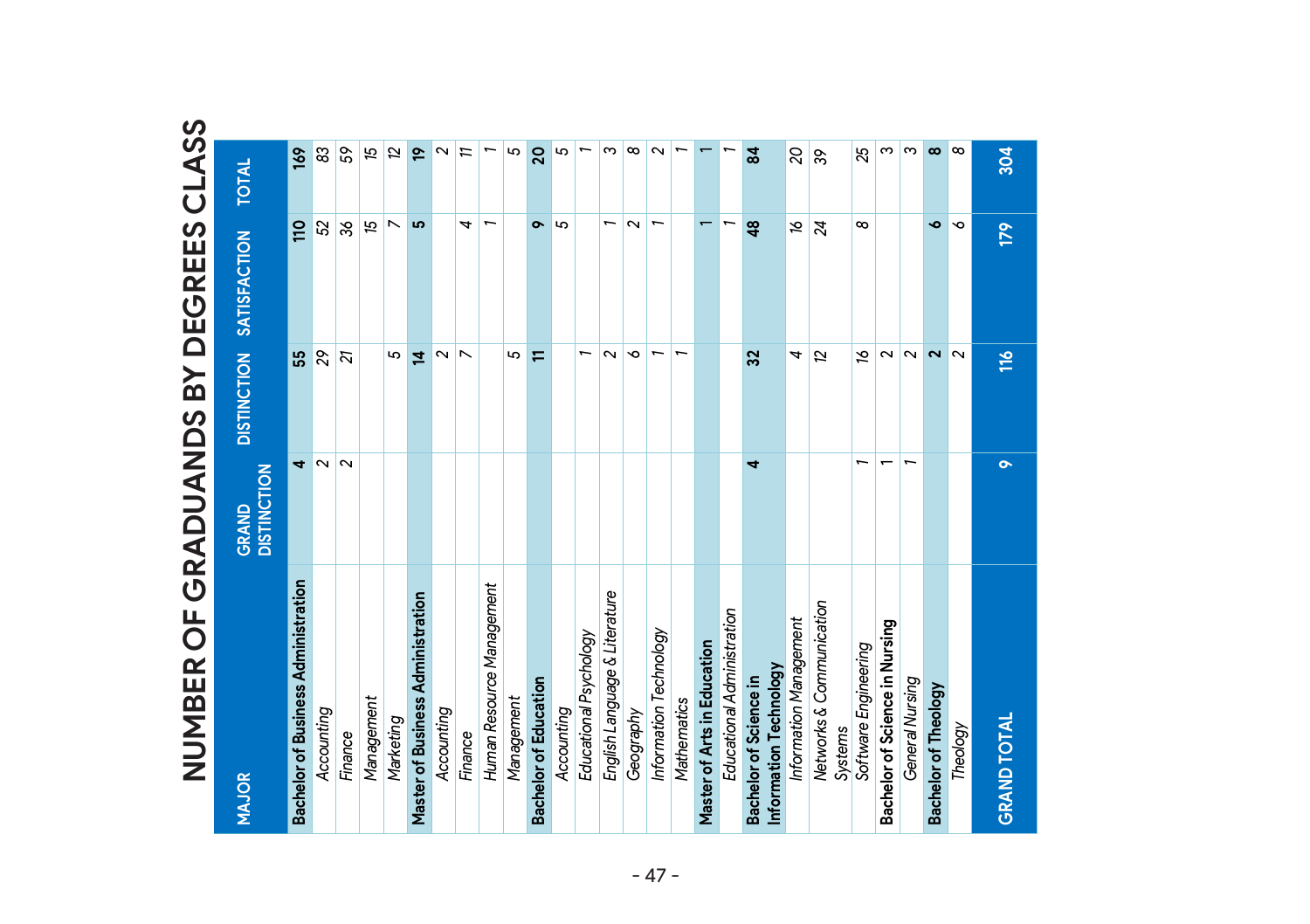